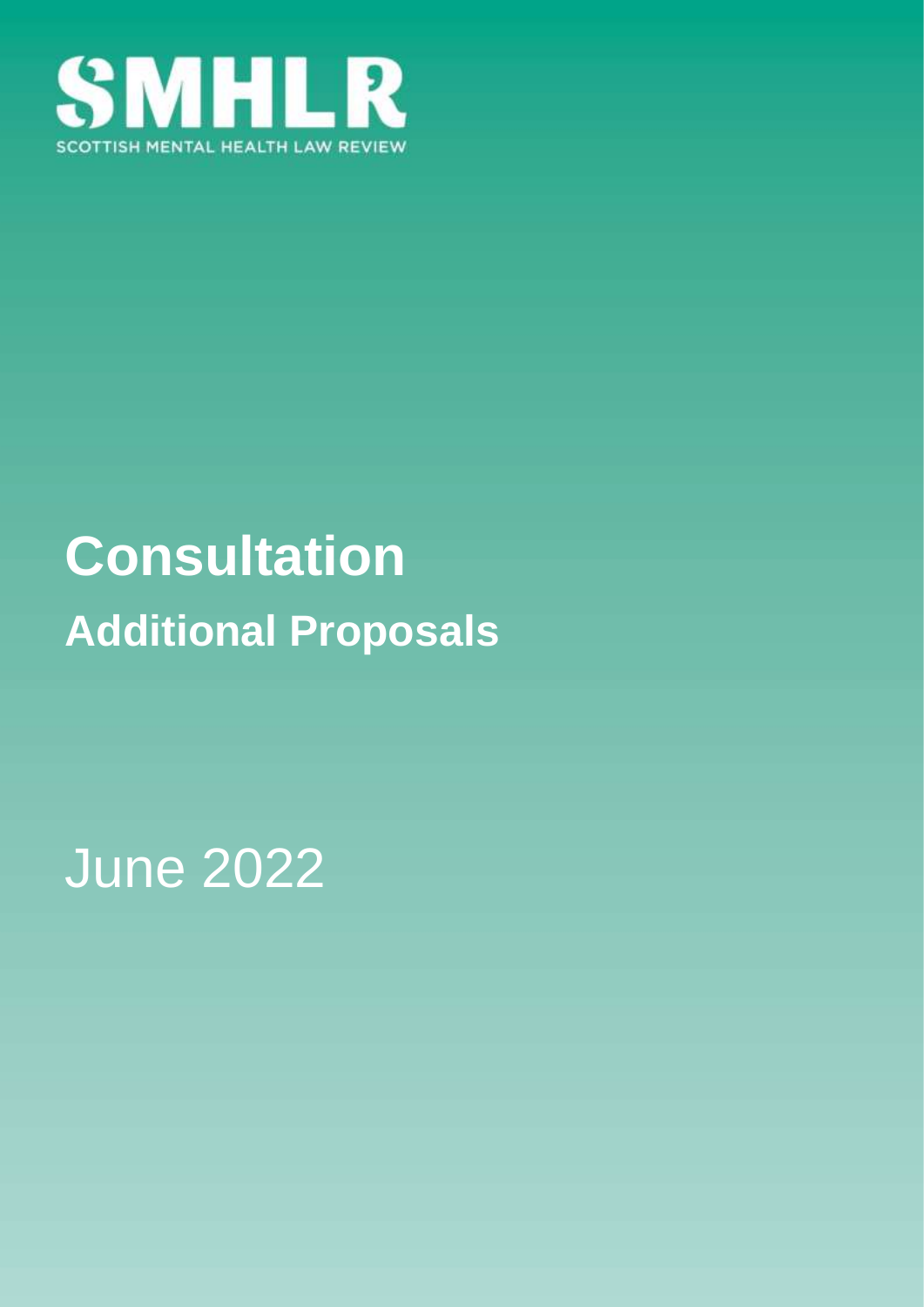# <span id="page-1-0"></span>**Table of Contents**

| What is the current landscape and how can we improve it ? 16               |  |
|----------------------------------------------------------------------------|--|
|                                                                            |  |
| Evaluation and quality assurance of independent advocacy organisations  19 |  |
|                                                                            |  |
|                                                                            |  |
|                                                                            |  |
| The role of independent advocacy in supported decision making  23          |  |
| Scrutiny and accountability of independent advocacy organisations  24      |  |
|                                                                            |  |
|                                                                            |  |
|                                                                            |  |
|                                                                            |  |
| When could a 'statement of will and preference' (SWAP) not be followed? 32 |  |
|                                                                            |  |
|                                                                            |  |
|                                                                            |  |
|                                                                            |  |
|                                                                            |  |
|                                                                            |  |
|                                                                            |  |
|                                                                            |  |
|                                                                            |  |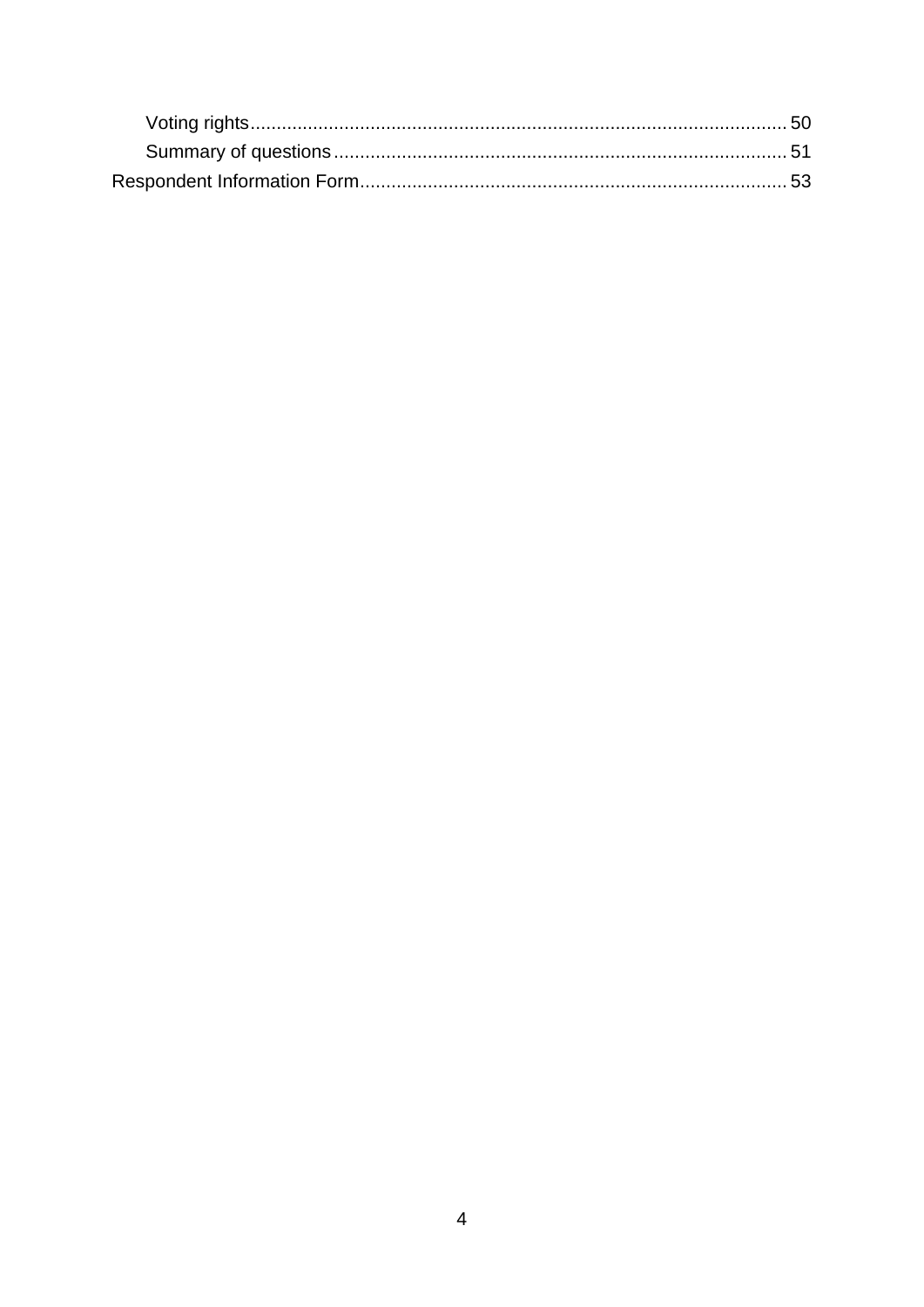# <span id="page-3-0"></span>Introduction and background

Our [March 2022 consultation](https://www.mentalhealthlawreview.scot/workstreams/scottish-mental-health-law-review-consultation/) set out some of the proposals for change to mental health and incapacity law put forward by the Executive team of the Scottish Mental Health and Incapacity Law Review (the Review). We are really grateful to everyone who responded to that consultation.

We said that we would be doing more work on specific areas and seeking views, before writing our final report, which will be given to Scottish Ministers by the end of September. These areas included work on advance statements, independent advocacy and how criminal law and mental health law work together. This consultation ask for your views on these subjects.

We would like your views on the changes we are proposing to the way advance statements should work in the future, how the way independent advocacy is provided should change, and how we can improve the way criminal law and mental health law work together.

Like our other consultations you can answer as few or as many of the questions as you wish.

#### <span id="page-3-1"></span>**Responding to this consultation**

We are inviting responses to this consultation by 22 July 2022. The responses will be considered and will help inform the final recommendations of the Review.

You can respond to this consultation online at: [Scottish Mental Health Law Review](https://consult.gov.scot/mental-health-law-secretariat/forensic-proposals/start_preview?token=6010b9e6066ec34a13de6ed89398c18733df8abf)  [Consultation 2022.](https://consult.gov.scot/mental-health-law-secretariat/forensic-proposals/start_preview?token=6010b9e6066ec34a13de6ed89398c18733df8abf) You can save and return to your responses while the consultation is still open.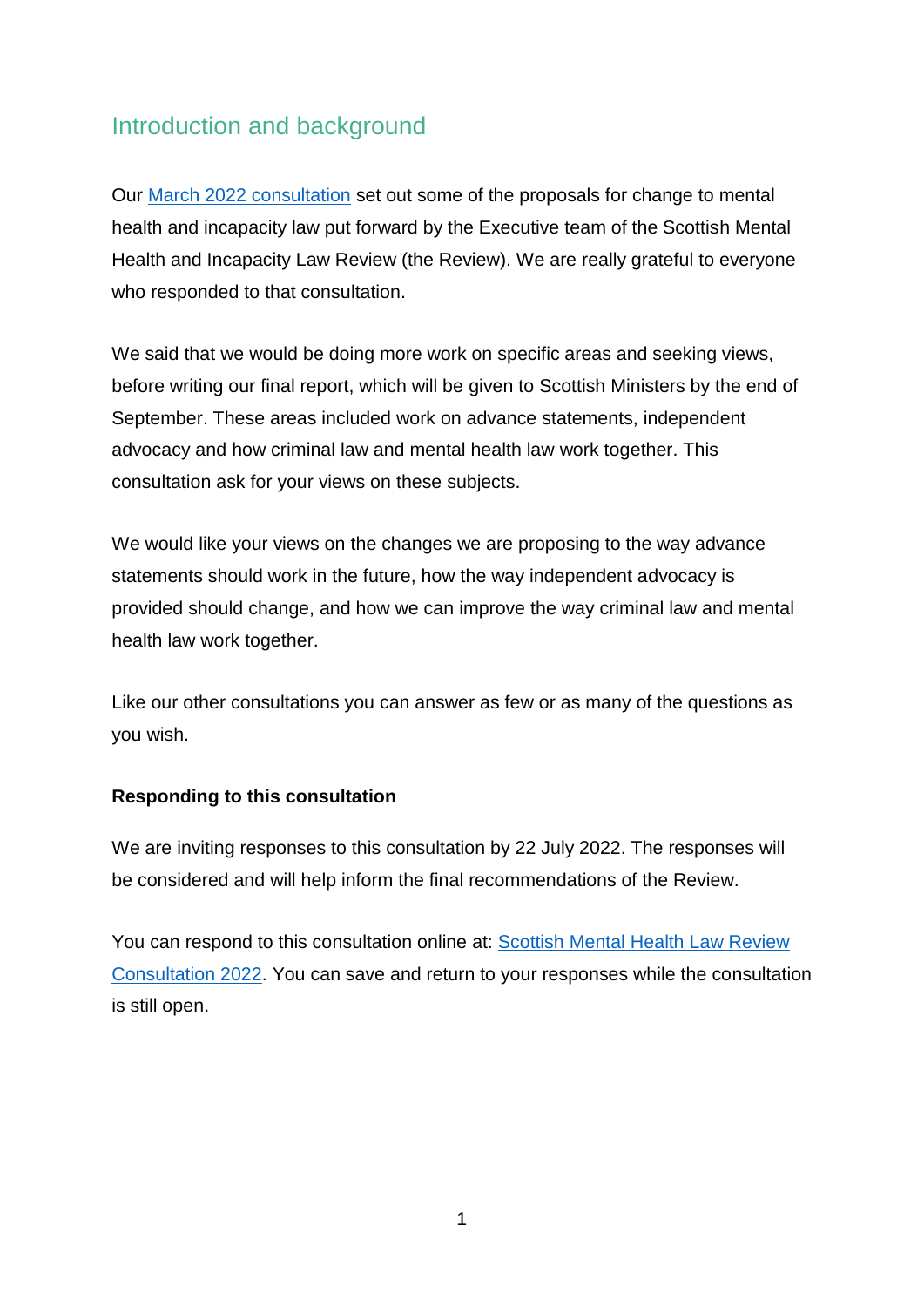If you are unable to respond online, you can send your response to:

Scottish Mental Health and Incapacity Law Review Scottish Government Mental Health Directorate St Andrews House **Edinburgh** EH1 3DG

If you have any difficulty with this please email the Review at: [secretariat@smhlr.scot](mailto:secretariat@smhlr.scot)

#### **Handling your response**

If you respond online, you will be directed to the 'About You' page before submitting your response. Please indicate how you wish your response to be handled and, in particular, whether you are content for your response to published. If you ask for your response not to be published, we will regard it as confidential, and we will treat it accordingly.

If you are posting your response, please also fill in a Respondent Information Form and include it with your response. This will let us know how you want us to handle your response. The Respondent Information form is at the end of this document. A word version can also be downloaded using this link [Respondent Information form](https://cms.mentalhealthlawreview.scot/wp-content/uploads/2022/03/SMHLR-Respondent-information-form.doc)

To find out how we handle your personal data, please see our privacy policy on our website at: <https://www.mentalhealthlawreview.scot/privacy-policy>

#### **Next steps in the process**

If you have given permission for your response to be made public, and after we have checked that they contain no potentially defamatory material, responses will be made available to the public at: [www.smhlr.scot](http://www.smhlr.scot/)

If you respond online you will receive a copy of your response via email.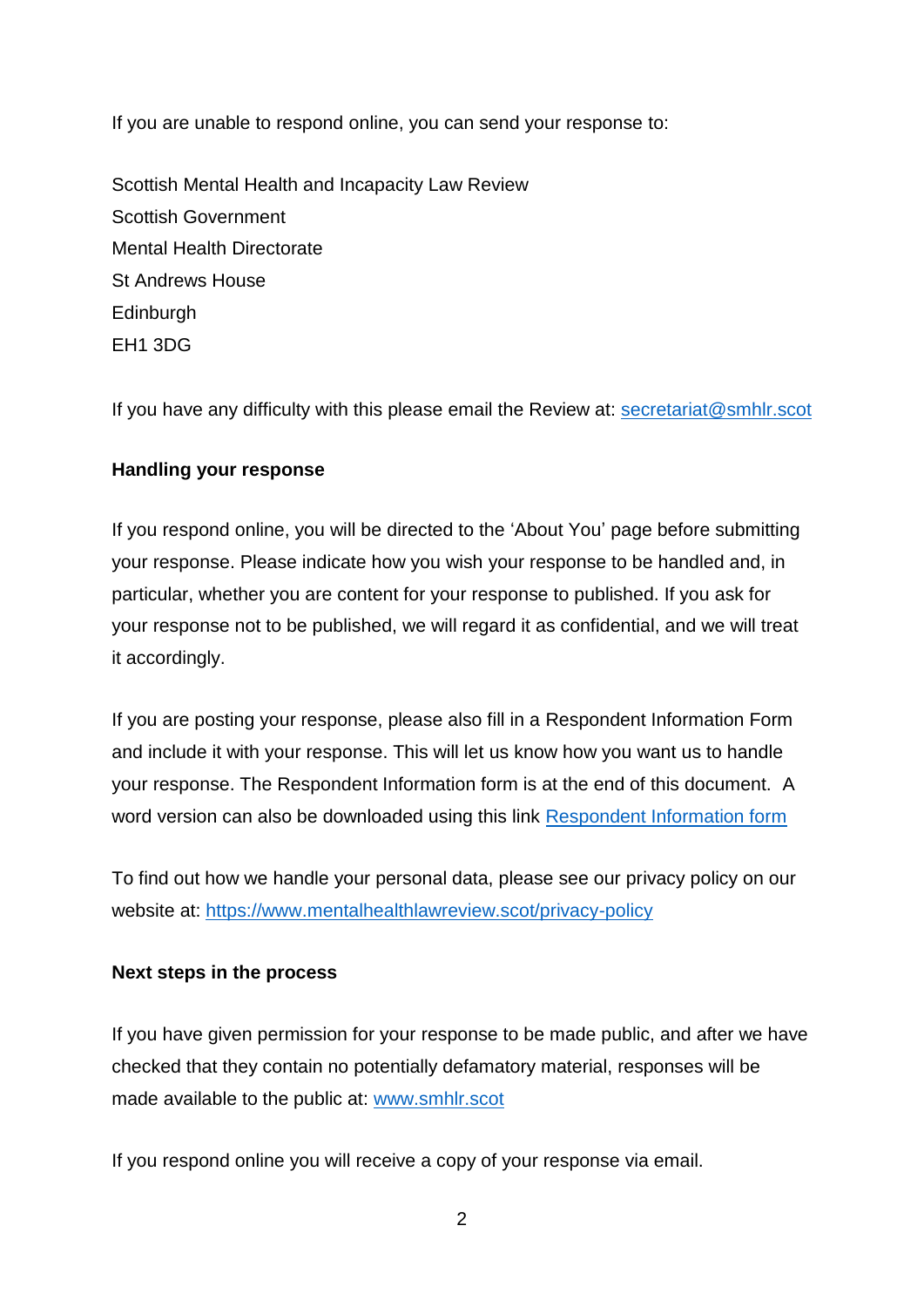Following the closing date, all responses will be analysed and considered along with other available evidence to inform recommendations in our final report. Responses will be published where we have been given permission to do so.

We will send a final report to the Scottish Ministers by the end of September 2022. This report will be published.

#### **Comments and complaints**

If you have any comments about how this consultation exercise has been conducted, please send them to the address above or email them to: [secretariat@smhlr.scot](mailto:secretariat@smhlr.scot) 

#### **Why your views matter**

The proposed recommendations being consulted on could lead to a fundamental changes to our mental health and incapacity legislation, bringing it more in line with human rights law and the ambitions set out in the United Nations Convention on Rights of Persons with Disabilities. Your views will help refine or change these recommendations and allow the Review's Executive Team to put together a final set of recommendations for the Scottish Government. It will then be up to Scottish Ministers to decide how many of the recommendations they act on, how they do this, and the timing of any changes to the law.

#### <span id="page-5-0"></span>**Background**

The Scottish Government asked for an independent review of three key pieces of law. These are the Mental Health (Care & Treatment) (Scotland) Act 2003, the Adults with Incapacity (Scotland) Act 2000 and the Adult Support and Protection (Scotland) Act 2007.

#### <span id="page-5-1"></span>**The aims of the Review**

The principal aim of the Review is to improve the rights and protections of persons who may be subject to the existing provisions of mental health, incapacity or adult support and protection legislation as a consequence of having a mental disorder,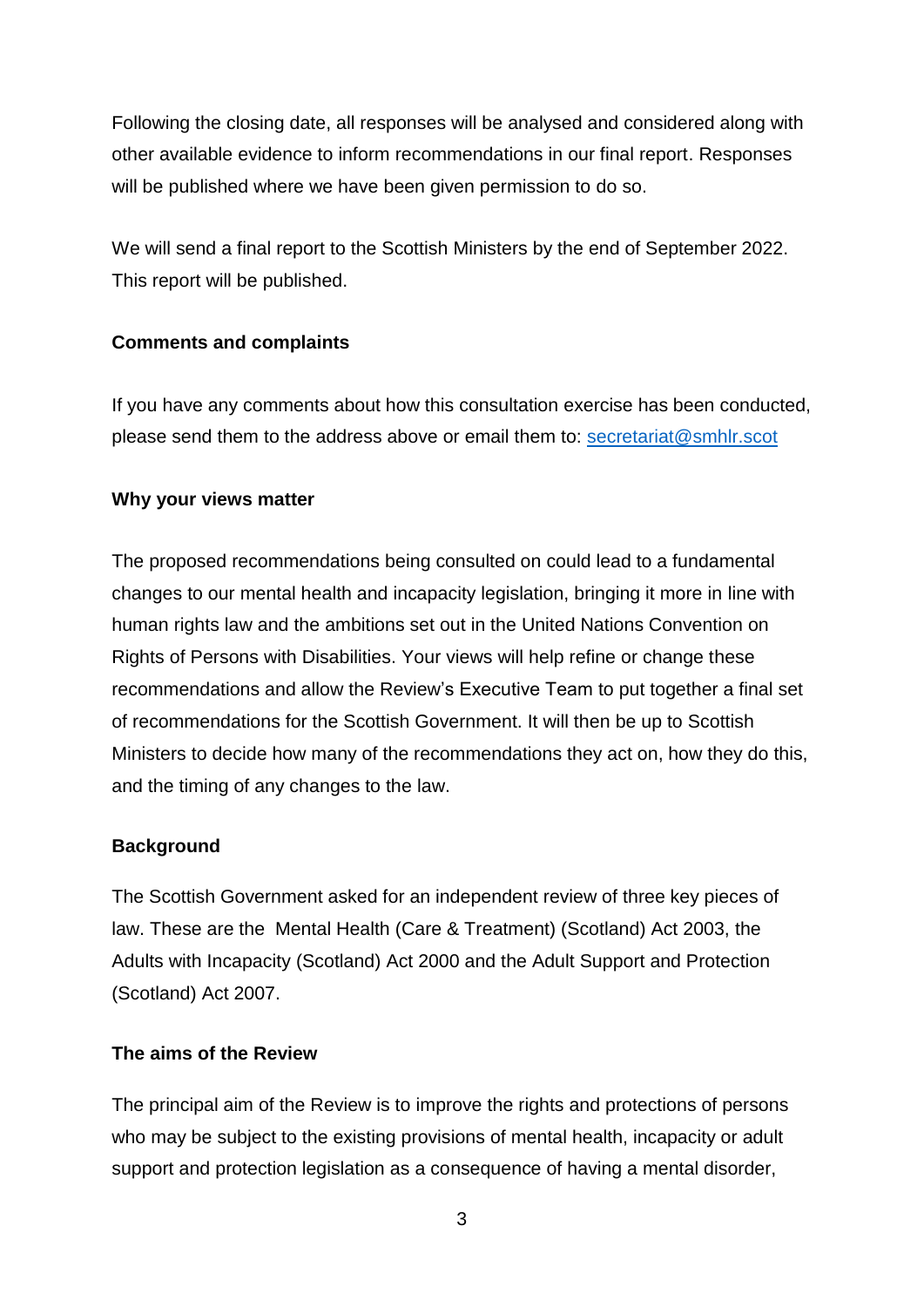and to remove barriers to those caring for their health and welfare. These rights includes those set out in the UN Convention on the Rights of Persons with Disabilities (UNCRPD) and the International Covenant on Economic, Social and Cultural Rights (ICESCR), along with the European Convention on Human Rights (ECHR) and other treaties. The review is considering what is required to achieve the highest attainable standard of mental health. More detail on the review's remit can be found in the terms of reference for the Review.<sup>1</sup>

#### <span id="page-6-0"></span>**Language**

The language used in the legislation was asked about in our March 2022 consultation. We are considering the responses people made to that. For the time being however, it has been decided to use the terms currently in legislation. So we refer to people with a mental disorder and people with a learning disability. We recognise however that these terms do sit uncomfortably with some people.

#### <span id="page-6-1"></span>**Final report of the Review**

The final report for the Review will be submitted to the Scottish Ministers by the end of September 2022. The report will be published on the Review's website.

Our final report will recommend what the foundations for future law should be, along with recommendations for the overall form of future law. It will not make recommendations on all details of existing law. The detail of future law would be addressed in a future legislative process. We anticipate however that there will be recommendations for change that will not need to wait for future legislation.

The review is not a commission on mental health services. We will not be recommending a particular mental health strategy or programme for reform of services. We will be recommending certain things that need to be part of a strategy or programme for reform in order for human rights to be realised. These are likely to

<sup>1</sup> <sup>1</sup> See our Terms of Reference at: [https://cms.mentalhealthlawreview.scot/wp](https://cms.mentalhealthlawreview.scot/wp-content/uploads/2020/01/Terms-of-Reference-1.pdf)[content/uploads/2020/01/Terms-of-Reference-1.pdf](https://cms.mentalhealthlawreview.scot/wp-content/uploads/2020/01/Terms-of-Reference-1.pdf)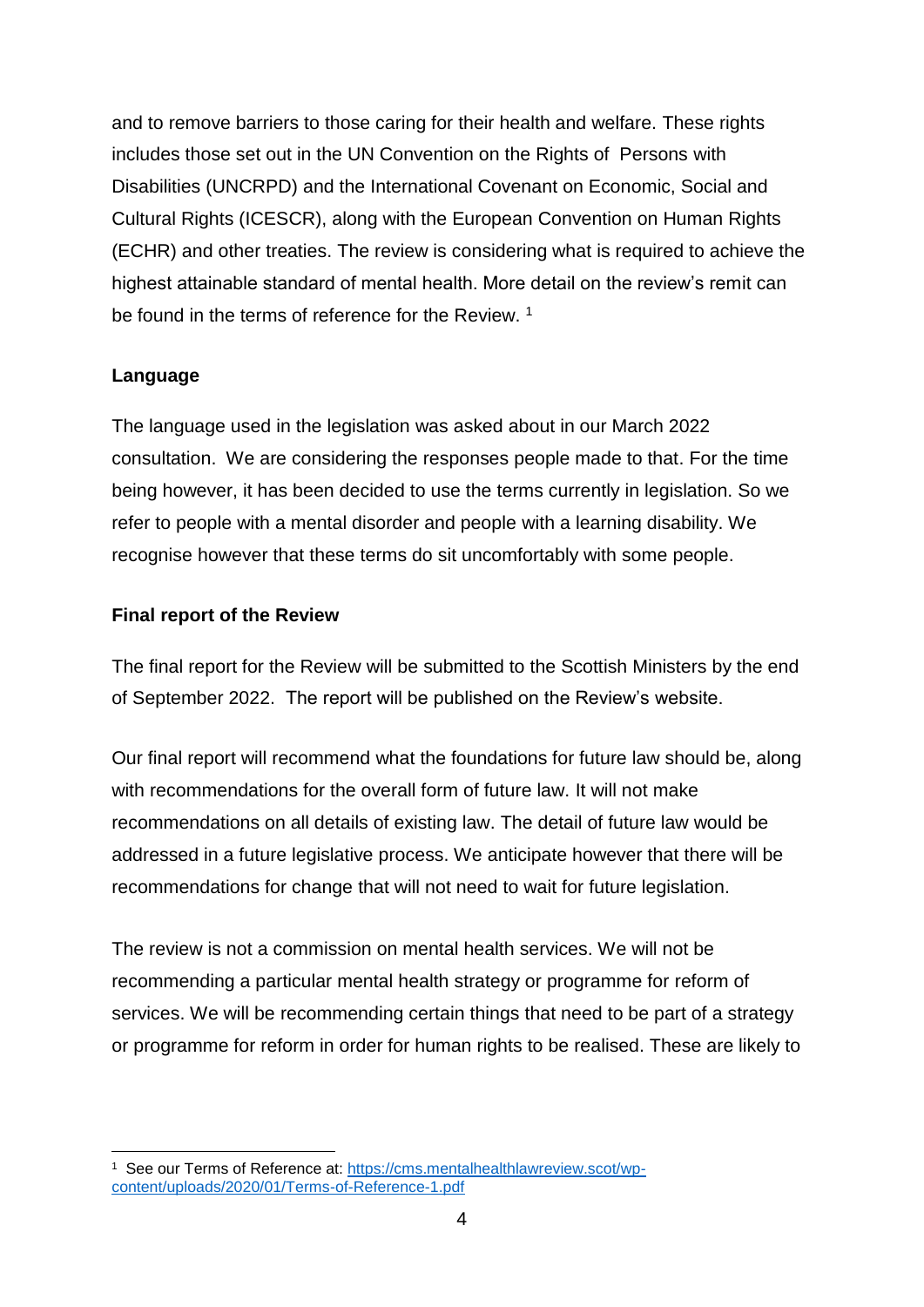include matters such as core minimum obligations and a commitment to a reduction in coercion, but the full detail will be provided in our final report.

We consider that if an approach to the care, treatment and support of persons with 'mental disorder' is to be fully compatible with developing human rights standards, particularly those in UNCRPD, then state, societal and practice attitudes must shift away from seeing the law as simply authorising and limiting non-consensual interventions towards proactive support.

It is important however, to highlight that without adequate resources and investment in staff, we will not have a human rights approach to mental health services in Scotland and the change we will need to see will not happen. Regardless of the final recommendations of the Review, it will be essential to resource, value and invest in staff across the field of mental health and incapacity law and practice.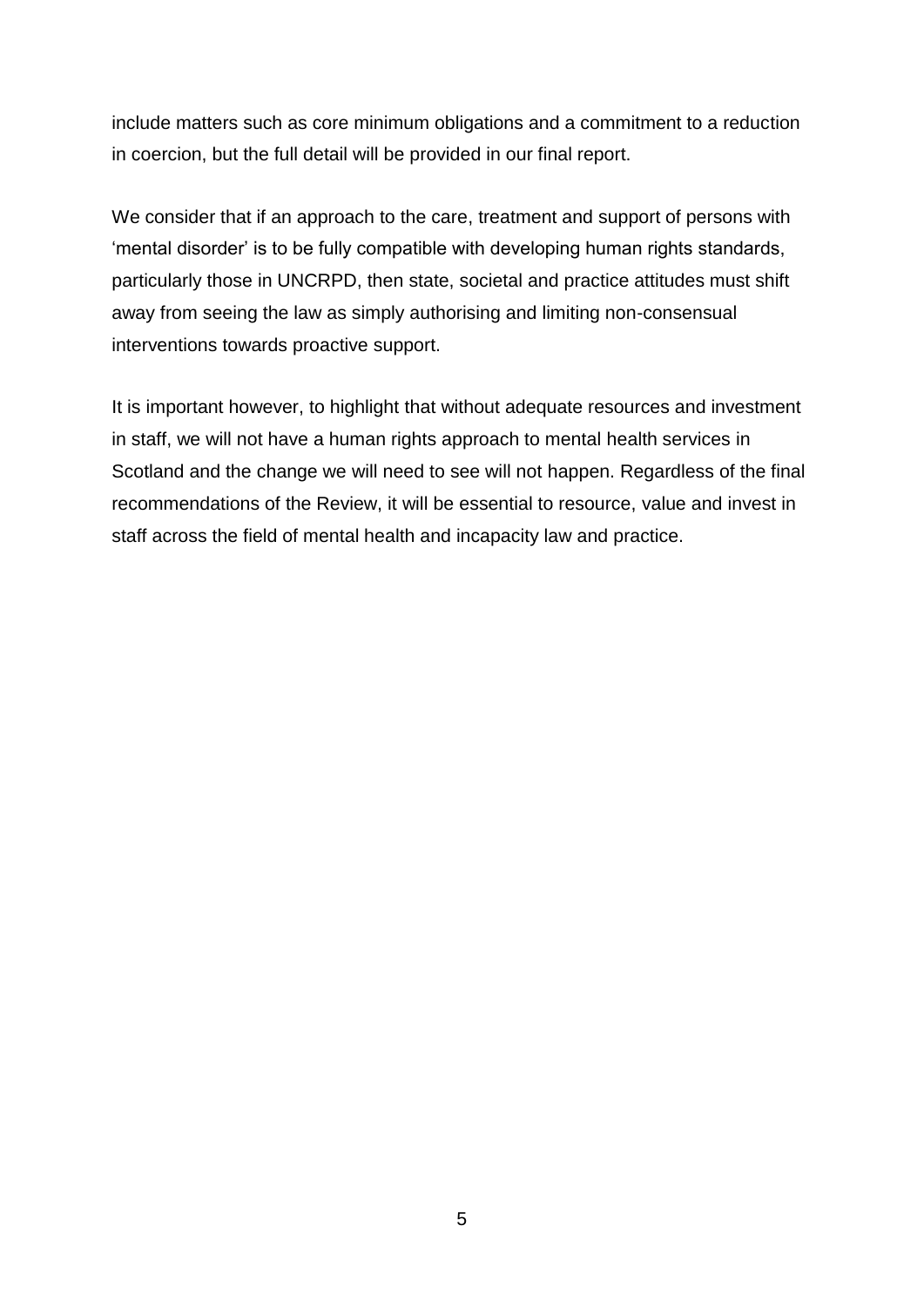# <span id="page-8-0"></span>Terms used in consultation

Below are some common terms used within the consultation. There will also be definitions of other terms in relevant sections of the consultation.

| 2000 Act or<br><b>AWI Act</b>              | The Adults with Incapacity (Scotland) Act 2000                                                                                                                                                                                                                                                                                                                                                                                                                                     |
|--------------------------------------------|------------------------------------------------------------------------------------------------------------------------------------------------------------------------------------------------------------------------------------------------------------------------------------------------------------------------------------------------------------------------------------------------------------------------------------------------------------------------------------|
| 2003 Act or<br><b>Mental Health</b><br>Act | The Mental Health (Care and Treatment) (Scotland) Act<br>2003.                                                                                                                                                                                                                                                                                                                                                                                                                     |
| Advance<br><b>Statement</b>                | Under sections 275-276C of the 2003 Act, an advance<br>statement is a statement by a patient setting out the way in<br>which they want to be treated or treatment they do not want<br>for their mental health condition. Doctors and the Mental<br>Health Tribunal for Scotland need to pay attention to the<br>advance statement and should not override it without<br>justifying why they have done so. The Mental Welfare<br>Commission holds a register of advance statements. |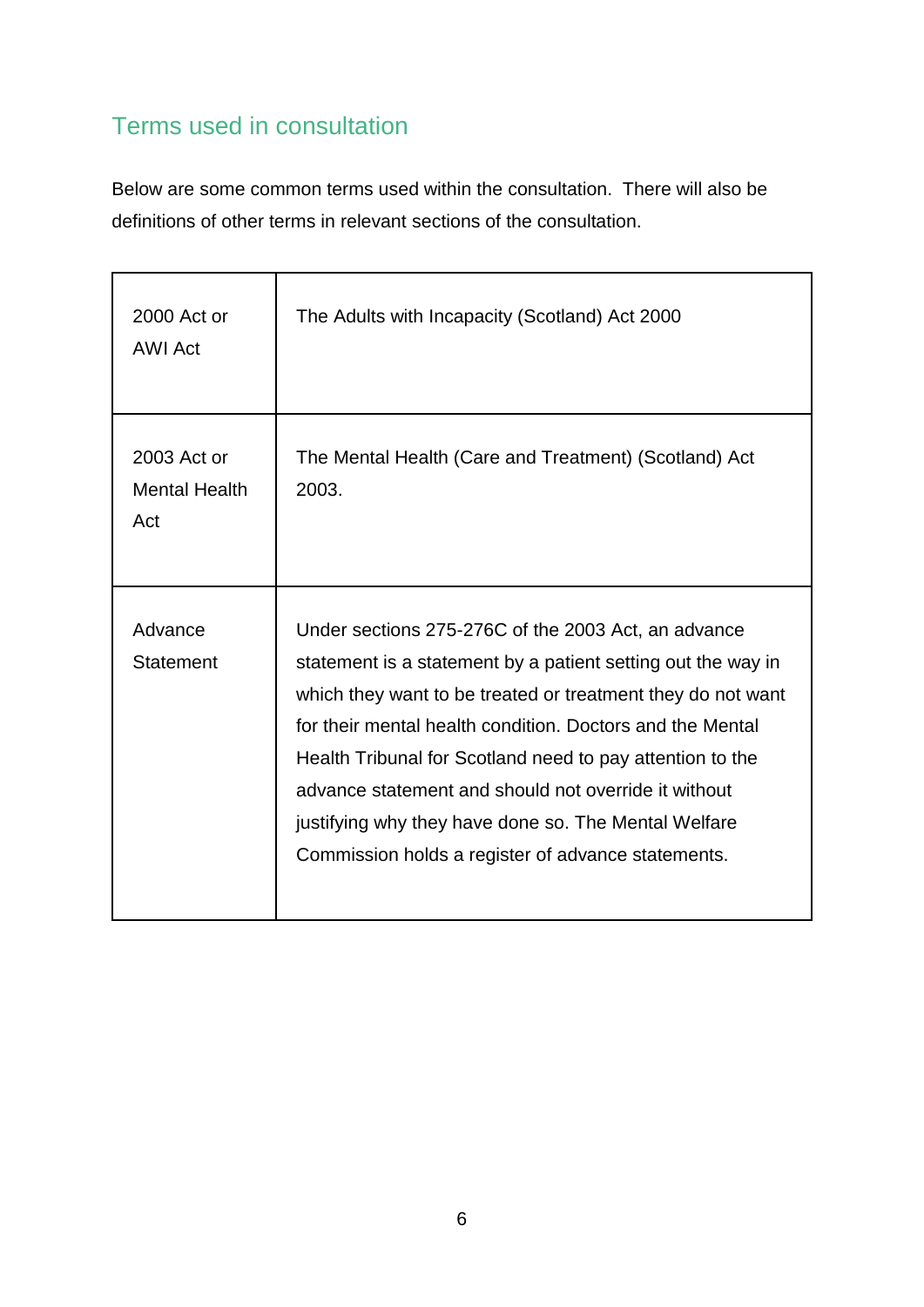| Advocacy | Under section 259 of the 2003 Act, people affected by the<br>Act have a right to independent advocacy, and health<br>boards and local authorities must ensure independent<br>advocacy services are available. 'Advocacy services' are<br>defined as 'services of support and representation made<br>available for the purpose of enabling the person to whom<br>they are available to have as much control of, or capacity to<br>influence, that person's care and welfare as is, in the<br>circumstances, appropriate.' |
|----------|--------------------------------------------------------------------------------------------------------------------------------------------------------------------------------------------------------------------------------------------------------------------------------------------------------------------------------------------------------------------------------------------------------------------------------------------------------------------------------------------------------------------------|
| Autonomy | The ability to be the author of one's own life and have one's<br>will and preferences respected.                                                                                                                                                                                                                                                                                                                                                                                                                         |
| Capacity | Capacity in mental health and incapacity law can mean<br>either mental capacity or legal capacity. Mental capacity is<br>the ability to understand and make a decision. Legal<br>capacity is the ability in law to undertake legally valid<br>transactions, like consent to treatment or to hold a particular<br>status like owning property.                                                                                                                                                                            |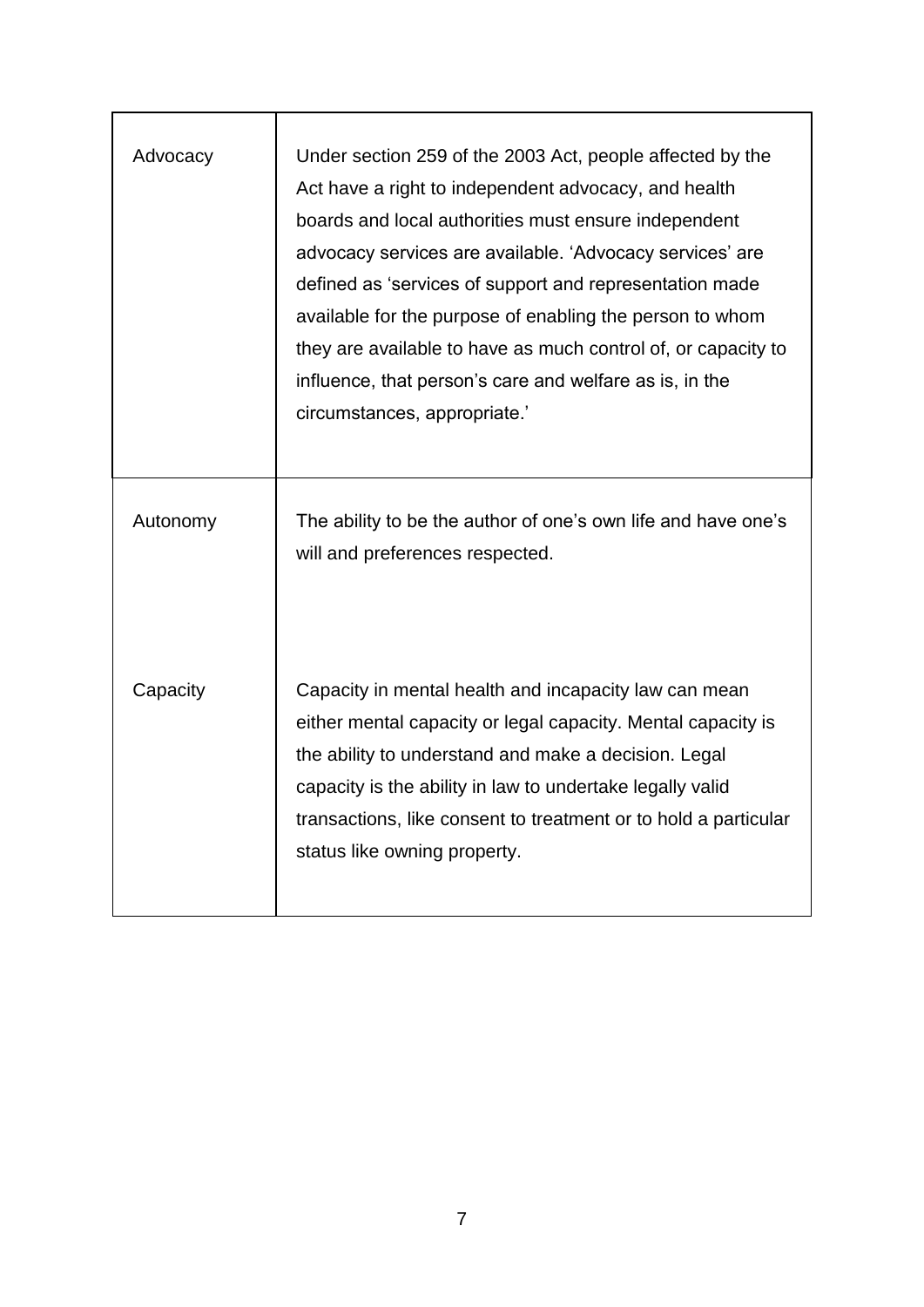| Child and<br>young person | The UNCRC states that a child is anyone under the age of<br>18. In Scotland, for most purposes a child is someone aged<br>under 16. In general, duties on public bodies or<br>professionals to pay special attention to children and young<br>people apply to anyone aged under 18, but provisions<br>regarding the decision-making ability of the child, such as<br>on medical consent, or appointing a named person, apply to<br>children aged under 16. We use the term 'child and young<br>person' to mean someone aged under 18.                        |
|---------------------------|--------------------------------------------------------------------------------------------------------------------------------------------------------------------------------------------------------------------------------------------------------------------------------------------------------------------------------------------------------------------------------------------------------------------------------------------------------------------------------------------------------------------------------------------------------------|
| Collective<br>Advocacy    | A group of people who are all facing a common problem<br>and have had similar experiences get together to work on<br>specific issues and have their voices heard. The group as a<br>whole may campaign on an issue that affects them.                                                                                                                                                                                                                                                                                                                        |
| Compulsion                | A provision for a person to be treated or detained without<br>their consent. There are several different types of orders<br>authorising compulsion under the Mental Health (Care and<br>Treatment) (Scotland) Act. These include: emergency<br>detention certificates (up to 72 hours); short term detention<br>certificates (up to 28 days); and compulsory treatment<br>orders. These orders are sometimes known as civil orders.<br>Some provisions of the Adults with Incapacity Act or Adult<br>Support and Protection Act may also involve compulsion. |
| <b>ECHR</b>               | European Convention on Human Rights                                                                                                                                                                                                                                                                                                                                                                                                                                                                                                                          |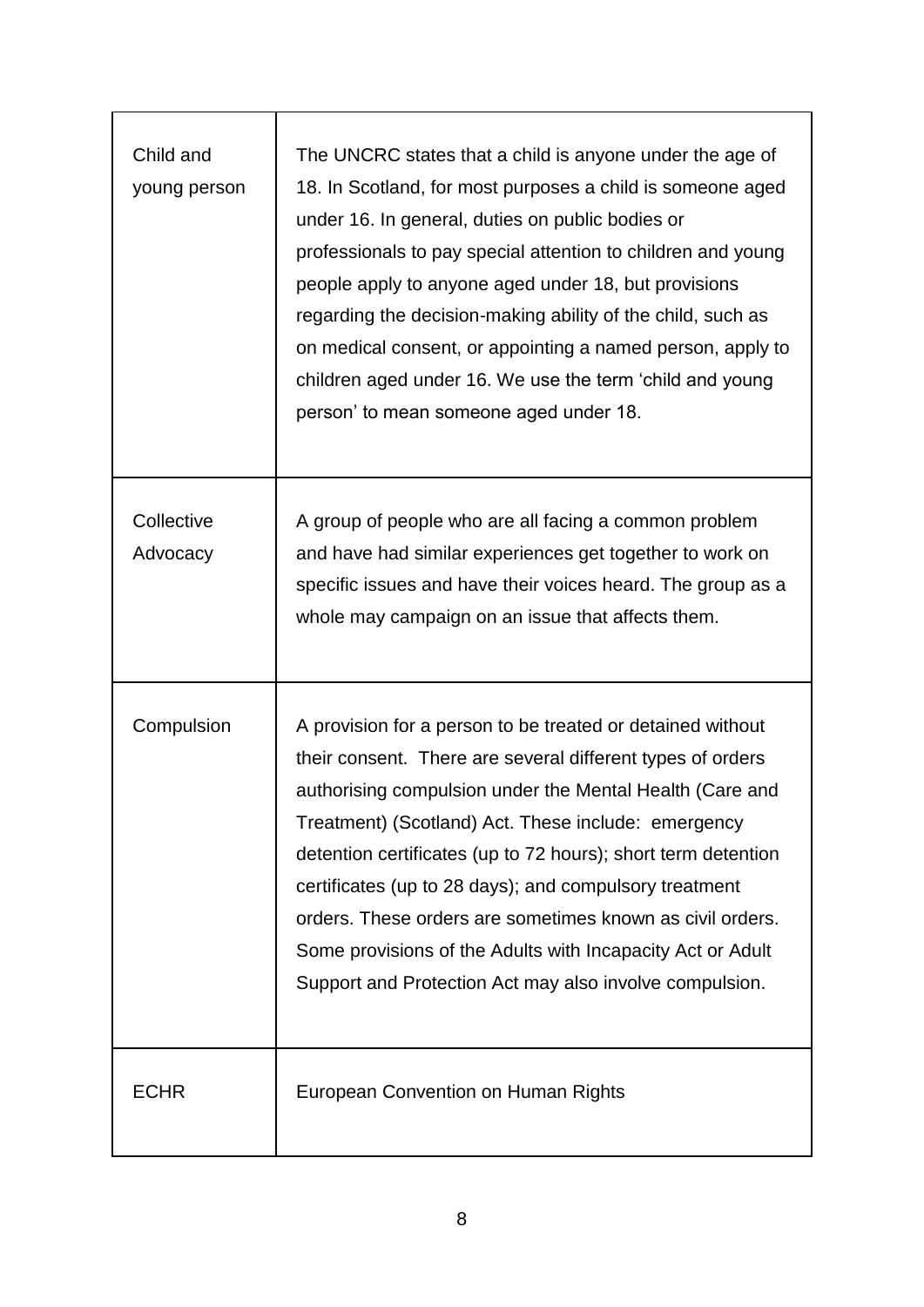| Equality and          | All human rights should be enjoyed equally by everyone                                                                                                                                                                                                                                                                                                                                                                                                                                                   |
|-----------------------|----------------------------------------------------------------------------------------------------------------------------------------------------------------------------------------------------------------------------------------------------------------------------------------------------------------------------------------------------------------------------------------------------------------------------------------------------------------------------------------------------------|
| Non-                  | without discrimination.                                                                                                                                                                                                                                                                                                                                                                                                                                                                                  |
| <b>Discrimination</b> | The UNCRPD makes it clear that:                                                                                                                                                                                                                                                                                                                                                                                                                                                                          |
|                       | A diagnosis of mental disability or mental<br>$\bullet$<br>incapacity can never justify restrictions of<br>autonomy through, for example, detention and<br>other non-consensual interventions or protective<br>measures.<br>Support is required to ensure equal rights<br>$\bullet$<br>enjoyment by persons with mental disabilities.<br>Any decision taken without a person's consent<br>$\bullet$<br>and related restriction of their rights must be<br>based on the same criteria as for all persons. |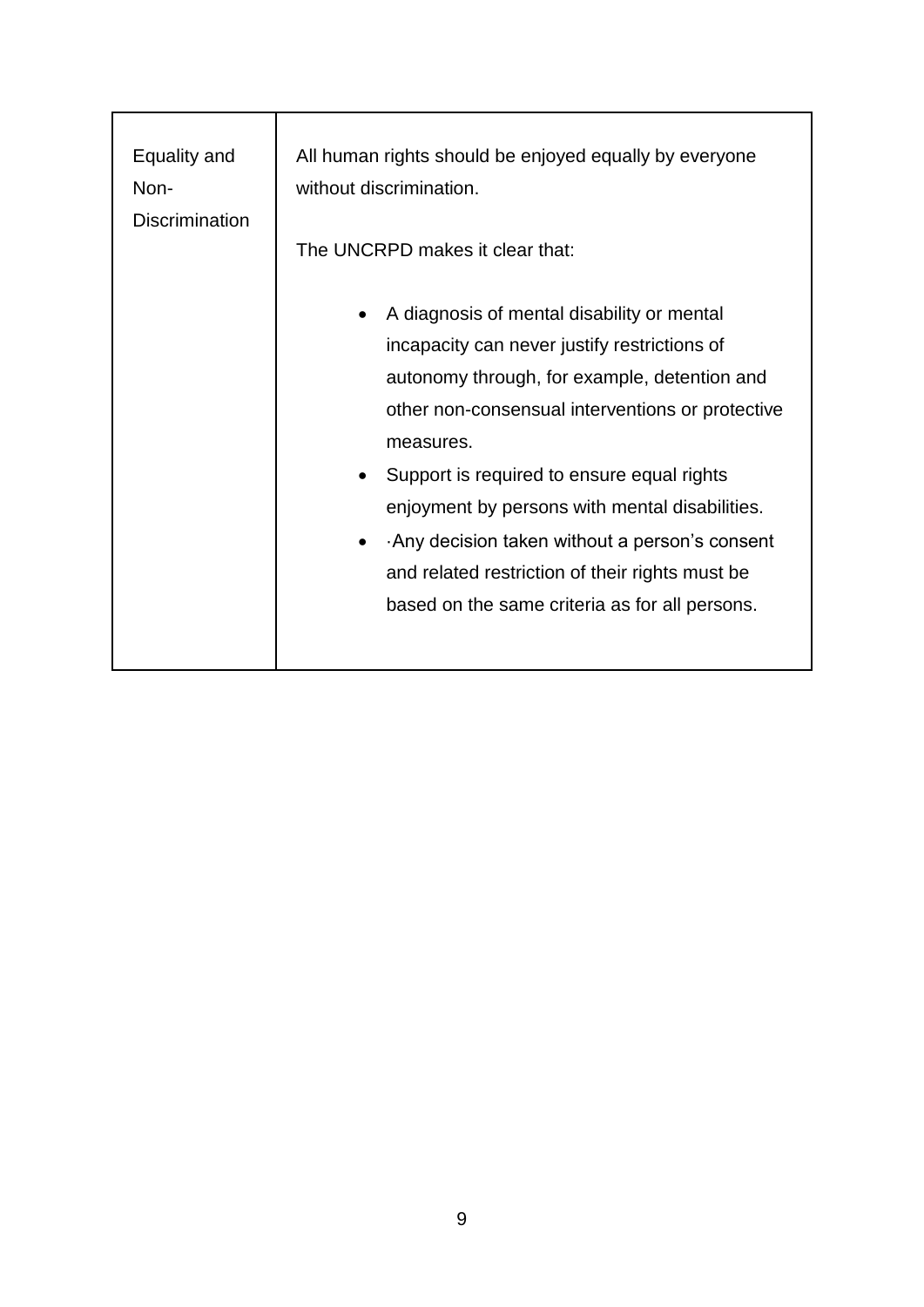| Human Rights                      | We all have human rights. These are basic rights and<br>freedoms, based on our common humanity. Human rights<br>are outlined in law and they set out a minimum standard<br>for how we should all be treated by state organisations,<br>including the NHS and local authorities.                                                                       |
|-----------------------------------|-------------------------------------------------------------------------------------------------------------------------------------------------------------------------------------------------------------------------------------------------------------------------------------------------------------------------------------------------------|
|                                   | At an individual level, while we are all entitled to respect<br>for our own human rights, we should also respect the<br>rights of others. Human rights apply to everyone,<br>regardless of age, disability, gender reassignment,<br>marriage and civil partnership, pregnancy and maternity,<br>race, religion or belief, sex and sexual orientation. |
|                                   | They cannot be taken away except in specific, pre-<br>determined situations and according to law. However, it's<br>important to recognise that there are different types of<br>rights. In particular there are absolute rights and qualified<br>rights.                                                                                               |
| Human rights<br>based<br>approach | Empowering and enabling people to know about and claim<br>their rights and increasing the ability and accountability in<br>giving effect to these rights.                                                                                                                                                                                             |
| <b>ICESCR</b>                     | International Covenant on Economic, Social and Cultural<br><b>Rights</b>                                                                                                                                                                                                                                                                              |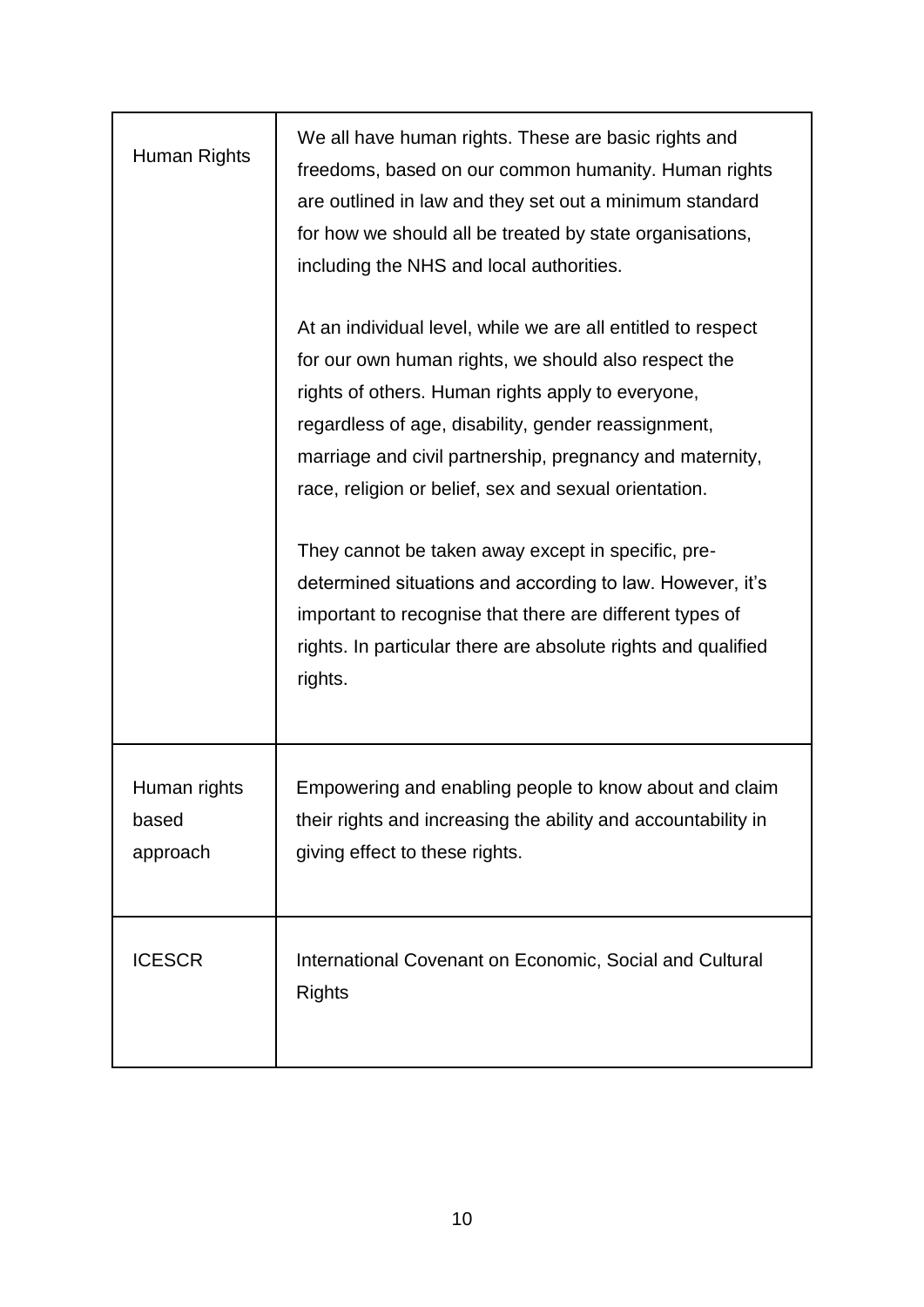| Mental<br>disorder                                       | Currently defined under section 328(1) of the 2003 Act as:<br>Mental illness;<br>a.<br>Personality disorder; or<br>b.<br>Learning disability.<br>C.<br>The Act also states that certain behaviours or personal<br>characteristics do not, in themselves, constitute mental<br>disorder, including sexual orientation, anti-social behaviour,<br>or acting imprudently. |
|----------------------------------------------------------|------------------------------------------------------------------------------------------------------------------------------------------------------------------------------------------------------------------------------------------------------------------------------------------------------------------------------------------------------------------------|
| <b>Mental Health</b><br>Officer (MHO)                    | A social worker with a special qualification who is able to<br>carry out various functions under the 2003 Act and the<br>Adults with Incapacity Act, including approving emergency<br>and short term detention and reports in relation to<br>compulsory treatment orders and guardianship.                                                                             |
| Mental<br>Welfare<br>Commission<br>for Scotland<br>(MWC) | A public body established under Part 2 of the 2003 Act to<br>protect the human rights of people with mental illness,<br>learning disability, dementia and related conditions. The<br>Commission visits hospitals, prisons and other institutions,<br>investigates cases of possible deficiency in care, promotes<br>good practice and provides advice and guidance.    |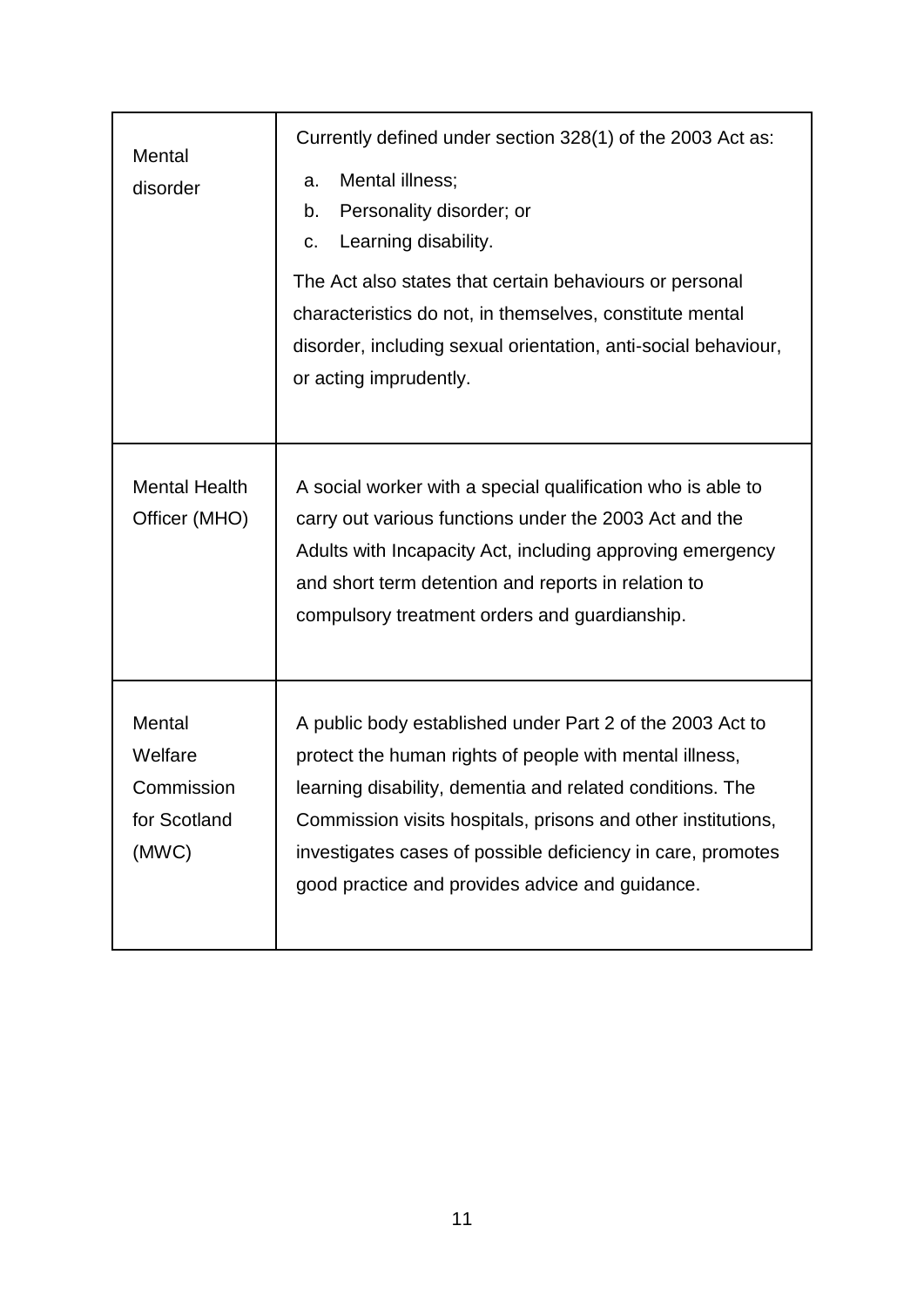| Protected<br>Characteristics    | You are protected under the Equality Act 2010 from these<br>types of discrimination:<br><b>Gender Reassignment</b><br>$\bullet$                                                                                                                                                                                                                                |
|---------------------------------|----------------------------------------------------------------------------------------------------------------------------------------------------------------------------------------------------------------------------------------------------------------------------------------------------------------------------------------------------------------|
|                                 | Marriage and Civil Partnership<br>$\bullet$<br><b>Pregnancy and Maternity</b><br>Race                                                                                                                                                                                                                                                                          |
|                                 | <b>Religion Or Belief</b><br>$\bullet$<br><b>Sex</b><br><b>Sexual Orientation</b><br>Age<br><b>Disability</b>                                                                                                                                                                                                                                                  |
| <b>Risk</b>                     | The possibility of loss, danger or harm.                                                                                                                                                                                                                                                                                                                       |
| <b>SIDMA</b>                    | Significantly impaired decision making ability. To trigger civil<br>compulsory care and treatment (emergency detention, short<br>term detention and compulsory treatment orders) under the<br>Mental Health Act the patient's mental disorder must cause,<br>or be likely to cause, significantly impaired decision-making<br>ability about medical treatment. |
| Supported<br>decision<br>making | Supporting a person's decision-making ability to ensure that<br>their will and preferences are respected. In law this is<br>referred to as a person exercising their legal capacity.                                                                                                                                                                           |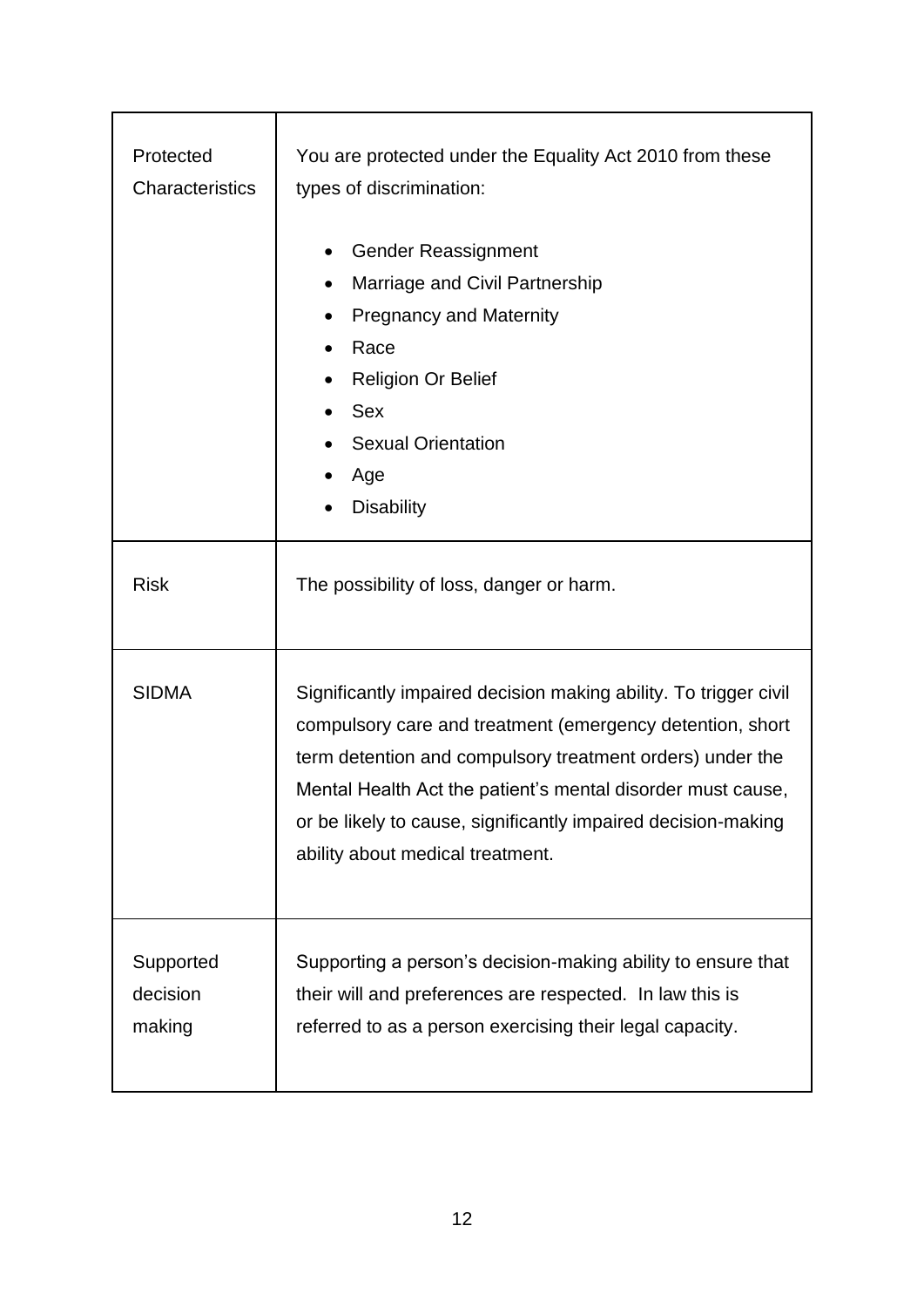| The Executive<br>Team                                                                | The Executive team is the independent group of people<br>who are making recommendations about changes to the<br>law in this area. The chair is John Scott, QC, Solicitor<br>Advocate. Full details of the team are found on the Review<br>website.                                                                                                                                                                                                                                                                                                                                                                            |
|--------------------------------------------------------------------------------------|-------------------------------------------------------------------------------------------------------------------------------------------------------------------------------------------------------------------------------------------------------------------------------------------------------------------------------------------------------------------------------------------------------------------------------------------------------------------------------------------------------------------------------------------------------------------------------------------------------------------------------|
| The Mental<br>Health<br><b>Tribunal for</b><br>Scotland<br>(the Tribunal<br>or MHTS) | A Tribunal established by the Mental Health (Care and<br>Treatment) (Scotland) Act 2003 to check whether it is right<br>that a person needs compulsory treatment under the<br>Act. Tribunal meetings which makes such decisions<br>involves a group of three people, known as the panel. Of<br>these three people one will be a lawyer, one will be a doctor<br>and the third will be a person who knows about mental<br>disorder such as a nurse or a social worker. Some panel<br>members have lived experience or provide unpaid care to<br>someone with lived experience. Tribunal meetings are often<br>called hearings. |
| The Rome<br><b>Review</b>                                                            | The Independent Review of Learning Disability and Autism<br>in the Mental Health (Care and Treatment) (Scotland) Act<br>2003, chaired by Andy Rome, reported at the end of 2019.                                                                                                                                                                                                                                                                                                                                                                                                                                              |
| <b>UNCRC</b>                                                                         | United Nations Convention on the Rights of the Child.                                                                                                                                                                                                                                                                                                                                                                                                                                                                                                                                                                         |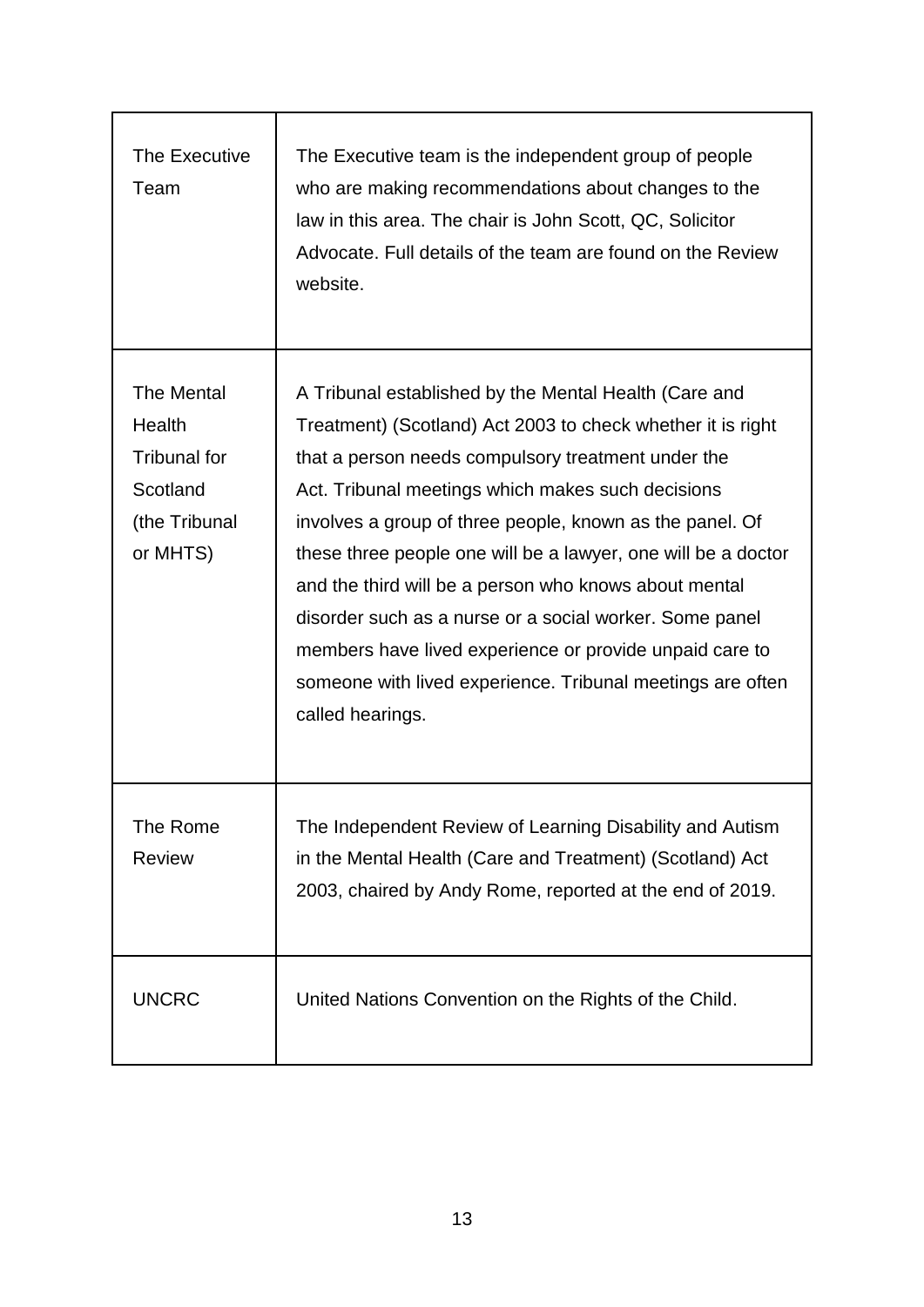| <b>UNCRPD</b> | United Nations Convention on the Rights of Persons with |
|---------------|---------------------------------------------------------|
|               | Disabilities.                                           |
|               |                                                         |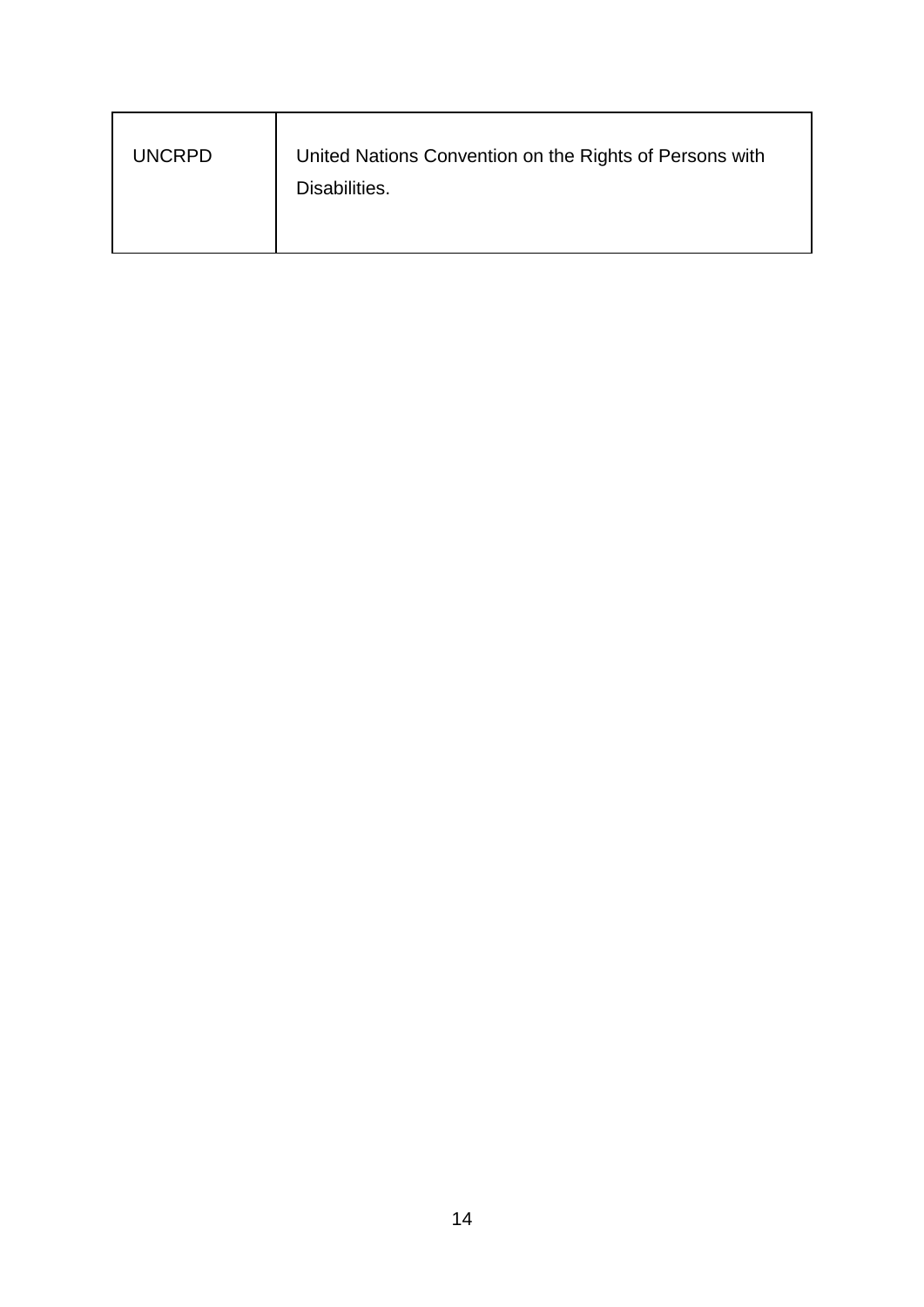# <span id="page-17-0"></span>Independent Advocacy

#### <span id="page-17-1"></span>**Introduction**

Independent advocacy (IA) seeks to speak up for and stand alongside individuals or groups , to help ensure an individual's rights are recognised , respected and secured.

It can happen on a one-to-one basis where one person is supported by another. Alternatively, it can happen in groups or collectively where a group of people with a shared agenda come together to campaign and influence change.

The role of independent advocacy is to support people to understand and navigate complex systems. It helps empower people so they can have more control over their lives and ideally are able to make their own decisions (with support if needed). It addresses the imbalance of power that often exists between people who are marginalised and discriminated against and others e.g., decision makers. It facilitates good communication and helps people speak up and voice their needs, wishes and desires with the aim of enabling people to live fulfilled lives. It is more than people fulfilling their basic human rights, it is about ensuring people have access to education, employment, relationships, support networks and friendships. Independent advocates only do what they have agreed with their advocacy partner.

#### *Non instructed advocacy*

Non instructed advocacy plays an important role in safeguarding people with little or no verbal communication. Its role is to take affirmative action with or on behalf of a person who is unable to give a clear indication of their views or wishes in a specific situation. The non-instructed advocate seeks to uphold the person's rights; ensure fair and equal treatment and access to services; and make certain that decisions are taken with consideration for the will and preferences of the individual.

15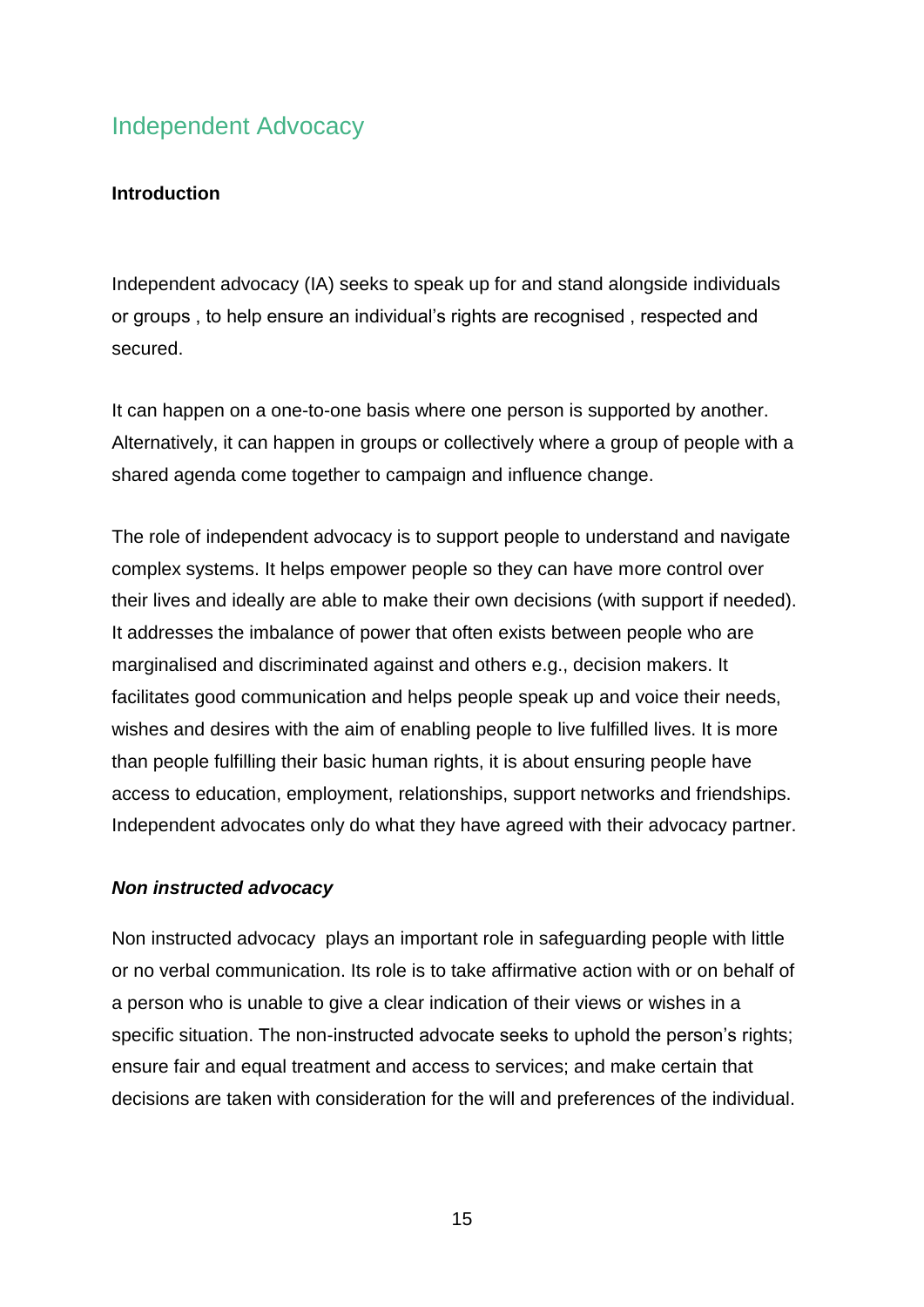# **What does the law say about independent advocacy?**

The vision of the Millan committee was that independent advocacy should be readily available to anyone with a mental disorder who needed it . The right to independent advocacy is enshrined in the Mental Health (Care and Treatment) (Scotland ) Act 2003.

### <span id="page-18-0"></span>**What is the current landscape and how can we improve it ?**

Only around 5% of people who have a right to independent advocacy actually access it. There are several reasons for this:

- the lack of knowledge amongst people about what independent advocacy is, how it can benefit them, how to access it,
- the very limited levels of funding most independent advocacy organisations (IAO) receive,
- the different 'levels' of access that each piece of legislation grants,
- the lack of awareness or understanding of IA amongst Health & Social Care staff.

There remains a 'suspicion' or mistrust of IA on the part of some staff who believe they are more 'appropriate' advocates for the person they are treating or supporting without proper regard for the conflict of interest created.

There is a lot of confusion amongst professionals about the right to independent advocacy. The Scottish Government has recognised that there are many situations in which people require additional support so as well as the Mental health legislation the following legislation also grants a right to independent advocacy:

- Social Security (Scotland) Act 2018
- The Children's Hearing (Scotland) Act (2011)
- Education (additional Support for learning) (Scotland) Act (2004)
- Guidance on Looked after Children (Scotland) Regulations 2009 and the Adoption and Children (Scotland) Act 2007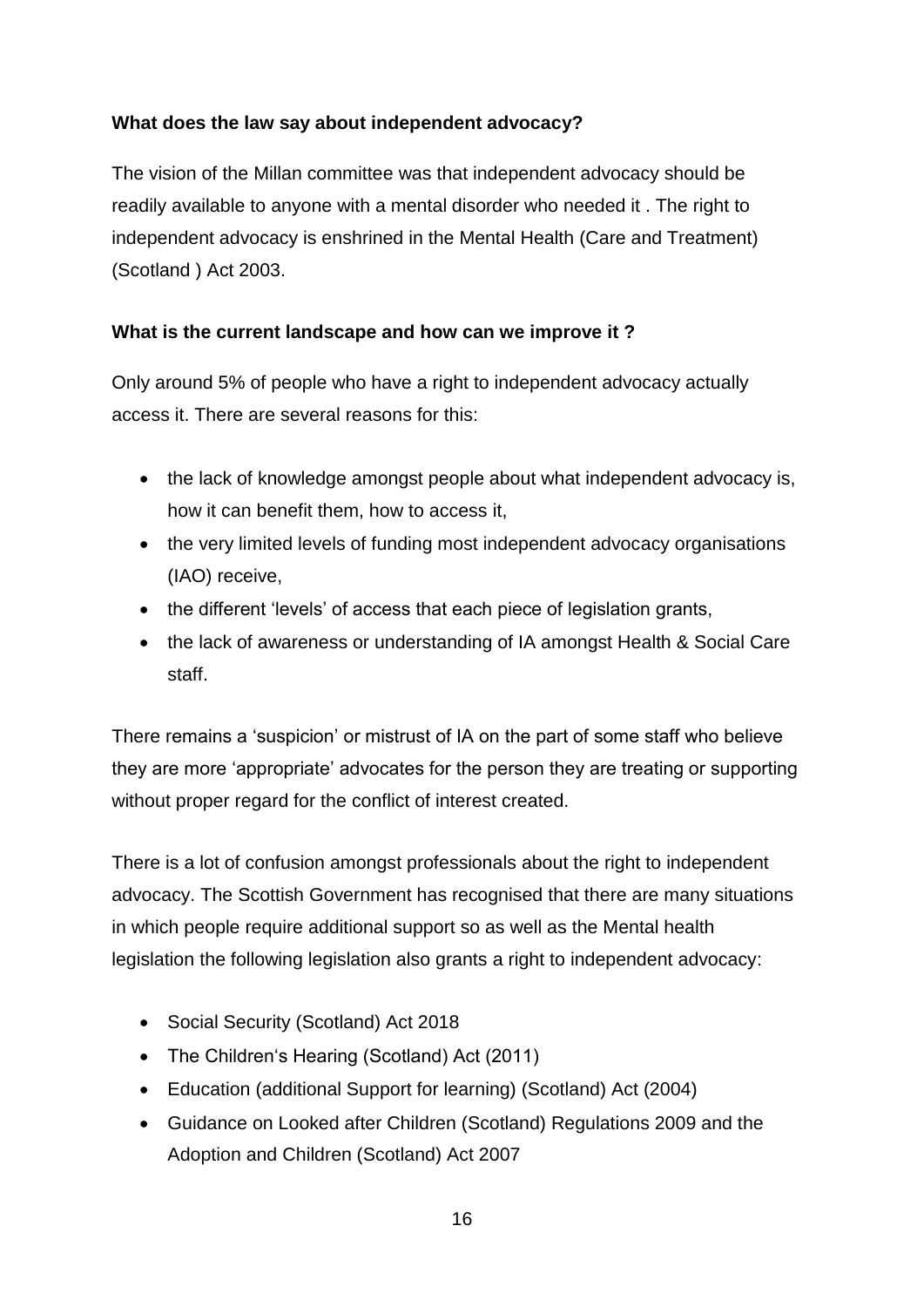- Social Care (Self Directed Support) (Scotland) Act (2013)
- The Patient Rights (Scotland) Act (2011)

This has created a situation where people have different levels of access depending on the situation. For example, a person living with mental health issues may be able to access IA for themselves but if they have a child with additional support needs it would be almost impossible for them to access IA to help secure additional support for their child because the Additional support for learning Act requires local authorities to tell parents about IA but does not place a duty to fund it.

A person could be accessing advocacy from more than one organisation for different needs. As there is no shared code of practice, principles or standards people are likely to have to repeat their stories to different organisations who work in different ways leading to confusion amongst service users .

# *Proposals for change*

 We are proposing that the Scottish Government should consolidate and align all the different pieces of legislation and policy to ensure consistency regarding the definition of independent advocacy, the right to access it and how it is commissioned and funded.

#### *Question*

• Please give us your views on this proposal.

#### <span id="page-19-0"></span>**Improving access to independent advocacy**

There is no uniform method of procuring, commissioning or funding independent advocacy across Scotland which means there is no equity of access. There are small organisations covering large areas with very few staff. For access to improve this needs to change.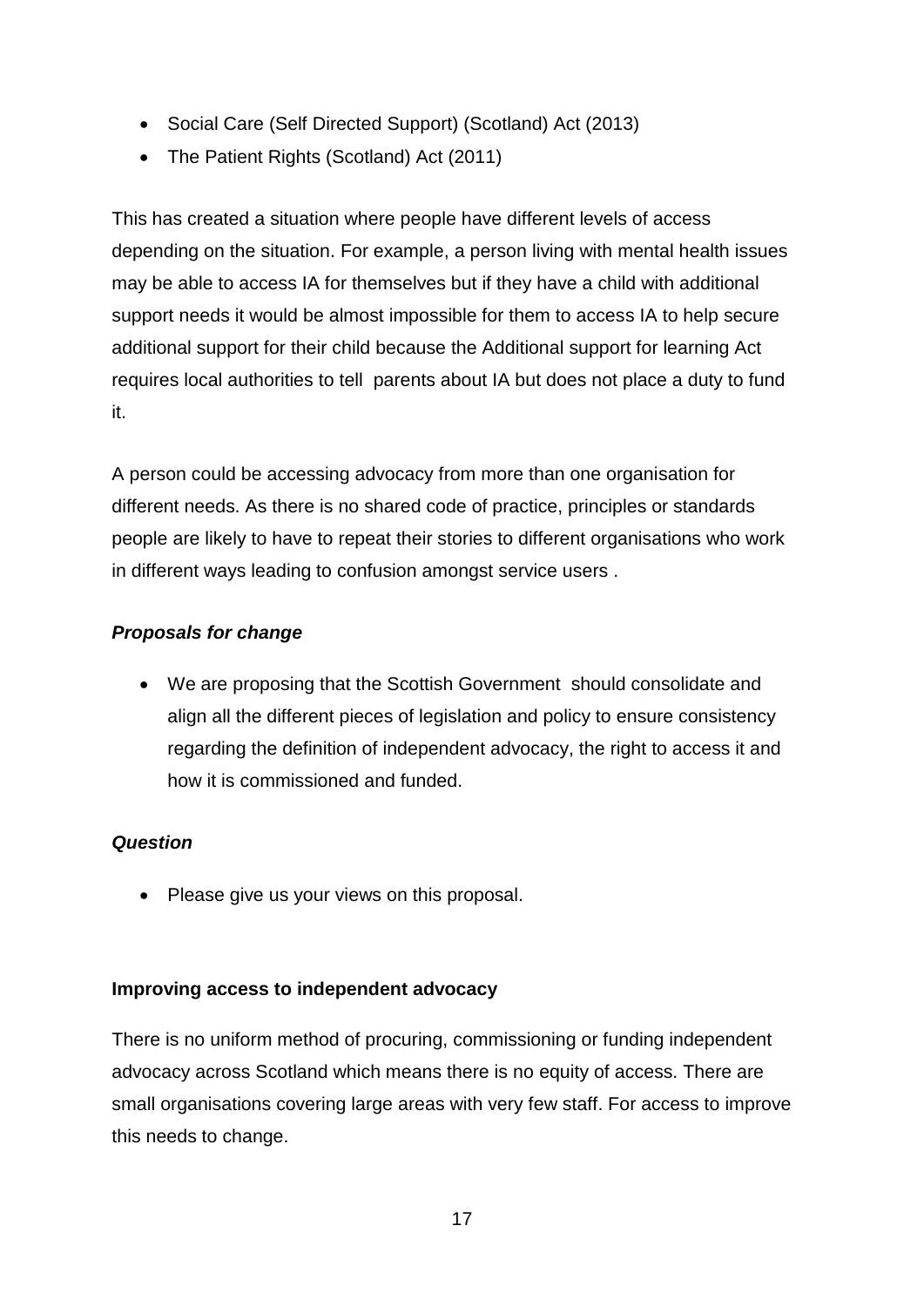The Rome review on learning disability and autism within mental health law recommended that there should be an opt out system so people have to actively choose not to have a support from an independent advocate. Experience has shown that once people understand the role of an independent advocate the overwhelming majority accept and want it.

# *Proposals for change*

If there is to be an opt out system we think the following things need to happen:

- The Scottish Government needs to set out in law what the role of an independent advocate is and the duties required to effectively commission and fund IAOs.
- IAOs need to be resourced to explain what they do and how they can help people help themselves.
- Training need to help practitioners across health and social care to understand what IAOs can do and how IA can help improve communication, relationships with patients and unpaid carers and can help secure better outcomes for patients
- There should be a public awareness raising about independent advocacy
- A wider right to independent advocacy in law,
- Strong right to access independent advocacy in human rights legislation

#### *Questions*

- Do you think there should be an opt out system for independent advocacy?
- Please give reasons for your answers
- Please give your views on our suggestions for change.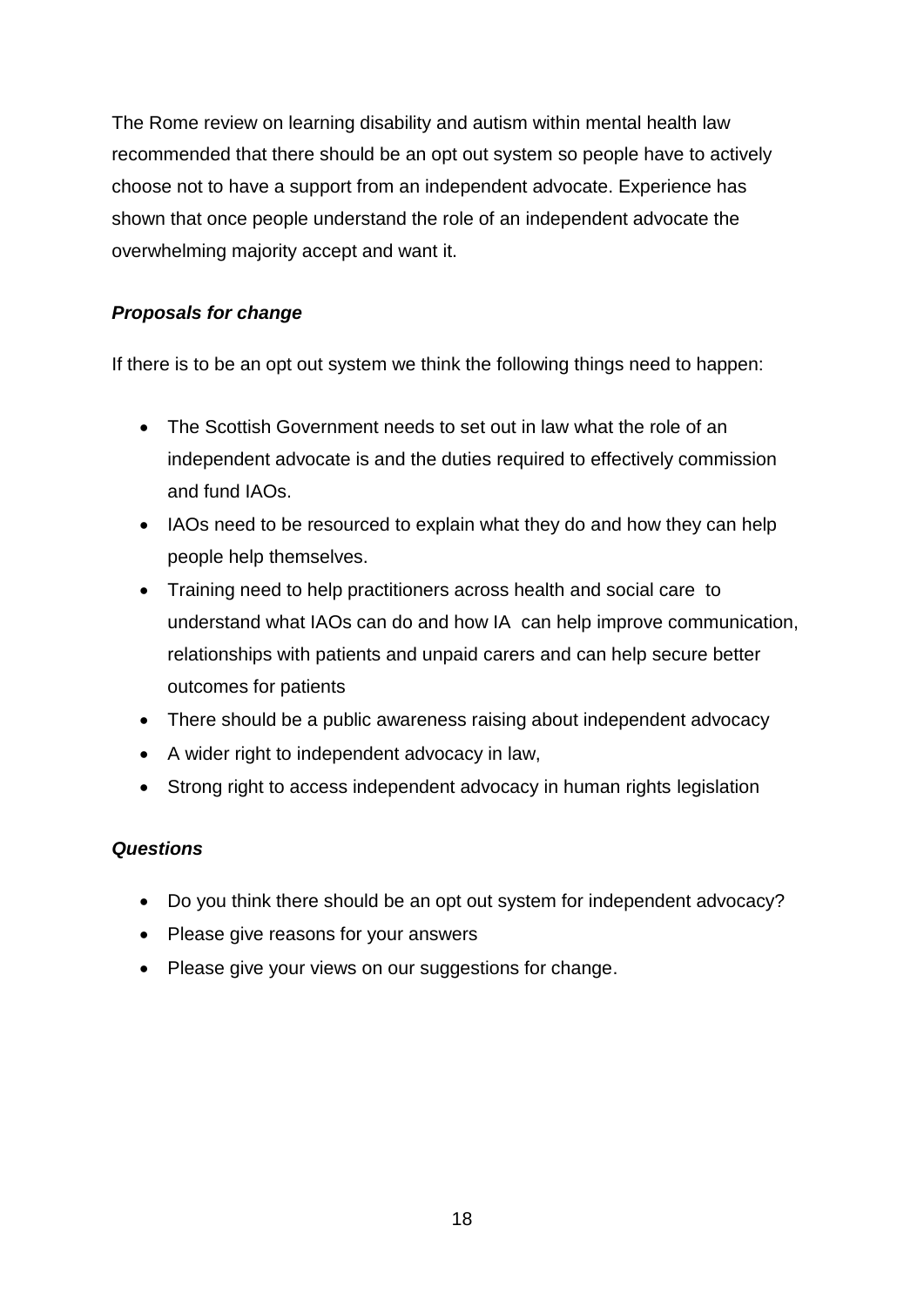### <span id="page-21-0"></span>**Evaluation and quality assurance of independent advocacy organisations**

We need a systematic way of measuring the quality of the services being delivered by IAO and the difference they are making. It is also important in the context of safeguarding the people who access IAO so we need to make sure that services are not only providing independent advocacy of the highest standards, are following the Scottish Independent Advocacy Alliance [Principles, Standards](https://www.siaa.org.uk/wp-content/uploads/2021/02/SIAA-Principles-Final-2nd-print-run-with-ISBN.pdf) & [Code of Practice](https://www.siaa.org.uk/wp-content/uploads/2021/02/SIAA-Principles-Final-2nd-print-run-with-ISBN.pdf) but also that organisations are being run ethically, effectively and efficiently and providing staff and volunteers with the right support.

The SIAA has on many occasions called on the SG to set up an independent system of evaluation of IAO for many years. Currently IAO must commission independent consultants to evaluate them using the [Evaluation Framework](https://www.siaa.org.uk/information-hub/independent-advocacy-an-evaluation-framework/) and the [Measuring Impact Toolkit.](https://www.siaa.org.uk/wp-content/uploads/2021/02/SIAA_Measuring_Impact_Toolkit.pdf) They must fund this through their reserves as they no longer receive funding for evaluations as they did in the past.

As part of their SLA or contracts most IAO already collect data on the issues, they support people with including breaches of human rights and regularly share these with their monitoring officers or commissioners and funders.

# *Proposals for change*

- We think that an independent body should be created by the Scottish Government with a specific remit to evaluate independent advocacy organisations , or responsibility be given to an existing organisation to do this.
- Resource should be given to independent advocacy organisations to collect data in a uniform way across Scotland, so issues can be tracked at structural and strategic level.

#### *Questions*

• Please give us your views on the proposals for evaluation and quality assurance of independent advocacy organisations.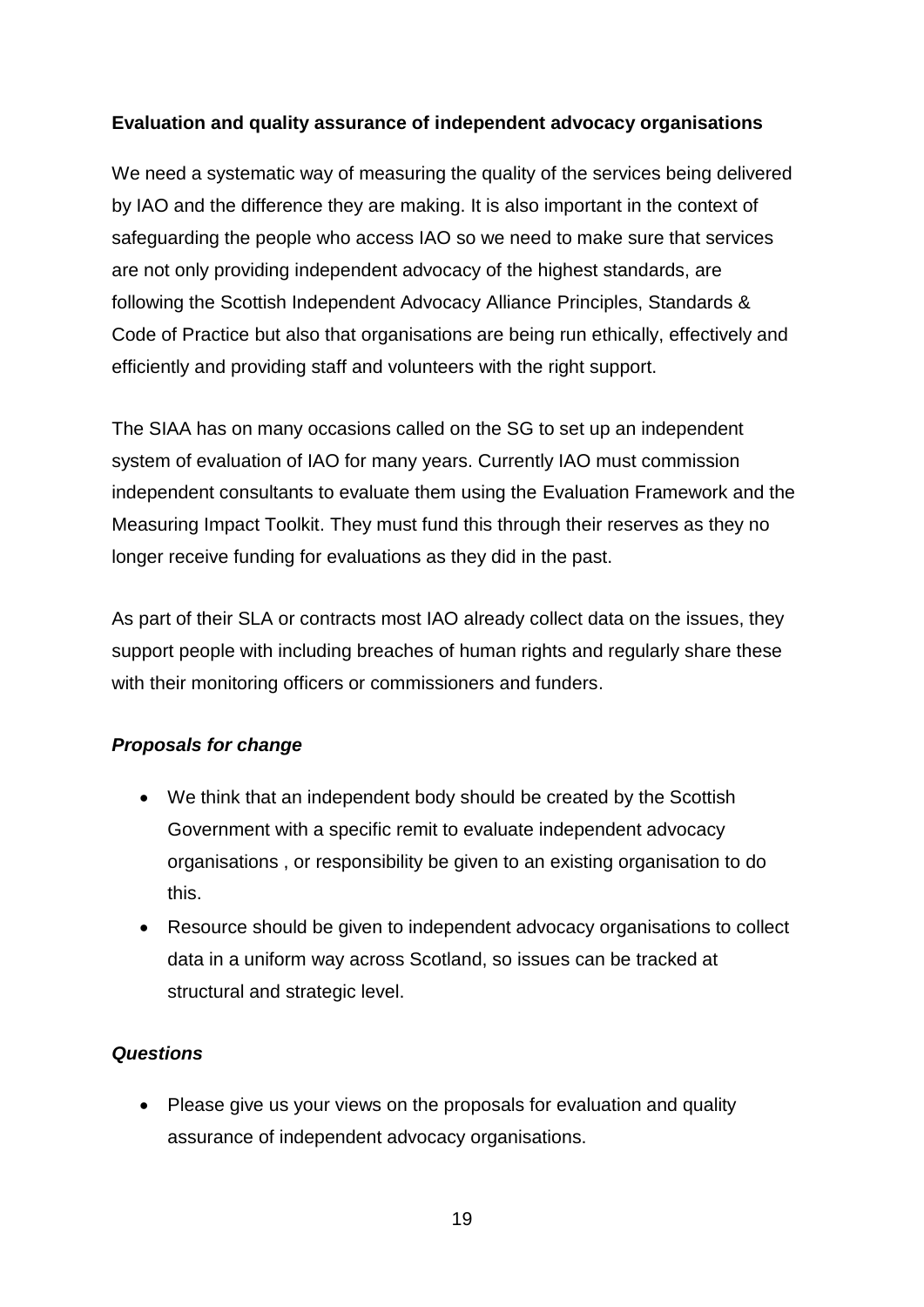• In particular if you consider the role of evaluation should be given to an existing body, we would welcome suggestions as to which body might take on that role.

#### <span id="page-22-0"></span>**Who can be an independent advocate?**

Independent advocacy organisations recruit both volunteers and paid staff . All require references and disclosure checks. They provide training using the SIAA Principles, Standards and Code of Best Practice amongst other documents. However, there isn't an agreed standard of induction or training for new volunteers, staff or collective advocacy members.

The Advocacy Project in Glasgow has developed a SQA accredited qualification in independent advocacy alongside Edinburgh Napier University, which is being used by several organisations. It has not been rolled out across Scotland, due to the costs involved and to the fact that some organisations object to the development of a qualification for philosophical reasons. The Scottish Government has in the past raised the issue of independent advocates being 'registered' much like SSSC hold a register of social care staff during the passage of the Social Security Bill. This is an issue that has been discussed within the advocacy movement but remains without conclusion.

#### *Proposals for change*

- Introduce a Scotland wide qualification for paid and voluntary independent advocacy workers
- Create a national register for independent advocacy workers

#### *Questions*

- Please give us your views on our proposals for who can be an independent advocate.
- Please also let us know if you consider the qualifications and registration should be required for those who support collective advocacy groups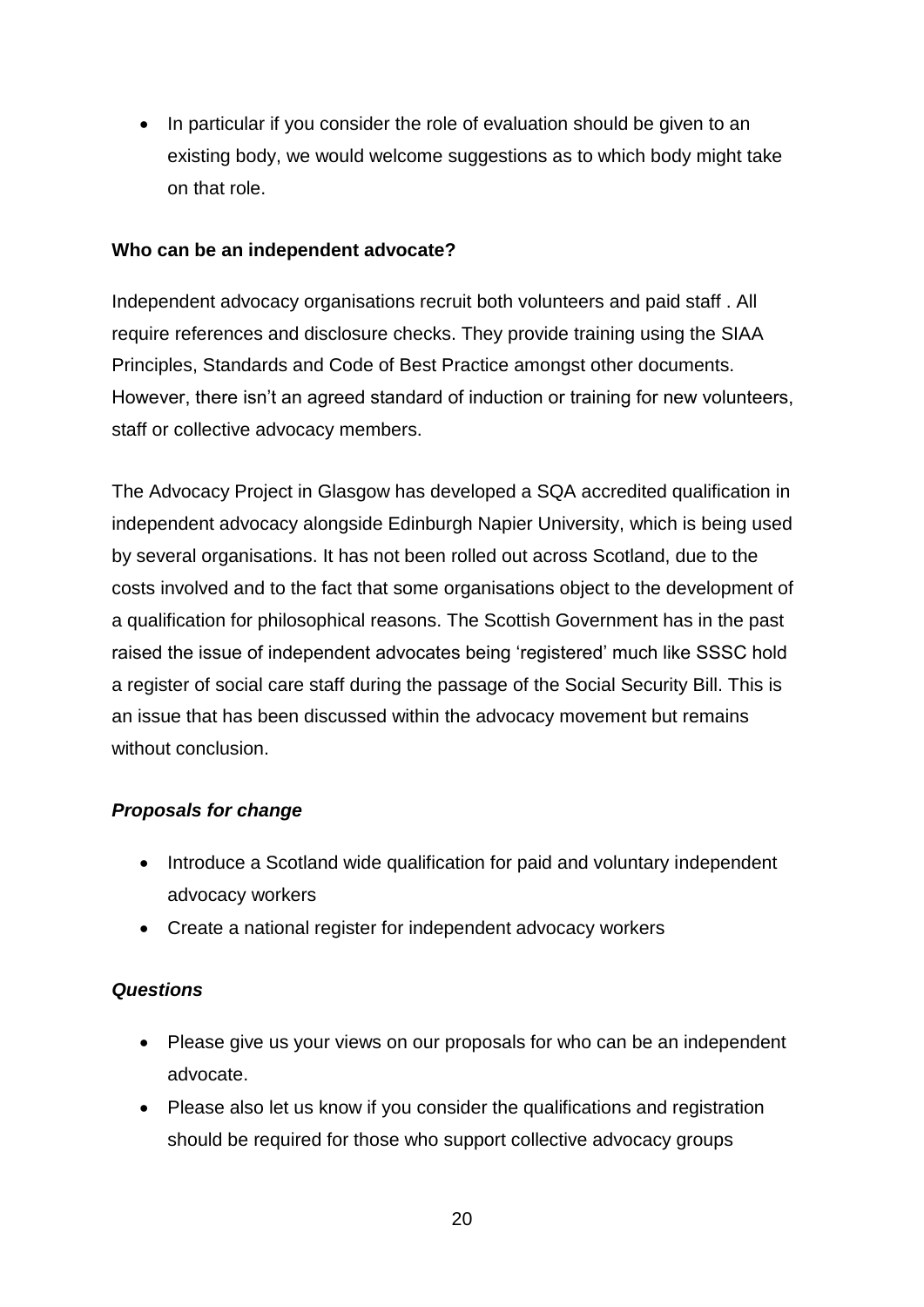# <span id="page-23-0"></span>**Diversity, equality and inclusion**

It is hard to identify all the groups accessing independent advocacy because not all organisations collect monitoring data, but the impression we have is that there are several groups who have a legal right to access advocacy but don't.

Also there is a lack of diversity amongst those who work or volunteer for Scottish advocacy organisations . There is an urgent need for more diverse representation. The dilemma is whether there should be specialist services that are culturally appropriate or should 'mainstream' IAO take steps to make themselves more accessible to marginalised groups. However, evidence from the Scottish Indepent Advocacy Alliance ( SIAA) [Advocacy Maps](https://www.siaa.org.uk/wp-content/uploads/2021/02/SIAA_Advocacy_Map_2015-16-1.pdf) show that few people from those groups access these IAO and it is unclear what steps individual organisations have taken to remedy the situation. If specialist organisations are set up, then there needs to be a recognition that people should also still have a choice between accessing a specialist service or a 'mainstream' one.

# *Proposals for change*

- Those commissioning independent advocacy services to require collection and sharing of monitoring data
- Resource provided for diversity and equality training for all independent advocacy workers
- Support for independent advocacy organisations to have dedicated staff to work with specific groups they share a background with, and to work with groups facing particular barriers in Scottish society

#### *Question*

 Please give us your view on our proposals for improving diversity ,equality and inclusion in independent advocacy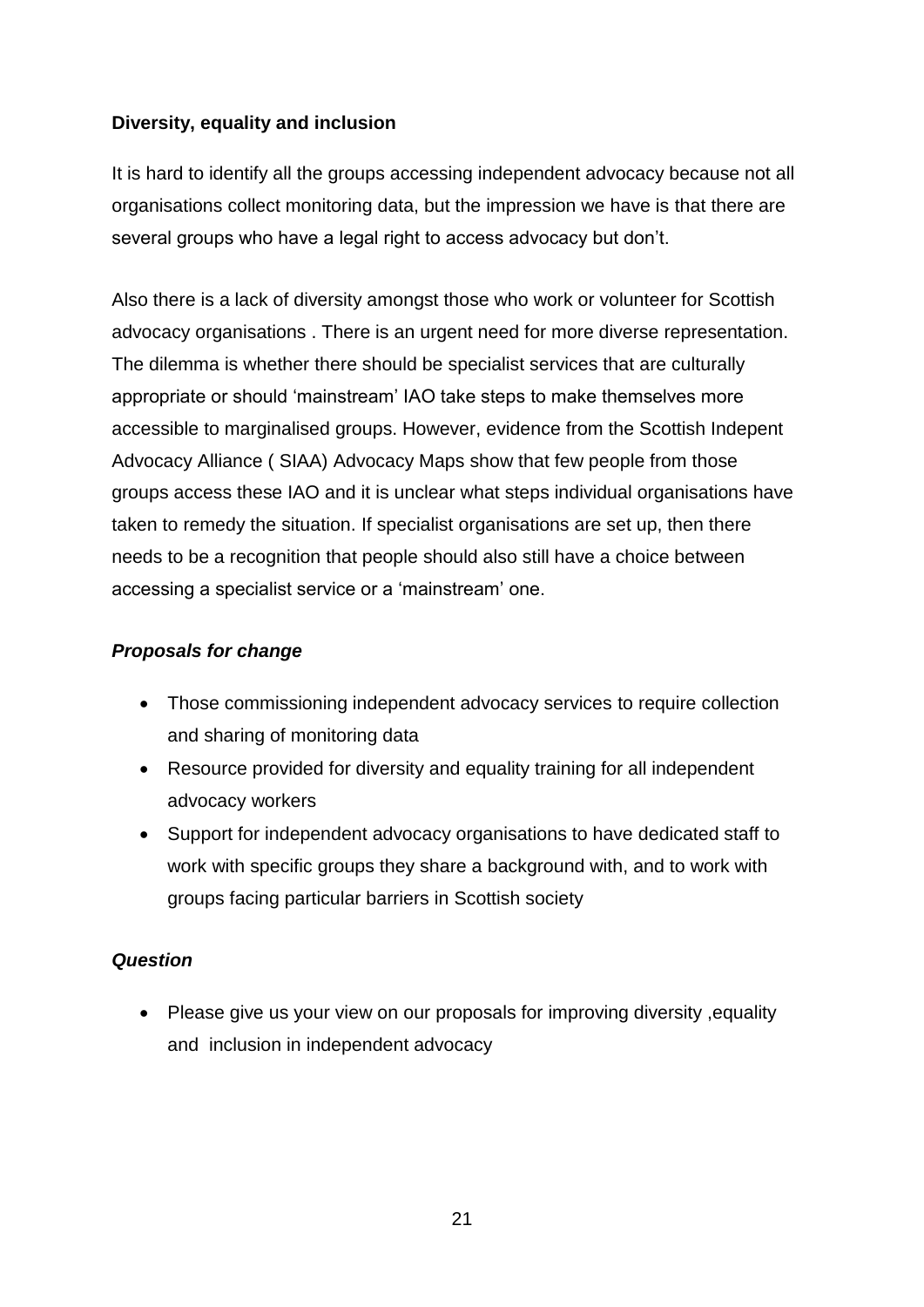# <span id="page-24-0"></span>**Funding and commissioning of independent advocacy**

At present local authorities and NHS boards have a legal duty to ensure access to independent advocacy. This creates a conflict of interest especially when service issues arise. And there are significant inconsistencies regarding access to advocacy across Scotland.

Funding models also differ hugely and there is limited transparency in way funding is awarded. Funding models need to consider the diverse range of needs of people accessing independent advocacy. For example, the time required to support a person with learning disability who will often require support from the same person over a long period of time is very different to someone needing one off support for a single issue. There is also the need to bear in mind people in high and medium secure facilities, including young people in secure units, and people in prison with mental health issues who also have the right to access independent advocacy.

# *Proposals for change*

- We suggest the following should be considered around funding and commissioning
- A national fund to be created for the provision of independent advocacy which would cover the different areas of work –e.g. mental health, children's advocacy, social security and remove unequal levels of access across Scotland.

#### *Question*

 Do you think there should be a national fund for the provision of independent advocacy in Scotland ? Please give reasons for your answers.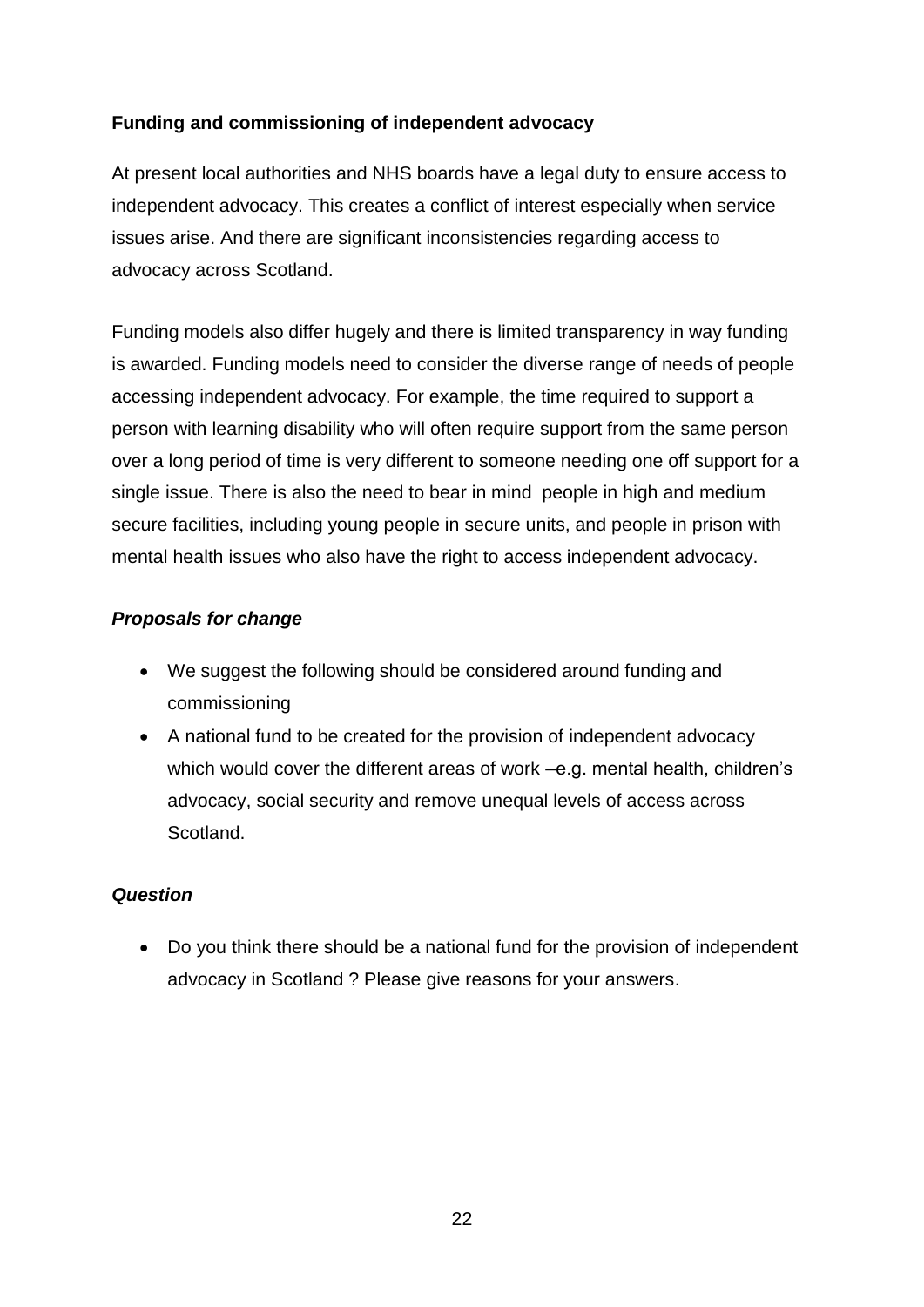# <span id="page-25-0"></span>**The role of independent advocacy in supported decision making**

Supported decision making (SDM) is support that helps a person to form a view about what they want to happen and how to make that happen so that it has legal effect. It includes support for the person to put those decisions into effect and can include support to challenge barriers that disable the person. IA is about empowering and supporting people to make their own decisions. The amount of support provided will depend on the needs of the person.

Supported Decision Making is an integral part of the work of IAO, however some independent advocates may not be familiar with the term or use the language of SDM. Also, there needs to be recognition that some people will need a great deal of support to make significant and 'everyday' decisions. This would place a significant demand on IAO and is probably unrealistic under current funding models. Therefore, we suggest that independent advocacy should be part of the wider SDM landscape where SDM is delivered by:

- Specialist SDM practitioners
- Independent advocacy organisations
- Peer support
- Unpaid carers/family/friends
- Professionals

The 'unique selling point' of independent advocacy is the lack of conflicts of interest and so it might be more appropriate for independent advocacy organisations to be involved in SDM for significant decisions where others might have a potential conflict of interest. For SDM to be effective good quality relationships are essential and the person receiving the support for decision making must be able to trust their supporter and so the involvement of IAO needs to also allow for time for the person to establish a relationship with their independent advocate.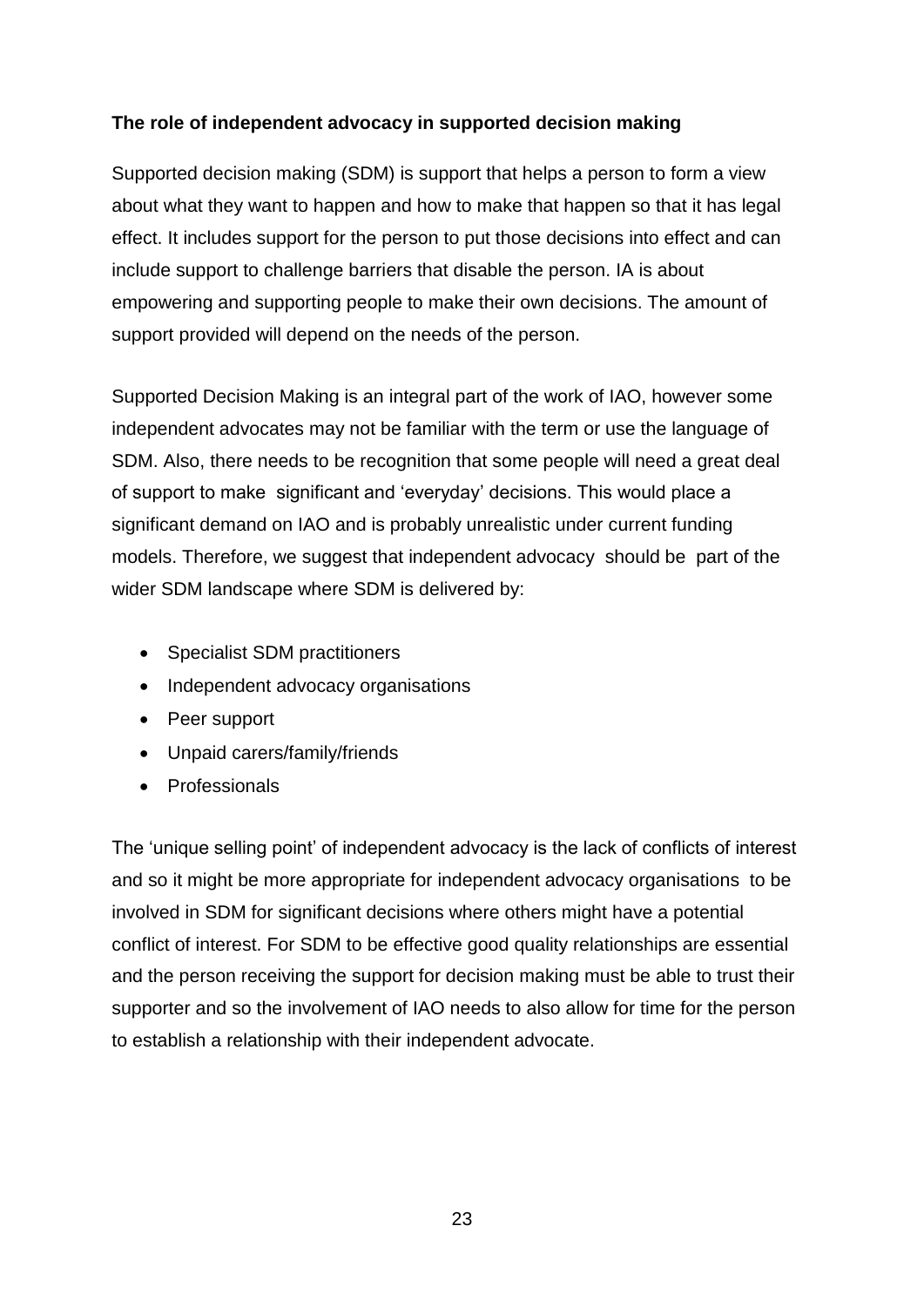# *Proposals for change*

The Scottish Government should -

- commission a training programme on Human Rights and SDM to all independent advocacy organisations and :
- commission a training programme and awareness raising for the public and other relevant groups on SDM

#### *Question*

• Please give us your views on the proposals for training and your reasons for these.

# <span id="page-26-0"></span>**Scrutiny and accountability of independent advocacy organisations**

There is a need for robust scrutiny of independent advocacy organisations. This would be the equivalent of the Care Inspectorate inspecting services.

The Mental Welfare Commission was given additional duties around scrutinising local strategic planning for independent advocacy in 2015, however this has not produced the desired results for several reasons including the lack of identified independent advocacy leads in each NHS and LA area.

#### *Proposal for change*

• Scottish Government should appoint an agency to scrutinise independent advocacy organisations regularly. Such an agency might need to be overtly human-rights based. For independent advocacy to promote and protect human rights effectively, the scrutinising agency would have to have a thorough understanding of human rights law and its application in practice.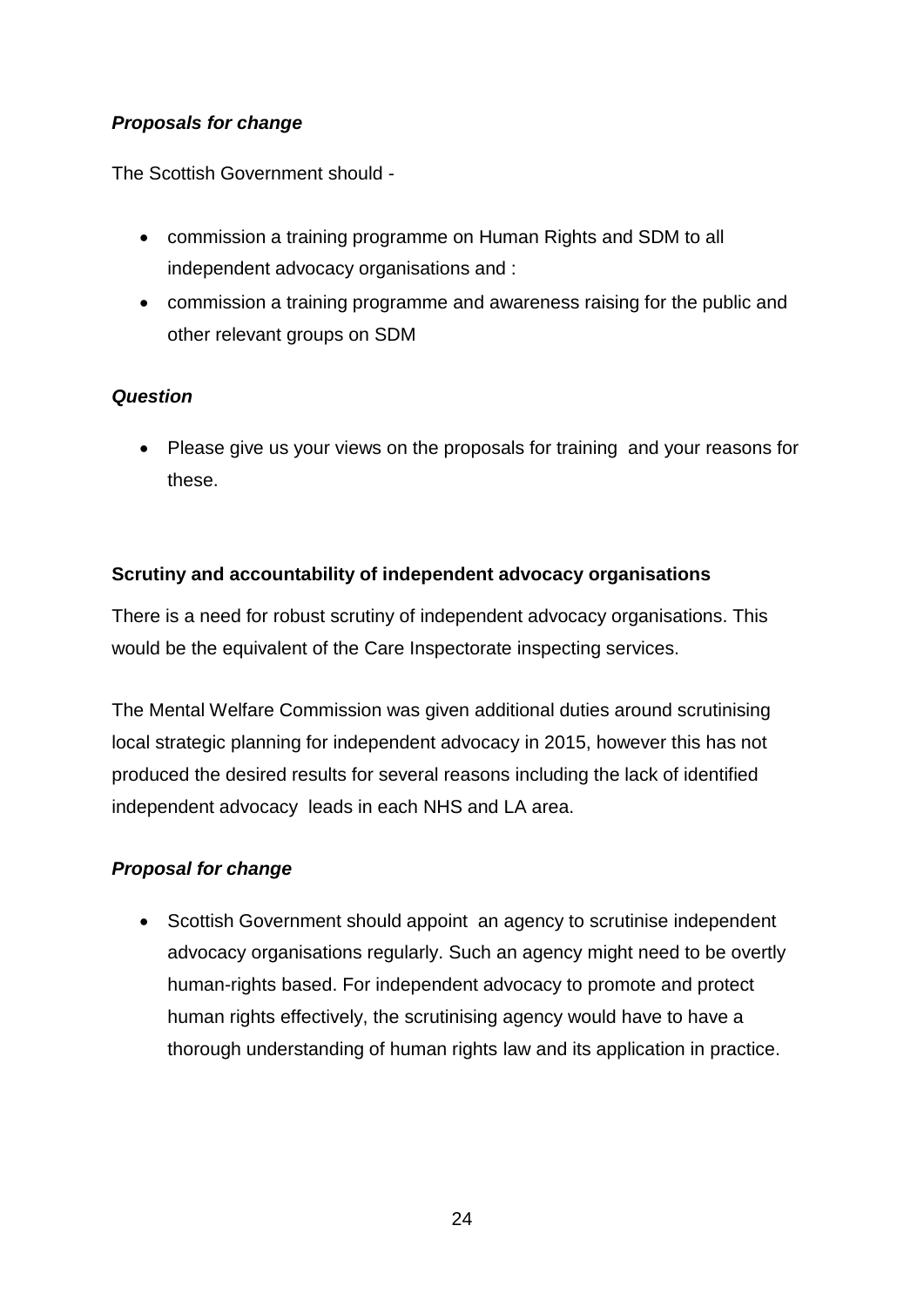#### *Question*

• Please give us your views on our proposals for scrutiny of independent advocacy organisations.

#### <span id="page-27-0"></span>**Independent advocacy for carers**

Unpaid carers have spoken of their need for independent advocacy. Sometimes they are able to access independent advocacy for their own mental health needs for example but not as an unpaid carer because the organisation might not be funded to work with unpaid carers. Also, organisations report it is not appropriate for unpaid carers and the person they care for to be supported by the same organisation so the carer will go unsupported .

#### *Proposal for change*

• Independent advocacy organisations are resourced by the Scottish Government to recruit dedicated staff and volunteers specifically to support unpaid carers.

#### *Question*

• Please give use your views on the proposal for support for unpaid carers.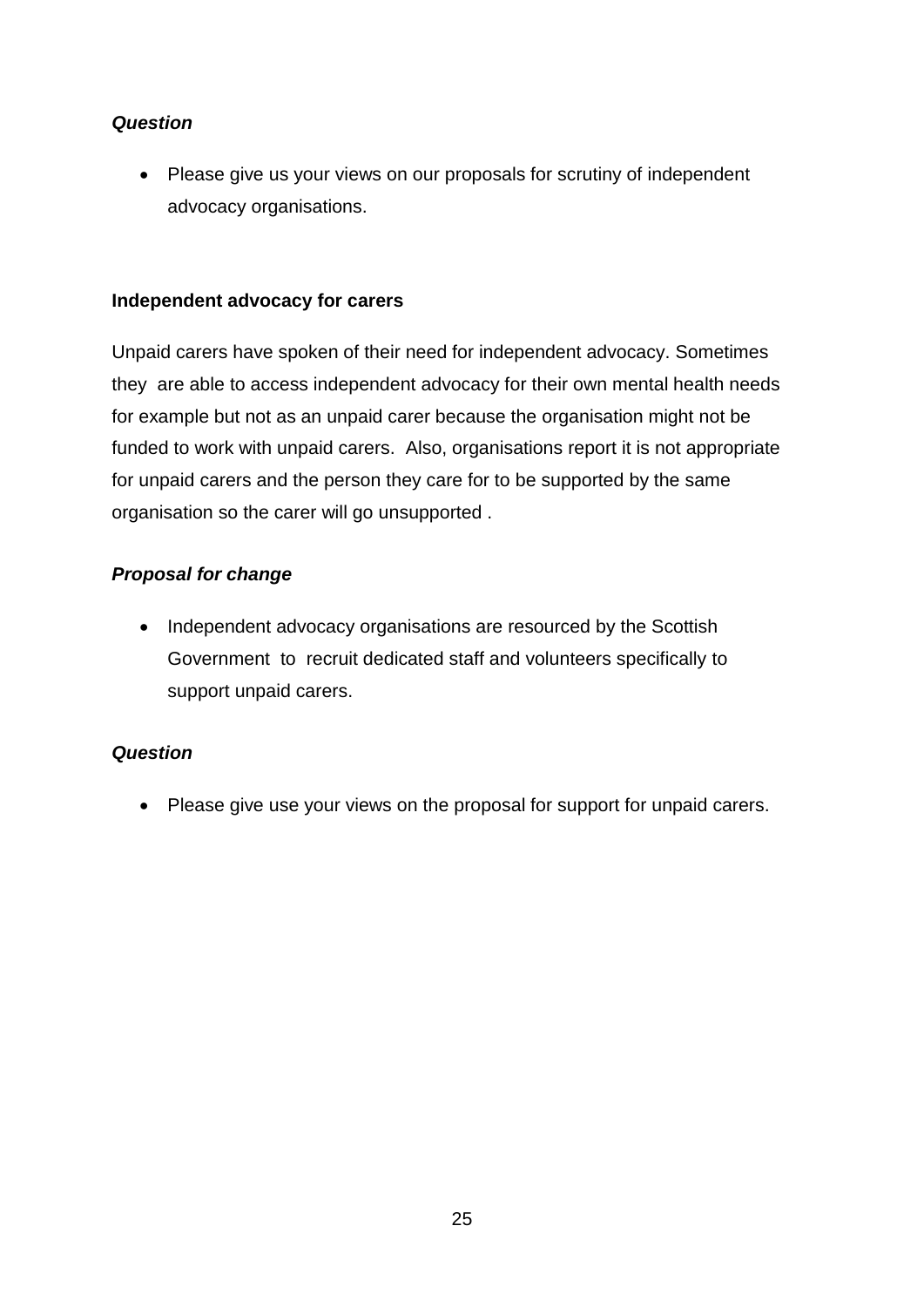# <span id="page-28-0"></span>Advance Statements

#### <span id="page-28-1"></span>**Introduction**

Advance statement has the meaning given in the Mental Health (Care and Treatment) (Scotland) Act 2003 by which a patient may set out the way in which they wish to be treated, or treatment they do not want, for their mental health condition. In our extant consultation recently concluded, we proposed that it should be made easier to make an advance statement and that they should be integrated with other forms of advance planning.

The Rome Review recommended that a statement of rights, will and preference should replace the advance statement in the 2003 Act for persons with learning disabilities or autistic persons. We believe this should apply to all persons who wish to make provision for their futures involving mental health or incapacity legislation.

As a comparison to our proposals, we looked at approaches of the Mental Capacity Act, The Scottish Law Commission, the propose reforms to the English and Welsh Mental Health Act and the recent Law Society of Scotland review.

#### *Questions*

- What are your views on the proposed system, any significant omissions and on other steps that might be taken to strengthen advance planning as part of the supported decision making framework in our wider proposals?
- What do you think of the general approach to a 'statement of will and preference' (SWAP)?
- What are your views on the application of the 'statement of will and preference' (SWAP) to treatment under Mental Health Law, other medical treatment and other welfare issues?
- What do you think of the possibility that a SWAP could give advance consent for something the person might refuse when they are unwell?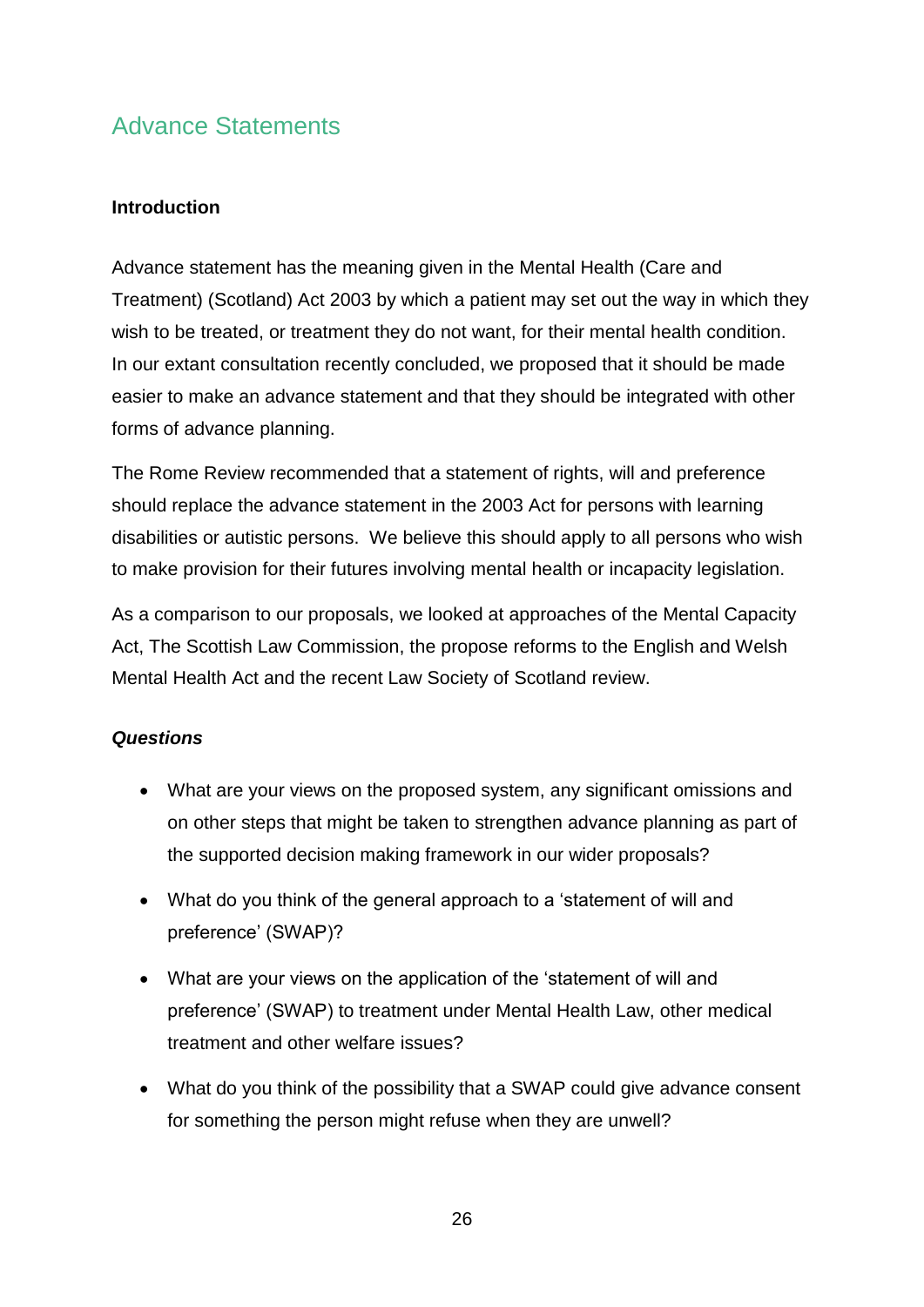What are your thoughts on the process for making a SWAP and the requirements for its validity?

## <span id="page-29-0"></span>**Deficiencies of advance statements**

There have been a number of deficiencies noted under the current advance statement model. These are:

- They are not used a lot.
- There is a lack of awareness of them.
- They have legal status but may not be regarded as having sufficient weight.
- They can be overridden by a doctor or Mental Health Tribunal. Reasons for doing so must be recorded.
- The Act does not specify the grounds it would be reasonable to override an advance statement.
- It is a relatively formal process to draw one up having to be signed and witnessed by a qualified person who certifies that the signed had capacity to make the statement.
- It is limited in its application only operating in respect of treatment under the 2003 Act.
- It does not apply to treatment as an informal patient, treatment under the Adults with Incapacity (Scotland) Act 2000 or wider issues someone might want to make provision for.
- Mental health professions are perceived to respond to the quality of the advance statement.
- People may be anxious that past wishes expressed may overrule current wishes.

A revised model will need to remedy these.

The Adults with Incapacity (Scotland) Act 2000 makes no reference to advance statements. This has left considerable uncertainty in the law. There is mixed opinion as to whether an advance directive in relation to medical treatment has legal effect in Scotland. There has been no case law to confirm the position.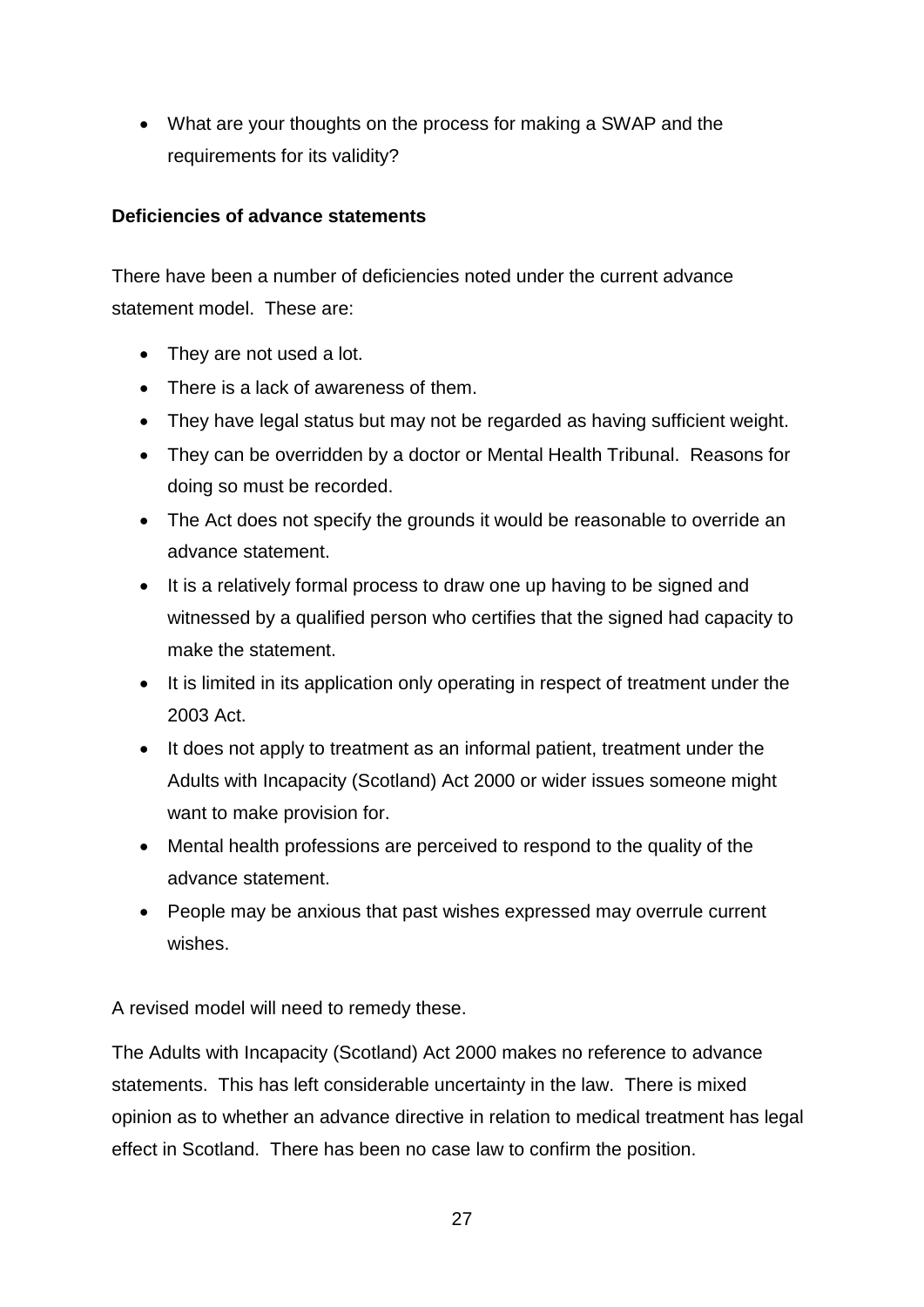Although focus of discussion is primarily medical treatment, advance choices are relevant in relation to other welfare issues. The 2009 document by the Council of Europe states 'Advance directives may apply to health, welfare and other person matters, to economic and financial matters, and to the choice of a guardian, should one be appointed. The Law Society of Scotland have recently reviewed the law in this area and concluded the Scottish Parliament should make 'clear and comprehensive legislative provision' in respect of advance choices.

When looking at advance planning, Anticipatory Care Planning is long established in healthcare and increasingly encouraged with toolkits promoted by Healthcare Improvement Scotland and others. Anticipatory Care Plans will commonly include statements as to what medical interventions a person would or would not wish. The legal status of such Anticipatory Care Plans is not totally clear. It is a useful tool to assist doctors but less obvious as to what should happen if the patient is refusing something in an Anticipatory Care Plan.

There has been a slow increase of capable people making a 'statement of wishes' perhaps as part of a power of attorney. This is helpful to support an Attorney and when challenges arise. This can be appended to a power of attorney which is then registered with the Office of the Public Guardian, Scotland. Registering the statement with the power of attorney sets it in stone when it is preferable that the statement should be a living document.

#### *Proposals for change*

- We propose that advance statements be replaced by a 'Statement of Will and Preference' (SWAP). This should not be a rebadging but a new model to address the inadequacies of the current system.
- We believe that Scotland should address the gaps in incapacity law in respect of advance decision making, as part of an integrated system. In principal we believe there should be consistency between advance decision making in relation to treatment for mental disorder and other medical decisions and the proposed SWAP could extend to all forms of advance choice. The wider issue of advance directives in medical care is a complex and sensitive one, and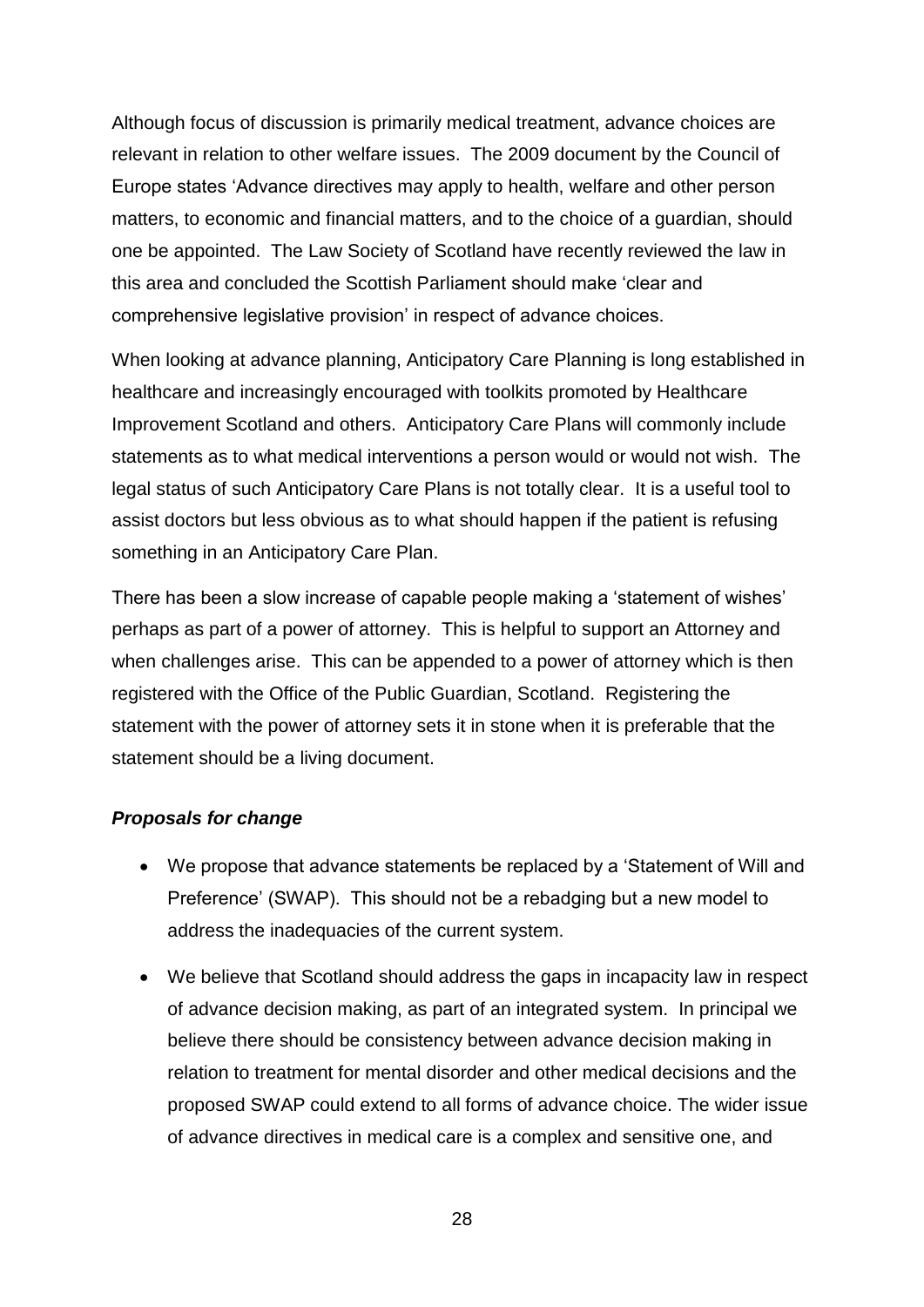further detailed consultation would be needed before adopting a final model for all forms of advance choice.

- A SWAP could have a wider application than medical treatment. It could apply to any support, care or treatment the person may need across all areas of their life.
- There could be variations in the extent to which advance choices are intended to be binding. One model suggested by the Law Society of Scotland includes both advance instructions (intended normally to be binding) and advance statements (non-binding expressions of the wishes of the individual). We believe this could be a helpful distinction.
- The proposals we make for SWAPs are closer to an advance instruction in this approach to a non-binding expression of wishes which could be developed alongside other forms of advance planning.
- A key element of our proposed reforms is that SWAPs should have 'more teeth' than advance statements currently do. We don't believe an advance statement can be simply followed in every case. The key questions that would need addressed are:
	- What are the justifications for *not* following an advance statement?
	- $\triangleright$  Who should decide if one of those justifications has been made out?

In answering these questions we are mindful that situations can be complex. We therefore believe that there needs to be a degree of discretion afforded to the decision maker. The decision maker needs to be informed by the principles of law and the person's human rights. It should not be the case that the clinician's view on what is best for the patient is the most important factor.

 Under the 2003 Mental Health Act a patient subject to short term detention or compulsory treatment order does not have the right to refuse treatment for mental disorder, even if they have capacity at the time. In principle we do not believe a SWAP can be more legally binding than a competent refusal at the time which triggers safeguards in Part 16 of the Act. We are developing proposals to strengthen the rights of patients in Part 16 and looking at how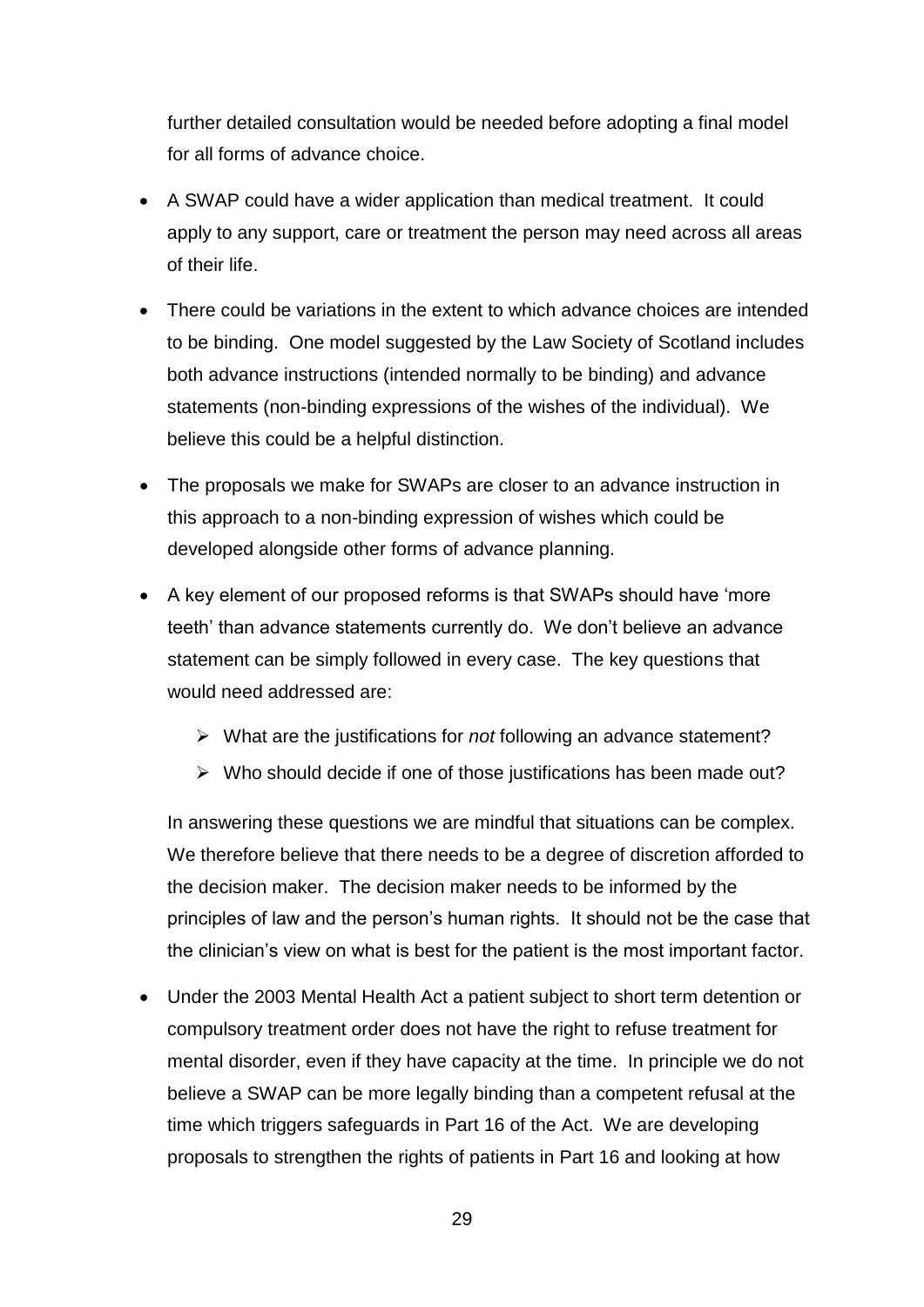our Human Rights Enablement and Autonomous Decision Making proposals should apply here. We will consider how to ensure the two different situations are treated equitably.

 We understand that an advance statement can be made by a child who is sufficiently mature to make a medical decision in terms of the Age of Legal Capacity (Scotland) Act 1991. We propose the same for a SWAP in relation to medical treatment. If extended to other decisions, they would have legal effect to the same extent.

#### *Proposals for how a 'statement of will and preference' (SWAP) will operate*

- Take account of the health and social care system and how decisions are made therein. Stakeholders are involved in developing a revised SWAP mechanism.
- For a SWAP to have legal status, it should be signed or otherwise authenticated and witnessed by someone appropriately qualified to certify that the person was able to make an autonomous decision in respect of the SWAP.
- For the Mental Welfare Commission to retain a register of the SWAP, not including retention of the actual document.
- For the Mental Welfare Commission to have general monitoring and reporting duties.
- The SWAP should be developed with care and time.
- To be able to get help and support to complete a SWAP from people such as advocacy workers, lawyers, peer support workers etc.
- For unpaid carers, clinicians, family and trusted people to have an input to the SWAP, should the person give them authority to do so.
- To be treated as a living document and get regularly updated. For review dates to be logged on the SWAP.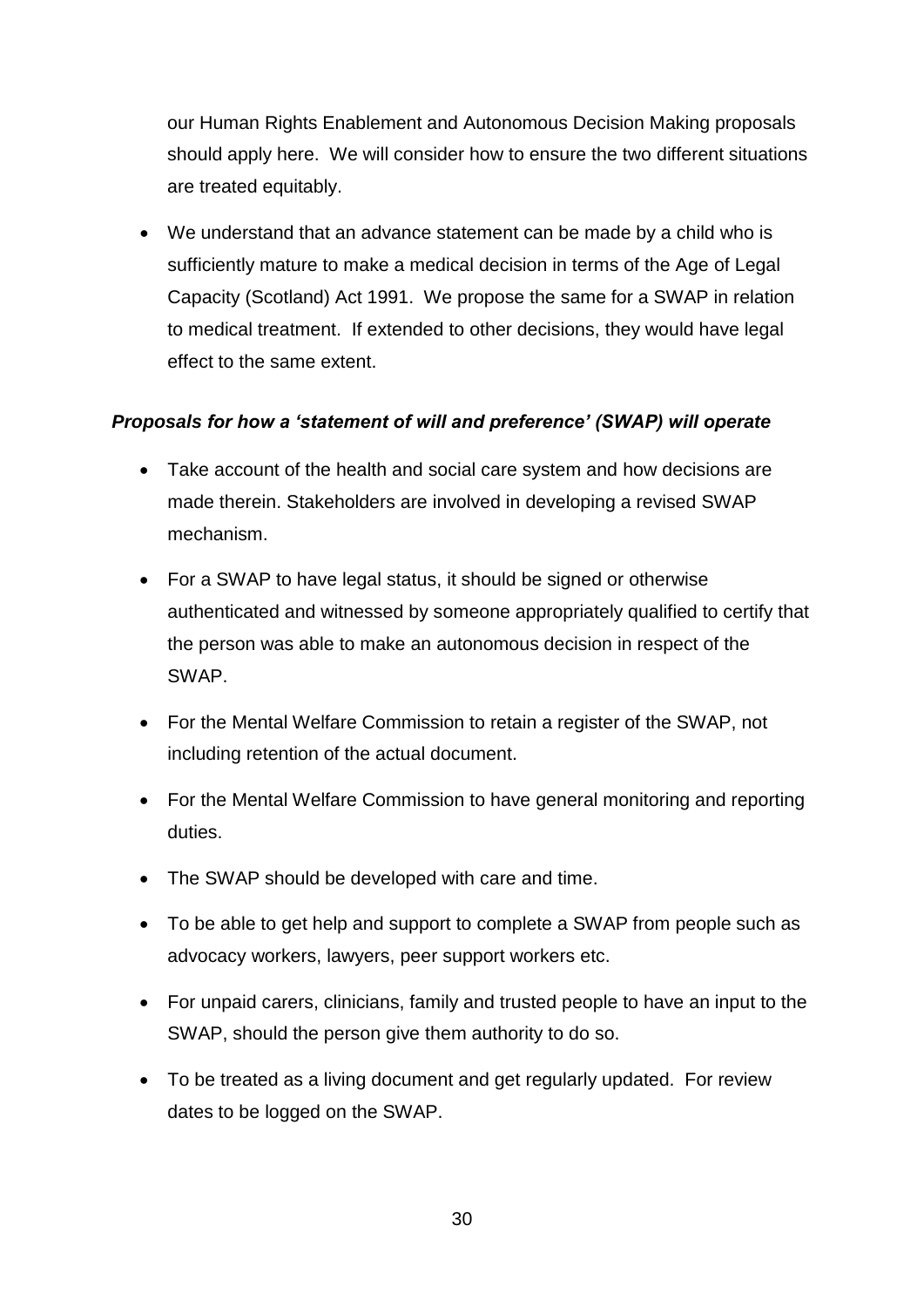- To have more than one SWAP for different aspects of your life should you wish it.
- To be able to video, audio record or use visual statements to record a SWAP, not just by written statement.
- For a person who has completed an episode of compulsory treatment, at an appropriate time, to consider making or reviewing their SWAP.
- Stored accessibly so they can be located quickly with a copy being held by the individual for emergency situations.
- For style formats to be considered and made available, without prescribing the content.
- If there is no SWAP, the rights of the person to have their views heard are still to be respected. There may be evidence from past wishes, choices or behaviours which could be considered for their will and preference on this occasion. The model of support for decision making and autonomous decision making test both speak about the process of best interpretation.
- Encourage people to have a SWAP to ensure views are heard and not based on assumption or interpretation.

#### *Questions*

- What do you think of the proposals as to who can decide if a SWAP should not be followed?
- S243 of the Mental Health (Scotland) Act 2003 allows for treatment to be given to prevent serious deterioration in a patient's condition. We have not included this as it may prove too broad a justification for many psychiatric treatments which a patient might reasonably refuse. What are your views on this?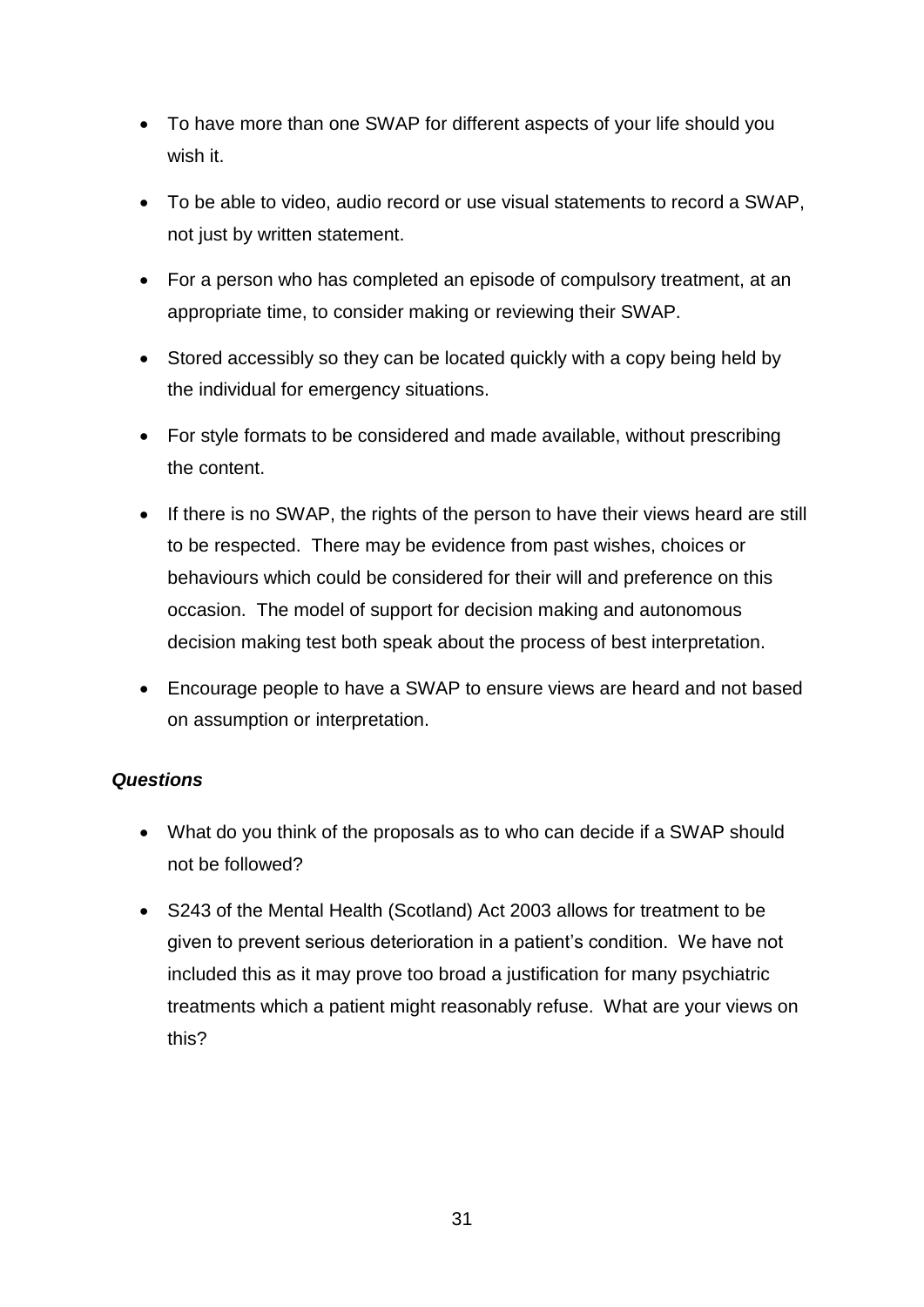# <span id="page-34-0"></span>**When could a 'statement of will and preference' (SWAP) not be followed?**

# *Proposal*

- When a person has the ability to make their own decision at that time.
- If a SWAP exists but the person is not able to make their own decision, the SWAP should be respected. It should have the same status in law as of that taken by a competent adult unless one of the following reasons justify it not being followed:
	- $\triangleright$  The person has acted in a way which is inconsistent with their SWAP.
	- $\triangleright$  The person's will and preference seems to be more pertinent than those expressed in an earlier SWAP.
	- $\triangleright$  A position on the person's will and preference on a given matter cannot reasonably be concluded from matters included in the SWAP.
	- $\triangleright$  There are reasonable grounds for believing that the person did not anticipate the circumstances at the time of making the SWAP which could have affected their decision.
	- $\triangleright$  There is evidence the person's autonomous decision making was compromised when they made the SWAP.
	- $\triangleright$  Treatment which is inconsistent with the SWAP is necessary to save the patient's life or to prevent serious suffering on their part. This is drawn from s243 of the 2003 Act.
- The SWAP remains valid even if an attorney is appointed with relevant powers. The granter of the SWAP or the Court may give the attorney express power to act in ways which may contradict the SWAP where they believe that to do so would better protect the person's human rights overall.
- Any overruling only applies to that specific matter and for such time as required.
- If the model is extended to physical conditions, it will be necessary to decide if there are any kind of treatments which cannot be refused in advance.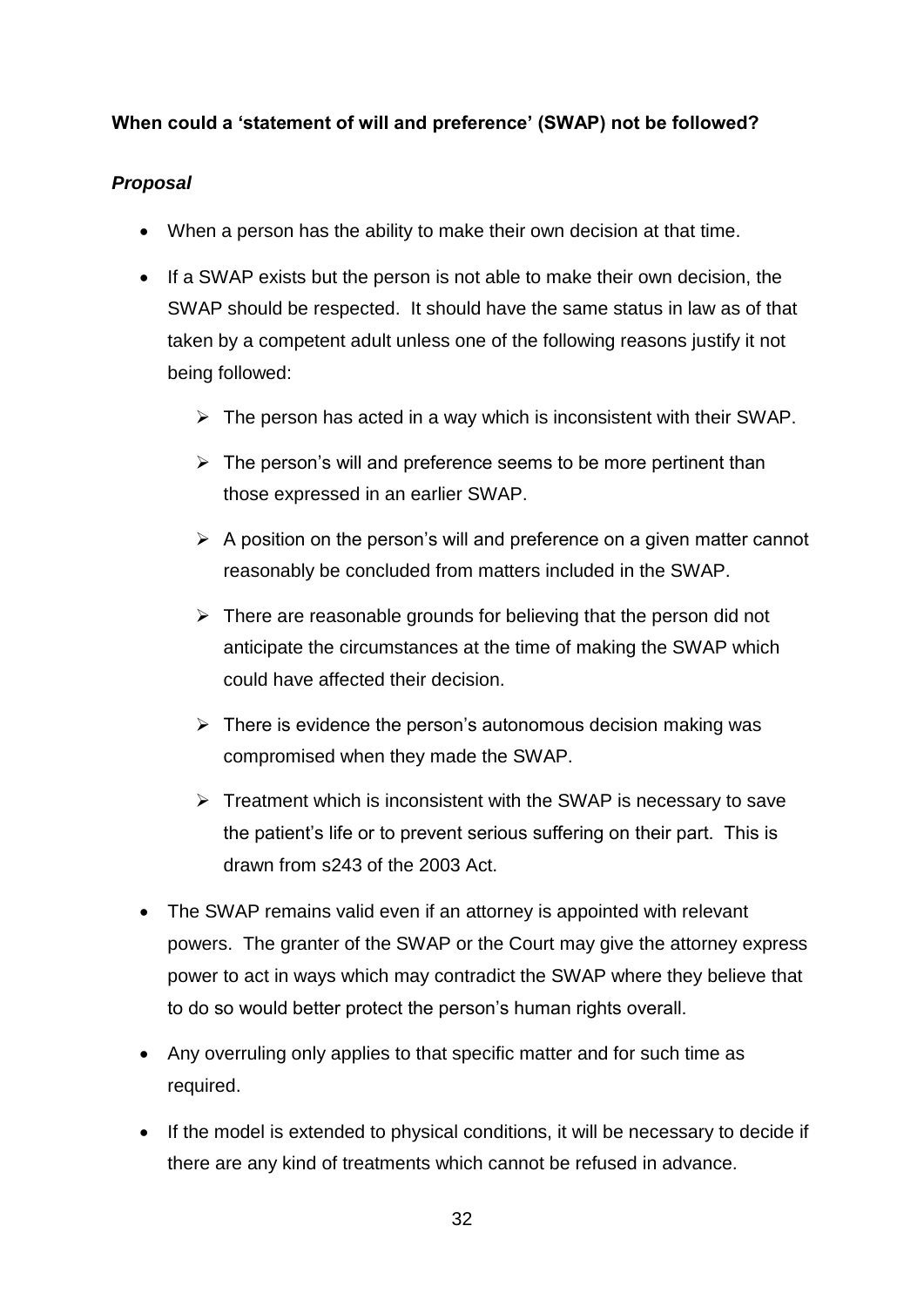Drawing on the Mental Capacity Act and the Scottish Law Commission models we suggest:

- $\triangleright$  It should not be possible to reuse normal hygiene, nutrition, hydration or relief of severe pain
- $\triangleright$  An advance statement is not applicable to life-sustaining treatment unless it makes clear that this is intended.
- The Mental Capacity Act and Scottish Law Commission models only consider advance refusal of treatment . We believe a SWAP should include treatment a person actively wants to receive.
- A SWAP could not require a treatment to be offered if it isn't available or clinically justified, however it should be given significant weight as failure to make a treatment available could constitute a breach of human rights.
- A more complex questions is whether a SWAP can give advance consent to a treatment the patient may have refused at the time? The concept of advance consent has been advocated for people with conditions such as bipolar disorder, who may have an idea when they are becoming ill and would want early intervention to prevent their condition deteriorating.
- We do not propose that an advance consent in a SWAP be legally binding but should be regarded as significant evidence which may support a decision that a person's stated wishes at the time of treatment do not reflect a fully autonomous decision and might be overruled.

#### *Questions*

- We would like to know your views on the overruling process proposed and if there are any others you think might be authorised to review certain decisions.
- What do you think about the proposals for dealing with conflict?

# <span id="page-35-0"></span>**Overruling a statement of will and preference (SWAP)?**

We propose a model which builds on the system for dispute resolution finally adopted at s50 of the Adults with Incapacity (Scotland) Act 2000 and the role of the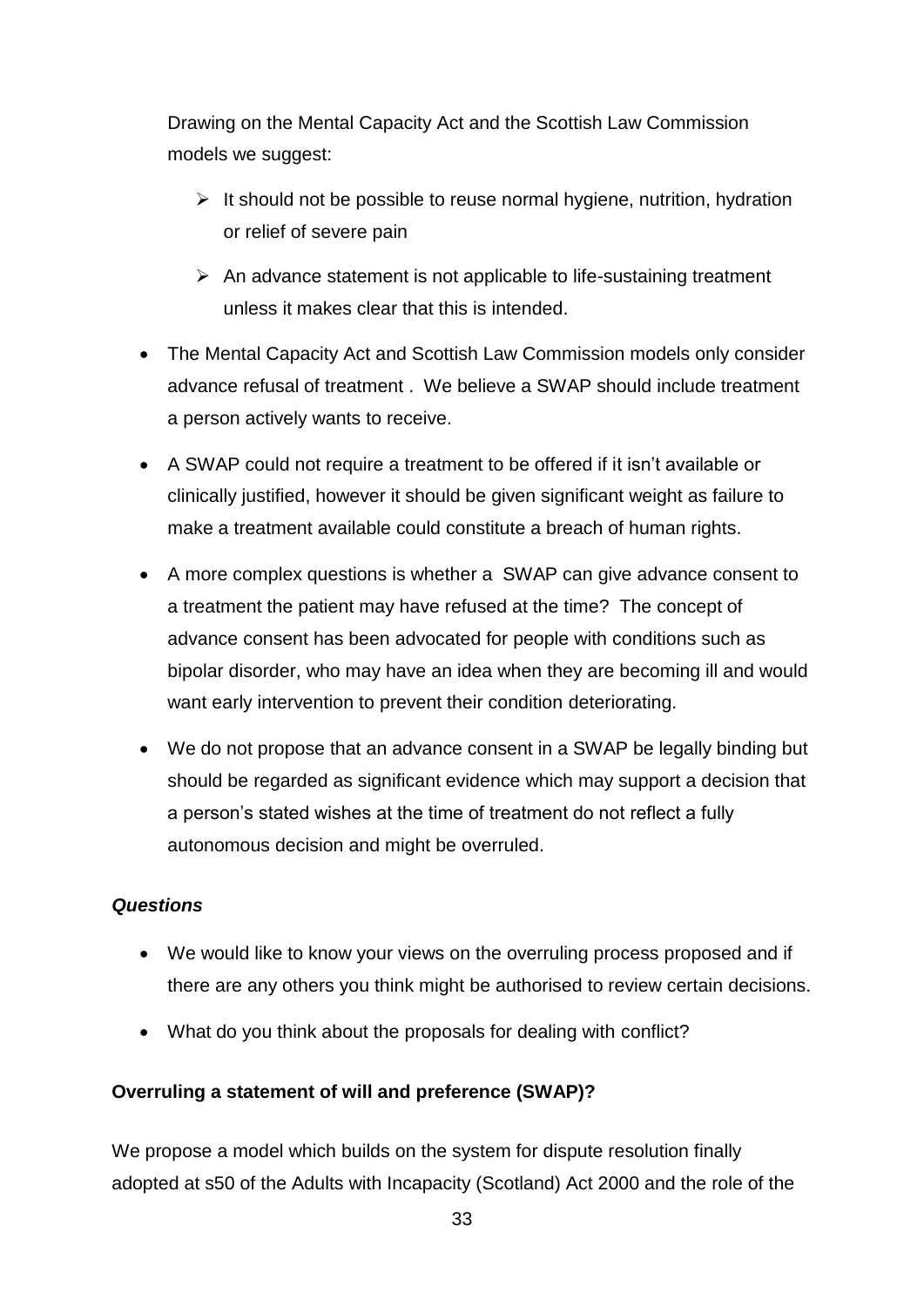Mental Welfare Commission overseeing advance statements and medical treatment under Part 16 of the Mental Health Act.

A clinician who wishes to overrule a SWAP would refer this to the Mental Welfare Commission who would appoint an independent clinician (in relation to treatment for mental illness, a Designated Medical Practitioner) to assess whether there is justification to overrule the SWAP. Their decision would be final, subject to an application by any interested party to a judicial body. We suggest the Mental Health Tribunal could take on this role, depending on wider decisions about the future forum for mental health and incapacity law.

In complex or contentious cases the Mental Welfare Commission would have the power to refer the matter directly to a judicial body either before or after the appointment of an independent clinician.

In urgent cases, it would be possible for a doctor not to follow a SWAP if they conclude that at least one ground for overriding the SWAP applies and one of the grounds set out in s243 of the current Act for administering urgent medical treatment applies. This would only be for necessary treatment and until such time as it can be reviewed by the Mental Welfare Commission appointed clinician.

#### *Conflict*

It is accepted that there will be a range of potential conflicts as grounds for not following a SWAP. For example:

- People may disagree with the interpretation in terms of a SWAP.
- Partial revocation of a SWAP when a new one has been drawn up and not know what is valid.
- By respecting the SWAP it may disrespect a third party such as an unpaid carer.
- Demands on services make it impossible for them to comply with a SWAP.

More detail will be offered in guidance but we propose that such conflicts may be reported to the Mental Welfare Commission who will have the power to offer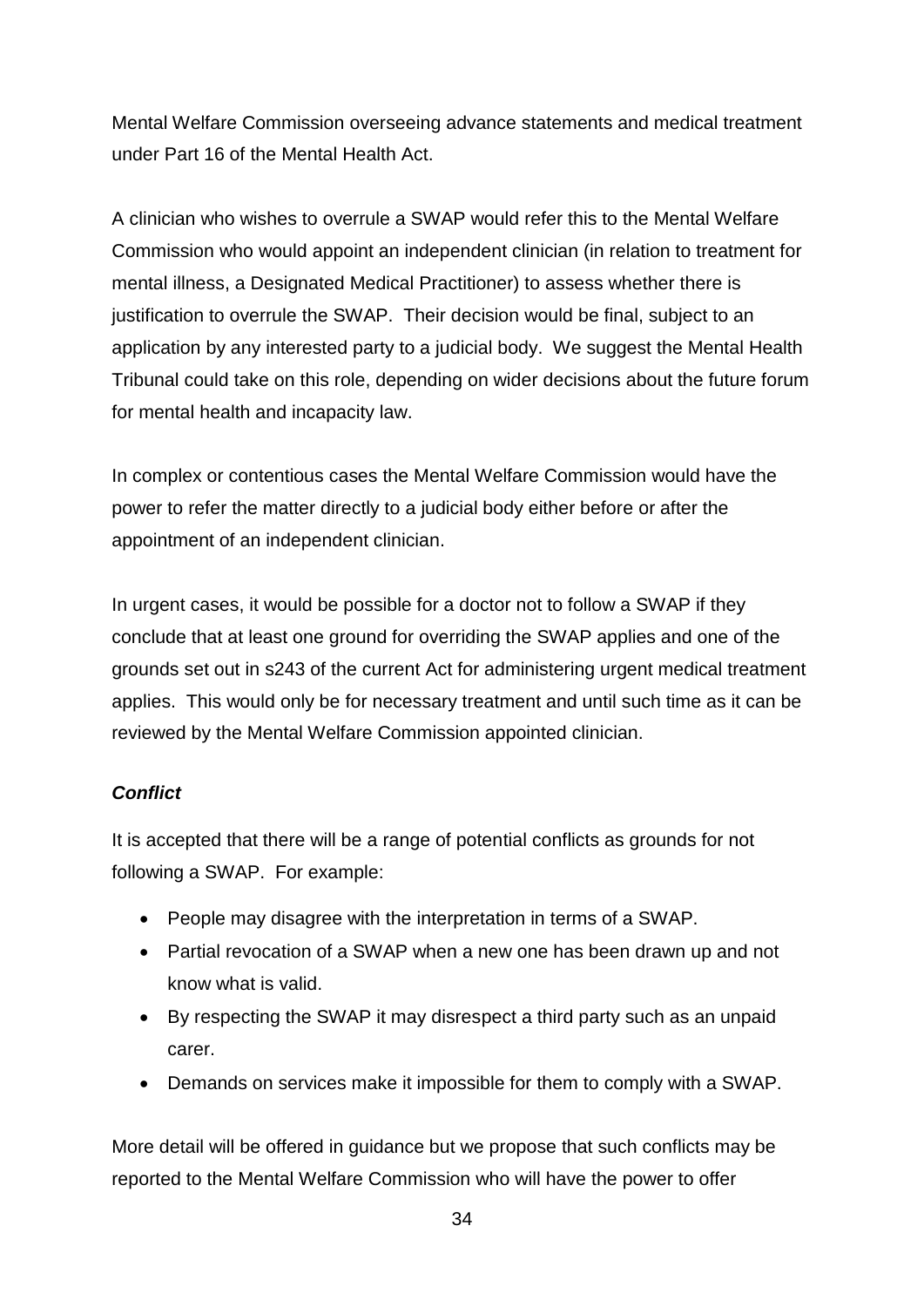guidance or, if the matter is sufficiently serious enough to refer it to a court or tribunal. This would be the equivalent of a Section 3 referral for direction under the Adults with Incapacity (Scotland) Act 2000.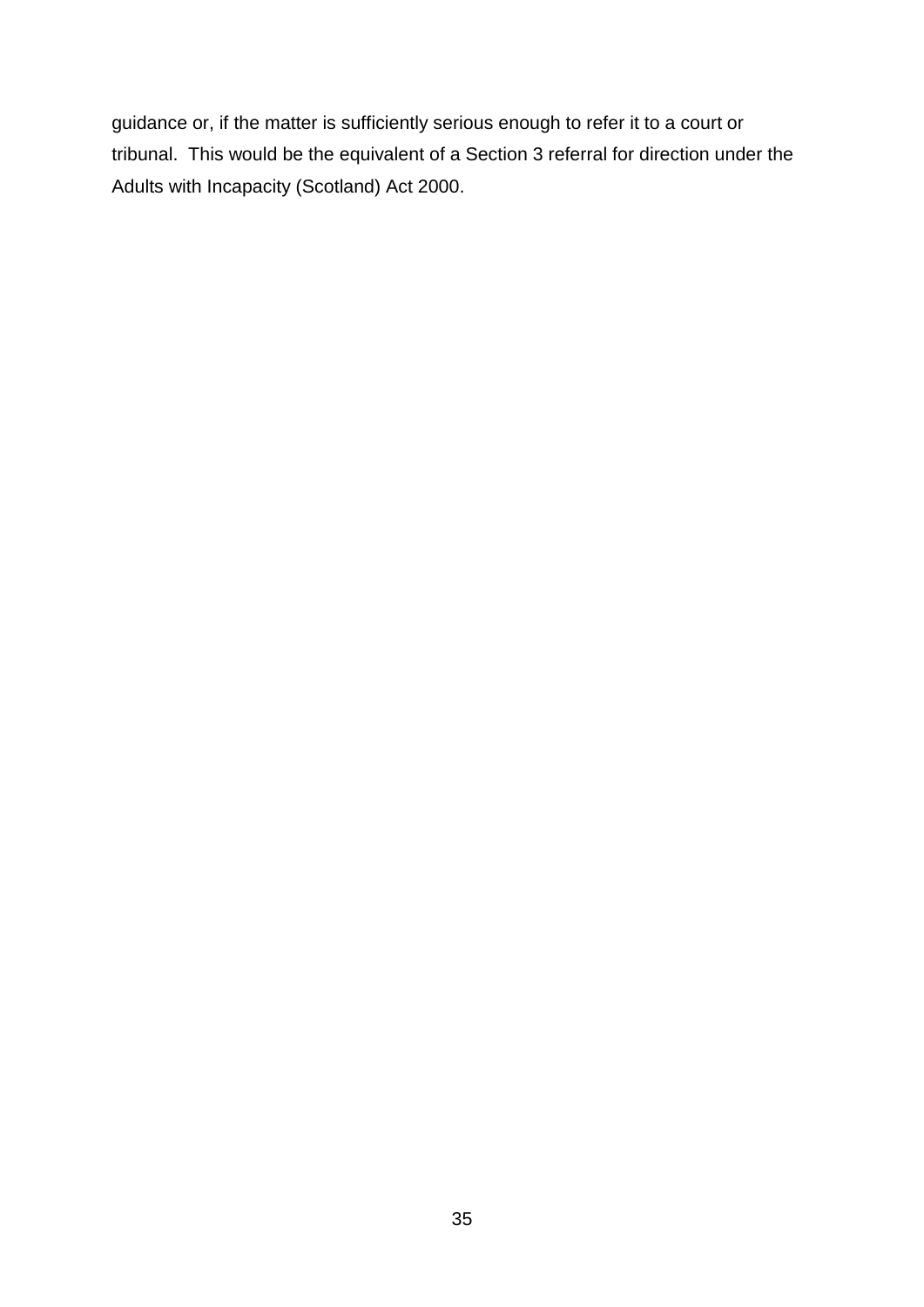# <span id="page-38-0"></span>Forensic Proposals

#### <span id="page-38-1"></span>**Introduction**

The Scottish Mental Health Law Review ran a consultation on a number of its [proposals for change](https://www.mentalhealthlawreview.scot/workstreams/scottish-mental-health-law-review-consultation/) from March to May 2022. We are working on the basis that the intended benefits of these proposals should apply equally to people in the forensic system. However, the consultation document did not have any specific proposals on the forensic aspects within the Review's remit. So, here we now outline where we think change may be needed in this important area of mental health law and the ideas we have.

We commissioned specific work on where criminal and mental health legislation meet, and what changes may be needed from a human rights perspective. This work was commissioned from [David Leighton, an Advocate](https://www.themis-advocates.co.uk/advocates/all/David+Leighton) specialising in mental health law. We have also taken account of the other evidence gathered by the Review on forensic aspects of mental health law, including the findings of the [Rome](https://webarchive.nrscotland.gov.uk/20200313205853/https:/www.irmha.scot/) and [Barron](https://www.gov.scot/groups/forensic-mental-health-services-independent-review/) Reviews.

We want to hear your feedback on the need for these changes and alternatives to what is proposed. We also want to hear about any unintended consequences of our proposals and about anything else you think needs changed.

We are aware that the United Nations Convention on the Rights of Persons with [Disabilities](https://www.ohchr.org/en/instruments-mechanisms/instruments/convention-rights-persons-disabilities) (UNCRPD) sets out an expectation that people with disabilities 'enjoy legal capacity on an equal basis with others in all aspects of life' (Article 12). Some commentators have proposed that this requires the abolition of criminal defences which are based solely on the grounds of mental disability. In our discussion with international experts, it has been conceded that this is an area that is underdeveloped in human rights law. We think it remains appropriate and justifiable to keep the option of a different judicial route with different disposals for those who have offended who have a mental disorder, if the consequences of that disorder have implications for either the person's culpability or the appropriate disposal.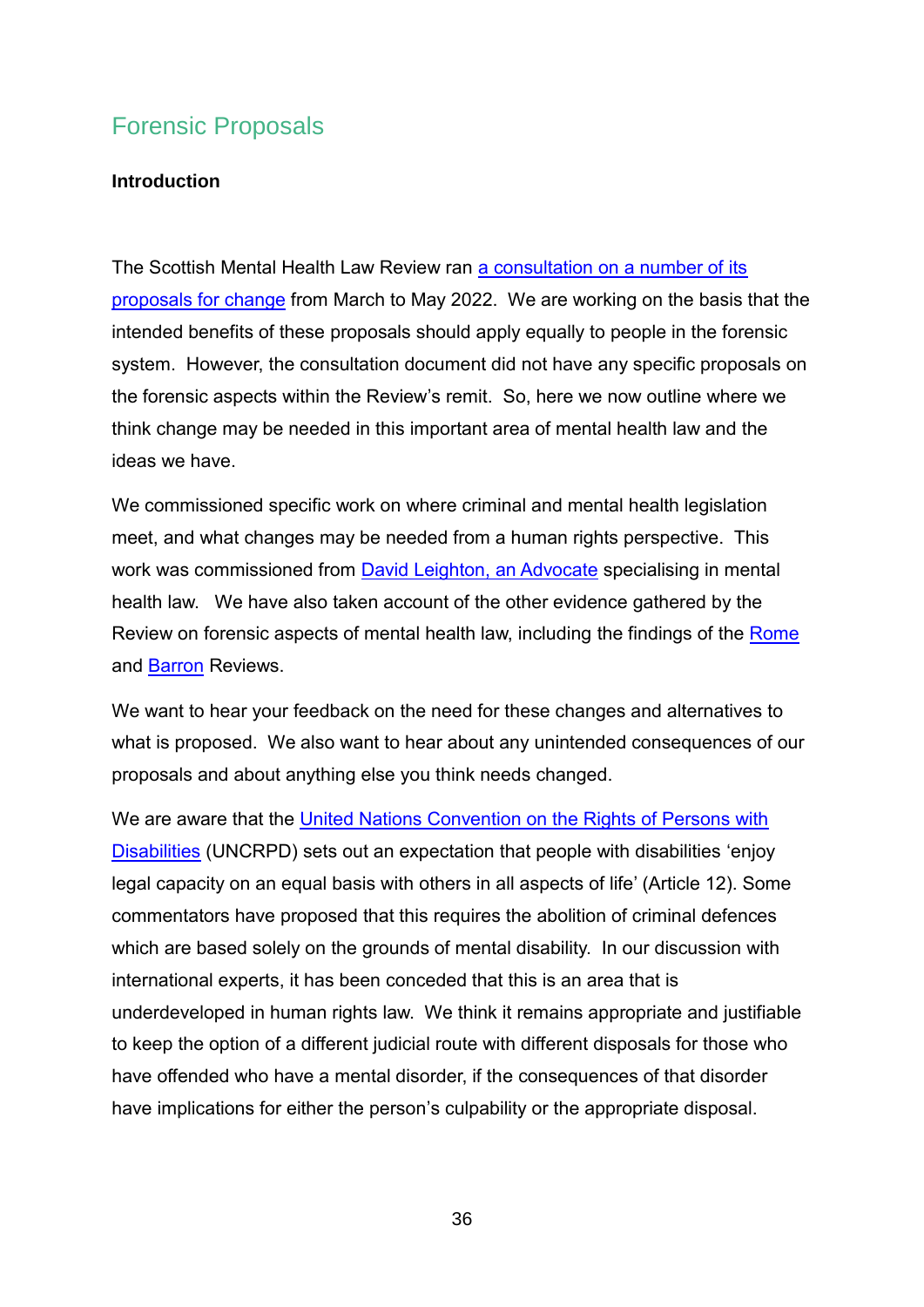It seems to us then that implementation of the UNCRPD should aim to make sure that any limitations imposed on people within this separate system result in equal treatment, having regard also to the State's duty of reasonable accommodation (CRPD Article 5). The proposals discussed here look at the forensic orders and their criteria from this perspective. By 'forensic orders' we mean orders imposed by criminal courts that relate to those with mental disorders who have offended or the transfer of prisoners from prison to the mental health estate.

#### <span id="page-39-0"></span>**Proposals**

Where no proposal or ideas are suggested for any specific order or criterion, we are not presently considering any change. Therefore, as well as any comments on the proposals and ideas below, we welcome any comments on additional areas for change.

#### <span id="page-39-1"></span>**Pre-trial/at trial**

#### *1. Intermediaries for accused*

The UNCRPD Committee has issued [guidelines on Article 14 of the Convention.](https://www.ohchr.org/en/documents/reports/a7255-report-committee-rights-persons-disabilities-13th-through-16th-sessions) Article 14 is the right to liberty and security of persons with disabilities. These guidelines say that criminal defences based solely on the grounds of mental disability breach Article 14. The Committee states that this is because they deprive the accused of equal right to due process. We know from the Rome and Barron Reviews that some people in the forensic system who had been found unfit to plead, felt they could have participated in a trial if they had had better support.

At the moment, a person with a mental disorder is entitled to an appropriate adult on being interviewed by the police, but there is no formal scheme of support beyond this. We are committed to the development of support for decision making across all the areas where people's rights may be affected.

As part of this, we want to see the introduction of intermediaries for the accused and witnesses in criminal proceedings, as can already happen in England and Northern Ireland. This would support people who have communication difficulties. This lines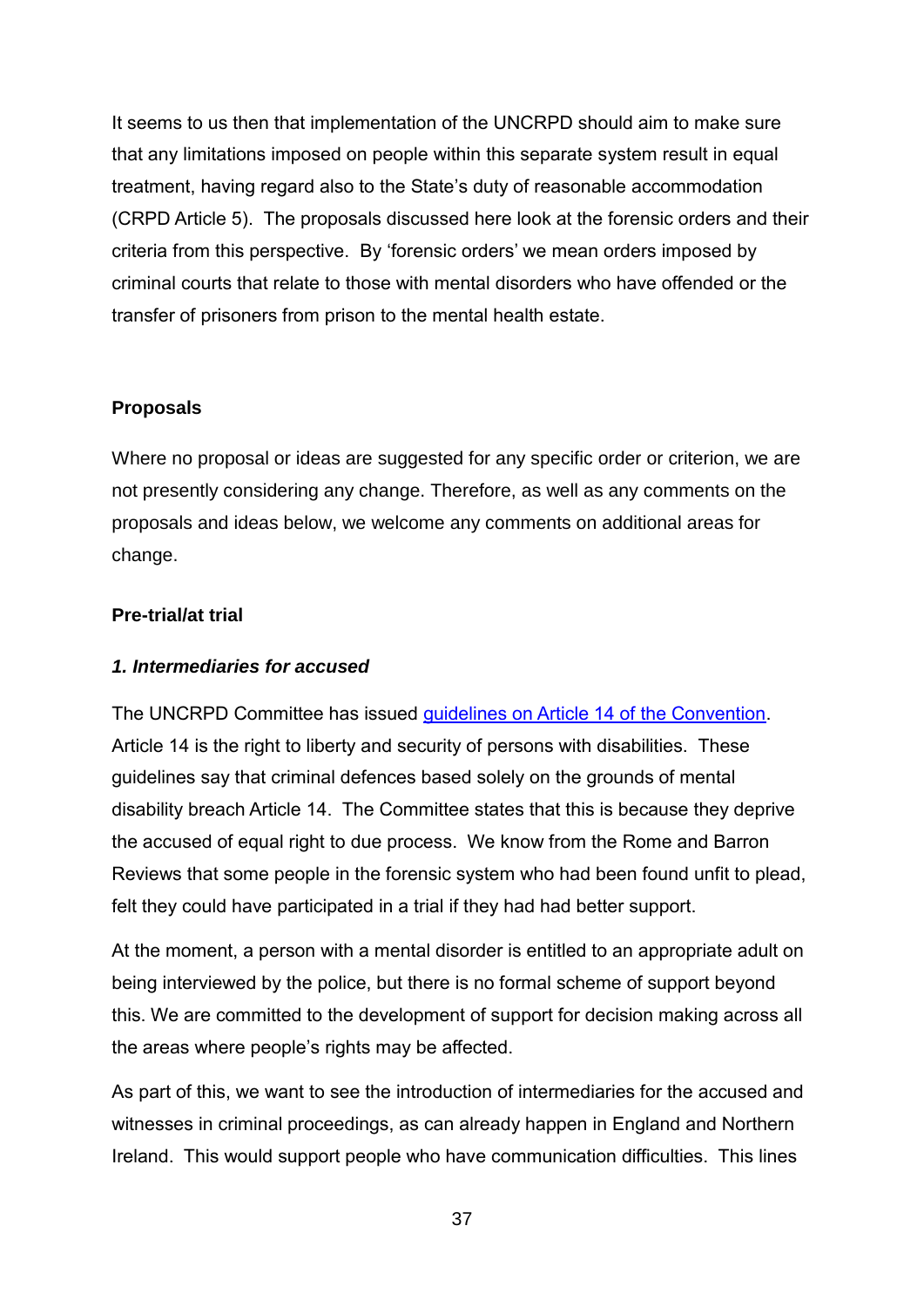up with the conclusions of the Rome and Barron reviews.

We appreciate that intermediaries are not yet used at all in our justice system although they have been the subject of discussion. We think these discussions should be accelerated and should certainly include provision for accused persons.

#### <span id="page-40-0"></span>**Pre-sentence**

#### *2. Changes to the pre-sentencing orders*

The court can enquire into the mental state of an accused person through assessment or treatment orders before the court process is brought to an end (e.g. by conviction or acquittal).

The court can similarly make investigations after conviction by remanding the accused for further enquiry or through an interim compulsion order.

We are concerned to hear of people being remanded to prison while waiting for appropriate mental health provision. The judge may feel they have no option but to remand the person, if they cannot be safely cared for otherwise, and no psychiatric bed is available. However, prison can be hugely traumatic for a person who is mentally unwell, and often lacks suitable support. It is also not possible to administer psychiatric medication without consent in prison.

We think remanding a mentally unwell person to prison should be seen as a failure to respect their human rights. We proposed a range of remedies in Chapters 2 and 8 our [earlier consultation document](https://www.mentalhealthlawreview.scot/workstreams/scottish-mental-health-law-review-consultation/) which could apply here. These could include a power for the court to require that appropriate medical provision is found for any remanded prisoner. Also, if the issue is caused by a lack of appropriate provision to meet the human rights obligations of the State, there should be systemic remedies available. These should require the State to address these problems within a reasonable timeframe.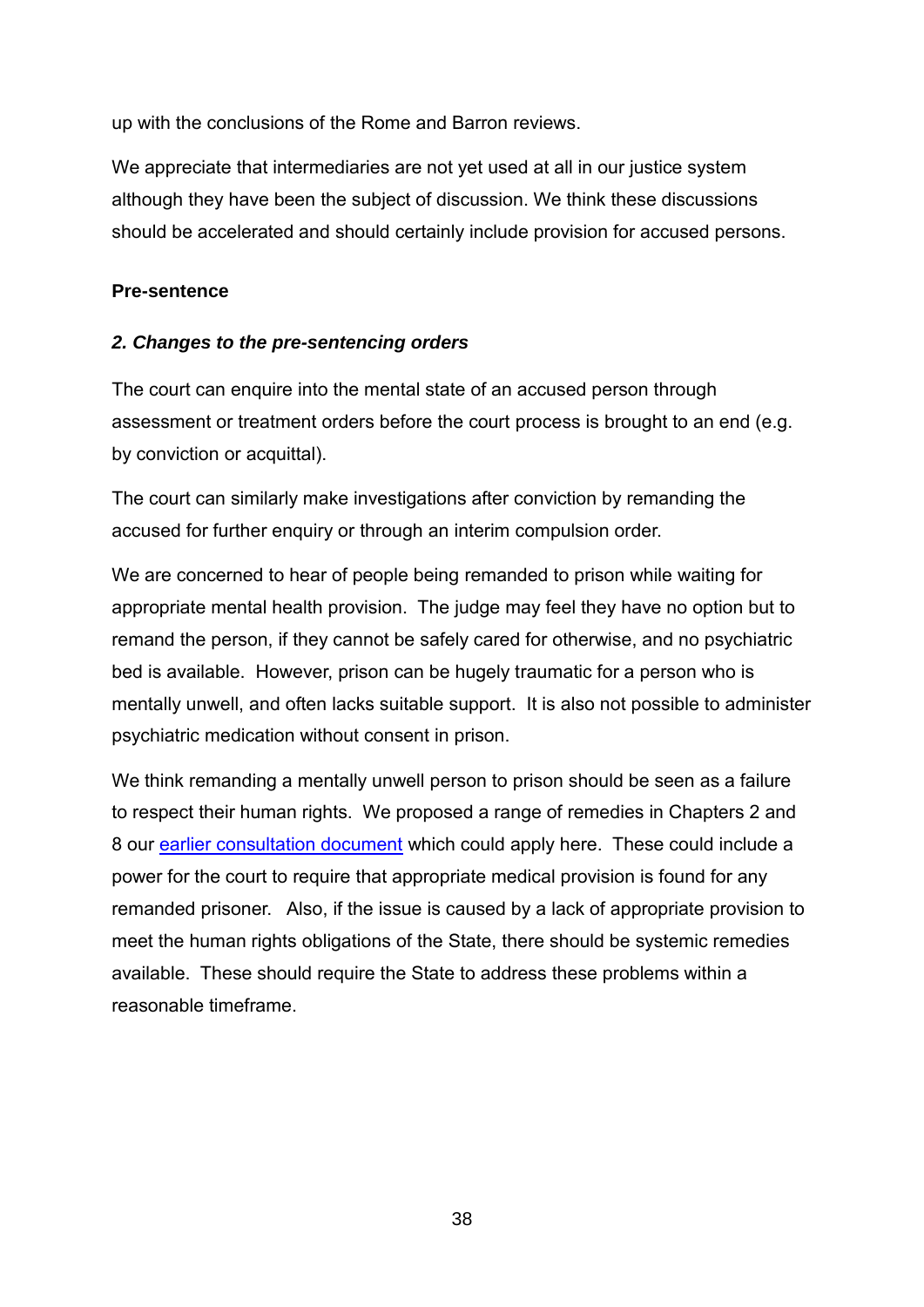### <span id="page-41-0"></span>**Sentencing**

#### *3. Supervision and treatment order: removal*

A supervision and treatment order can only be imposed after a partial acquittal (i.e. a finding that a person is unfit to stand trial or not guilty by reason of mental disorder). This order cannot be made if it would be appropriate to impose a compulsion order. As such, this is clearly to be seen as a lesser intervention than a compulsion order. The orders are very rarely used.

We are interested in any views you have on the current need for this type of order. (We consider whether it may have a renewed purpose as a result of our proposals in Section 4.4. below).

#### *4. Criteria for forensic orders – overarching drive towards standardisation*

The criteria for diverting an individual who has offended into the mental health system are largely the same as those for a civil mental health order. In terms of the effects of the orders, these are also largely the same. But differences do remain. It is not necessary to establish that the person has a significant impairment of decisionmaking ability (SIDMA) for a forensic order. And recorded matters are not available for patients subject to compulsion orders. (There are also significant differences for restricted patients, which we discuss later).

We do not want to create or perpetuate differences between these regimes, except where those differences can be justified. The Millan Committee originally proposed [having the same criteria.](https://www.mhtscotland.gov.uk/mhts/files/Millan_Report_New_Directions.pdf) We need to review the degree to which we can achieve greater standardisation between the regimes. We need to ensure that any differences are justified in terms of current human rights law with a view to removing or minimising them.

There are questions as to how well criteria are being applied in practice. We have also heard concerns that those who have offended may not always be being appropriately diagnosed and diverted. Courts and prosecutors may not have sufficient information available to them. Defence lawyers may not have sufficient awareness, of or exposure, to such cases to become familiar with these. The accused may be unwilling to disclose aspects of their mental health. Delayed, partial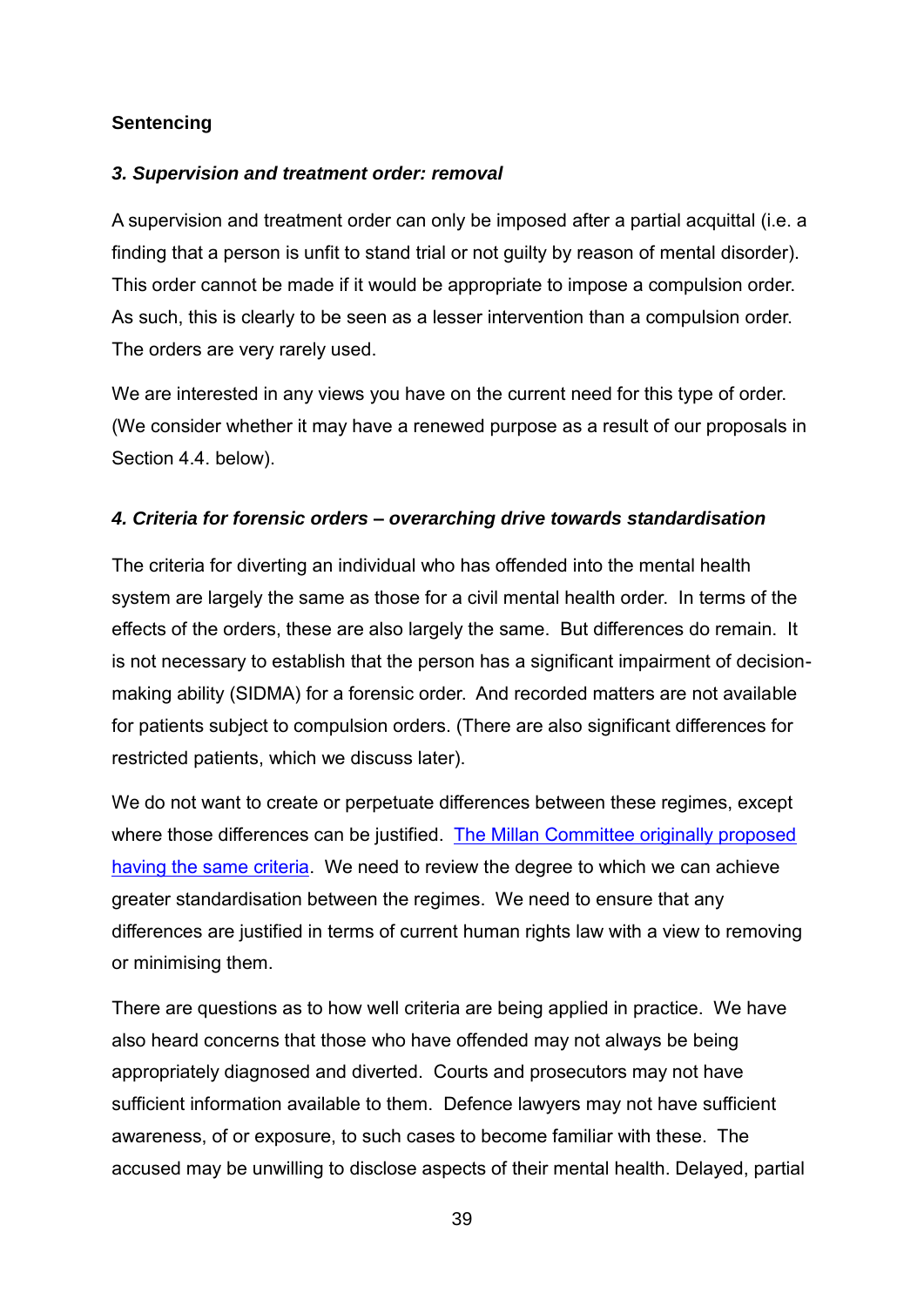or staged disclosure of such information can be an impact of trauma the individual has experienced. We do not have any specific proposals but are interested to hear if you think there are any legal changes that are needed to help address this.

#### *4.1. Criterion: mental disorder*

We are considering the continued use of 'mental disorder' within our mental health and capacity laws overall. There is an argument that any order that can result in a deprivation of liberty has to rely on a diagnostic element, to comply with Article 5(1)(e) of the ECHR. The converse is also true. If a person is going to be detained, they should be detained in an appropriate establishment. This means if a person is going to be detained in a psychiatric hospital, they should have a mental disorder.

At the moment the mental disorder diagnostic criterion is fairly significant in a criminal justice context as there is no SIDMA test.

Our wider proposals may create a tension if applied in this area due to the historical requirement for 'mental disorder' to justify interference in rights. We explore some possible tensions below and seek your views.

#### *4.2. Criterion: SIDMA (or ADM)*

A current difference between civil and forensic orders is the absence of a Significantly Impaired Decision-Making Ability (SIDMA) test. [The Millan Committee](https://www.mhtscotland.gov.uk/mhts/files/Millan_Report_New_Directions.pdf) felt that the criteria for compulsion should be the same for these two sets of orders. However, the Scottish Government did not extend the SIDMA test to forensic patients in the final legislation. UNCRPD has since increased our focus on a person's autonomy and the need not to discriminate. This means we need to consider if there remains a justification for this difference.

The SIDMA test is currently used to justify intervention in the absence of the person's ability to consent. This test has been subject to some criticism and views were sought in our earlier consultation on whether it should remain or not. We have proposed a new test of Autonomous Decision Making (ADM), which could replace SIDMA as a justification for non-consensual treatment for mental disorder. More detail on these proposals is in Chapter 6 of our [earlier consultation paper.](https://www.mentalhealthlawreview.scot/workstreams/scottish-mental-health-law-review-consultation/)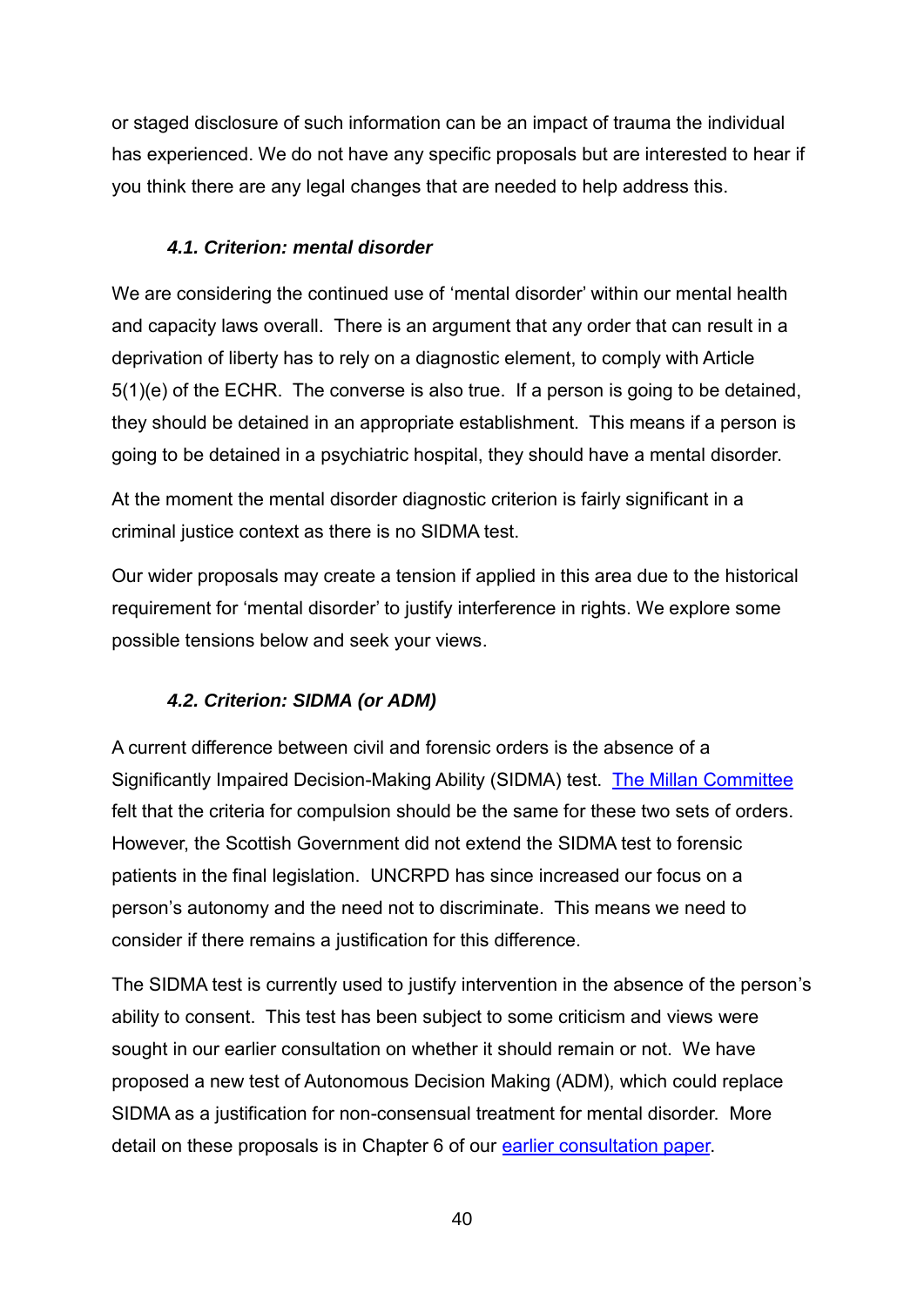The continuing absence of any test of impairment of decision-making ability from the forensic criteria is likely to be problematic. Especially because a compulsion order can last significantly longer than any conventional criminal disposal.

However, we need to consider the consequences of extending SIDMA or an ADM test to forensic patients. A key concern is that this could mean that a person who is acutely unwell but is able to make treatment decisions might not be able to access the mental health system, and would be placed or remain in prison instead. (This is why SIDMA is not part of the test at the moment).

There are a number of options consider:

- We could keep things are they are. This would mean that the criteria for a compulsion order do not make any reference to decision-making ability.
- We could make the provisions for a compulsion order the same as for a compulsory treatment order, but allow transfers for treatment or hospital directions to take place without a requirement of impaired decision making.
- We could consider the changes made in Northern Ireland. Their Mental [Capacity Act](https://www.legislation.gov.uk/nia/2016/18/contents/enacted) contains powers for involuntary admissions of forensic patients to hospital. However, treatment decisions need to be based on capacity to consent.
- We could provide that prisoners could be treated as voluntary in-patients if this was appropriate to meet their needs.

We favour the second approach. If compulsion orders only last as long as the equivalent civil order can be justified, it reduces the risk that a person with a mental disorder may be disadvantaged by being transferred out of the prison system into the mental health system.

We are interested to hear whether you think SIDMA (or a similar requirement like ADM) should to be added to the criteria for forensic orders. What consequences might there be to this? And also, should it be extended generally or just to a limited set of orders or circumstances?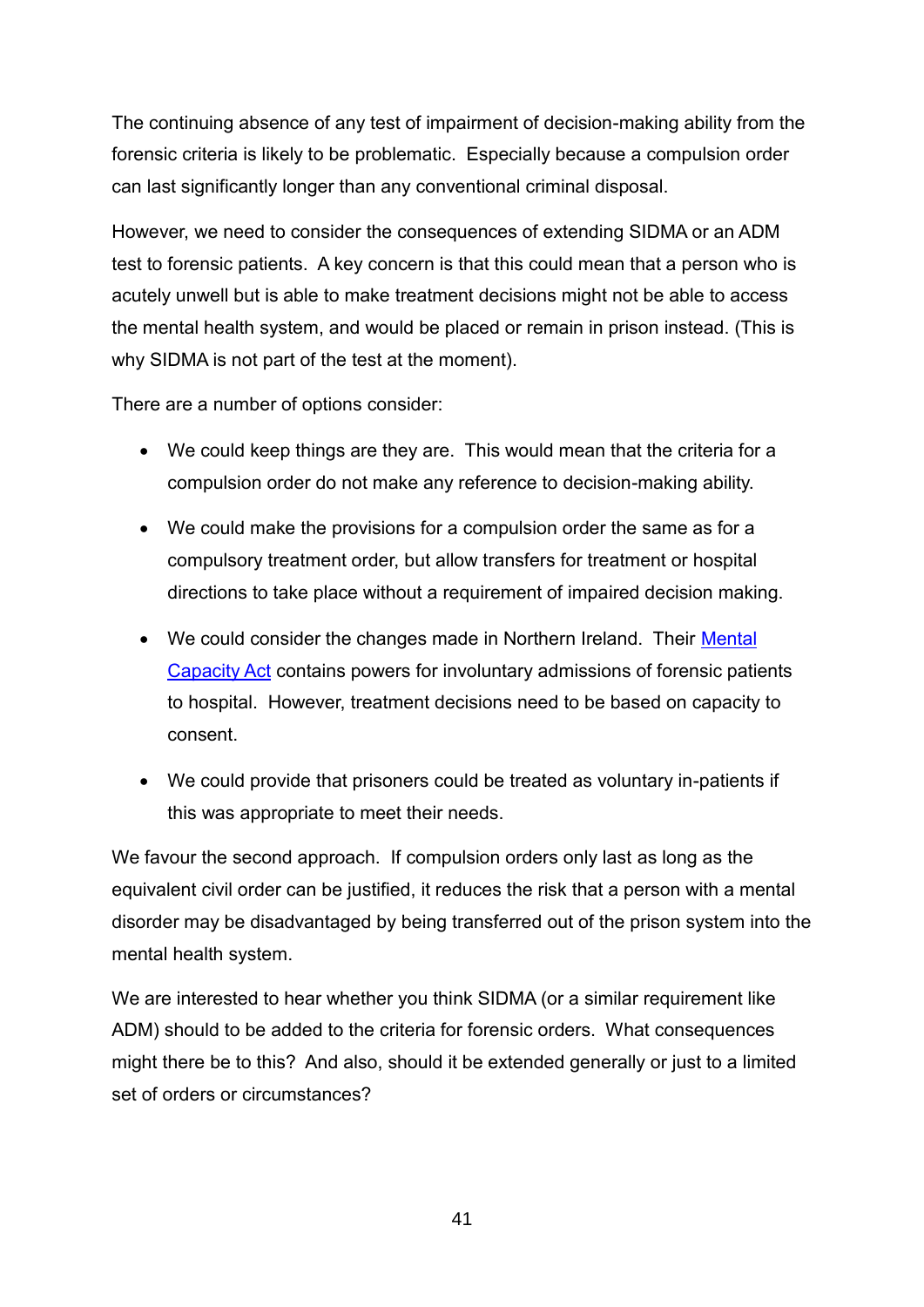#### *4.3. Criterion: harm to self*

While working towards greater standardisation between civil and forensic criteria, there is one area where we are seeking people's views on introducing a difference. This concerns the criterion around risk. Part of the test for forensic orders is that, without medical treatment, there is a risk to the health, safety or welfare of the individual who has offended, or to the safety of any other person. The means that an order can be made on the basis of the assessed risk to the person who has offended, even if they pose no risk to others. We do not want to prevent a patient receiving the appropriate medical care. But equally the imposition of an order from a criminal court, when the patient is not a risk to others, may not be appropriate. The criminal law does not typically act to prevent an individual from harming themselves.

We are interested in your thoughts on removing this element of the test for compulsion orders. What difficulties may arise? (We are not considering this for transfer for treatment or hospital directions. This is because we think these can more legitimately can relate to danger to self).

#### *4.4. Criterion: severity*

We think that the criteria for forensic orders should require that the offence is one punishable by imprisonment. Currently, a compulsion order can only be made in relation to a conviction for an offence punishable by imprisonment. Given the common law basis of much of Scots law – where any offence can result in imprisonment - this does not amount to much of a restriction. Moreover, these only restrict the post-conviction disposals, other disposals are not so limited.

If a forensic order can deprive the individual who has offended of their liberty then we think that it should only be imposed in relation to a criminal act that would be punishable by imprisonment. This already applies to people who are convicted, but not people who are found unfit to plead or acquitted by reason of mental disorder. Under section 57 of the Criminal Procedure (Scotland) Act 1995, these people can be given an order depriving them of their liberty even if they could not be imprisoned if convicted for the offence. We do not see how this distinction can be justified. We

42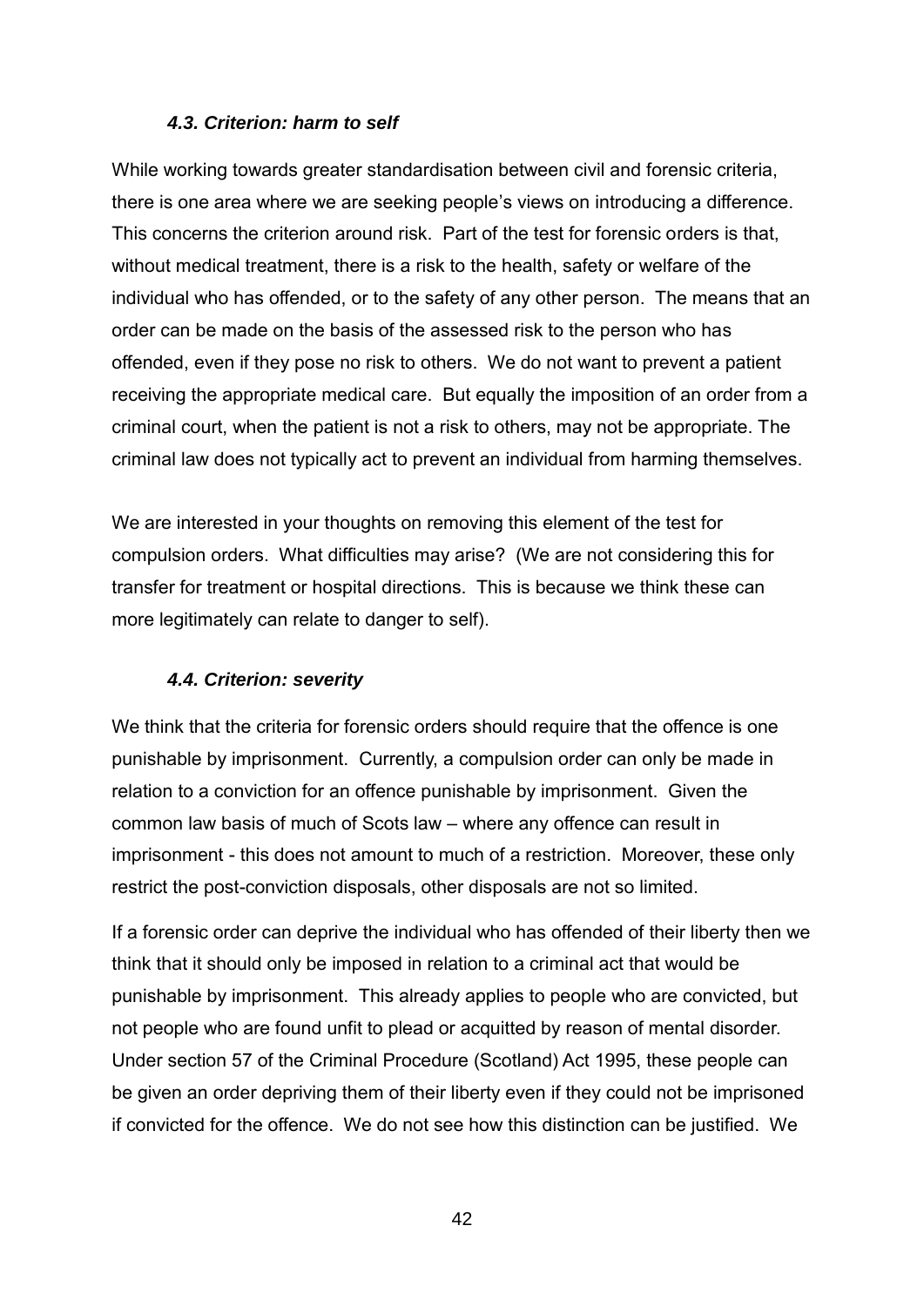think the same requirement should apply in these circumstances and are interested to hear what you think.

If this change were to be made, this could be a justification for retaining supervision and treatment orders as an alternative.

#### *5. Criteria for restriction orders*

We propose that restriction orders be retained. We are not proposing any change of substance of the test for these either. But we welcome your views on this.

The wording of the criteria for these orders dates from the Mental Health (Scotland) Act 1960 and so could benefit from being expressed in more modern terms. Also, the requirement to consider the risk, as a result of a person's mental disorder, of them committing offences 'if set at large' is not sufficiently clear. Is the test if the individual who has offended is in the community with no supervision or supports. Or is the test if the individual who has offended is in the community with a compulsion order in place given the court is necessarily imposing a compulsion order on the individual who has offended when applying the test?

There is no comparable civil order to a compulsion order and restriction order (CORO). Despite some differences, the nearest comparator appears to be a prisoner subject to an Order for Lifelong Restriction (OLR). Among the differences is the element of a punishment part in an OLR which must be served before the person can be considered for release. We want to hear more however about the differences in the tests and procedures for imposing an OLR and a CORO. Those for the OLR are more highly regulated. Given the serious consequences of both disposals, we think a greater degree of regulation may be appropriate for restriction orders.

We are considering whether to limit the power to impose a restriction order to the High Court.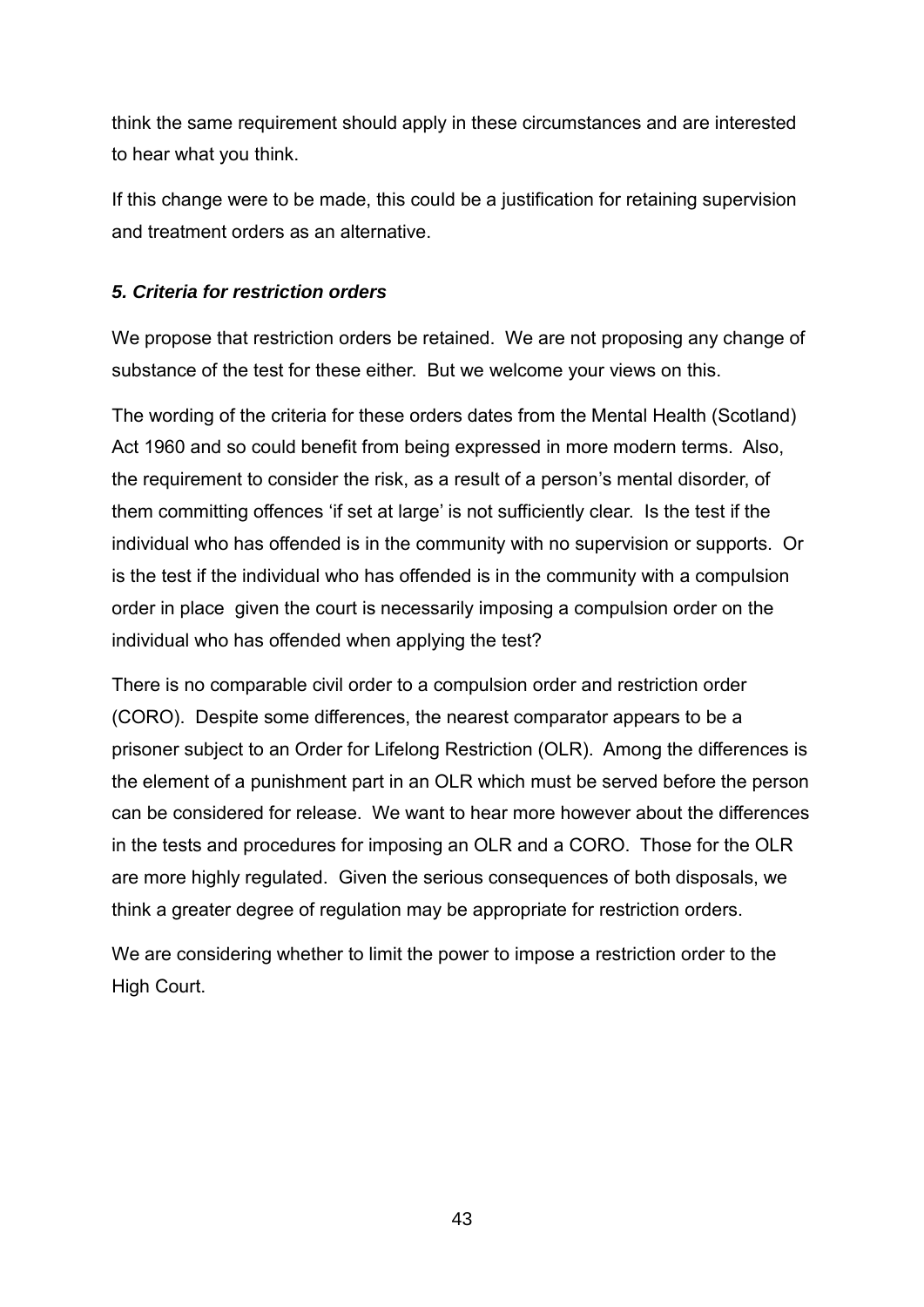#### <span id="page-46-0"></span>**Ongoing management of people under forensic orders**

#### *6. Standardisation of effect*

In the same way we are looking towards standardisation of entry criteria in the civil and forensic regimes, we want to look to standardise the effect of civil and forensic orders. We are looking to minimise differences that do exist and avoid creating unnecessary differences in the proposals we are making elsewhere.

One justification for continued differences is that forensic patients have committed a criminal act. This can range from the most serious to very minor offences. However, the risks posed by, and the clinical needs of, clinical and civil patients may be the same. It can often be a matter of chance whether a patient comes in to hospital subject to a compulsory treatment order or a compulsion order.

We need to consider whether the consequences of a mental health disposal can be out of proportion to the offence. We have heard that some offenders believe that highlighting a mental disorder may result in a loss of their liberty for a substantial time. The Barron Review heard from people progressing through inpatient forensic settings who felt that if they remained in the criminal justice system they would have been handed a determinate sentence, served it and been released. This idea that someone who has offended can end up being detained for longer in the forensic mental health system than if they had they been sent to prison is concerning from a UNCRPD compliance perspective.

We recognise the potential in the current system for disproportionality between offence and consequences. We see this particularly at the less serious end of the spectrum. Mental health disposals are largely risk based so if a patient continues to pose a risk, they continue to be detained. This is the way mental health law operates in Scotland at the moment. In the criminal justice system that sort of indeterminate risk-based detention is reserved for the most serious or dangerous offending (i.e. life sentence and Order of Lifelong Restriction prisoners). Of course, the converse can also be true. Someone on a compulsion order may have committed a very serious act and regain their liberty in fairly short order if the risk that they pose is deemed low enough.

44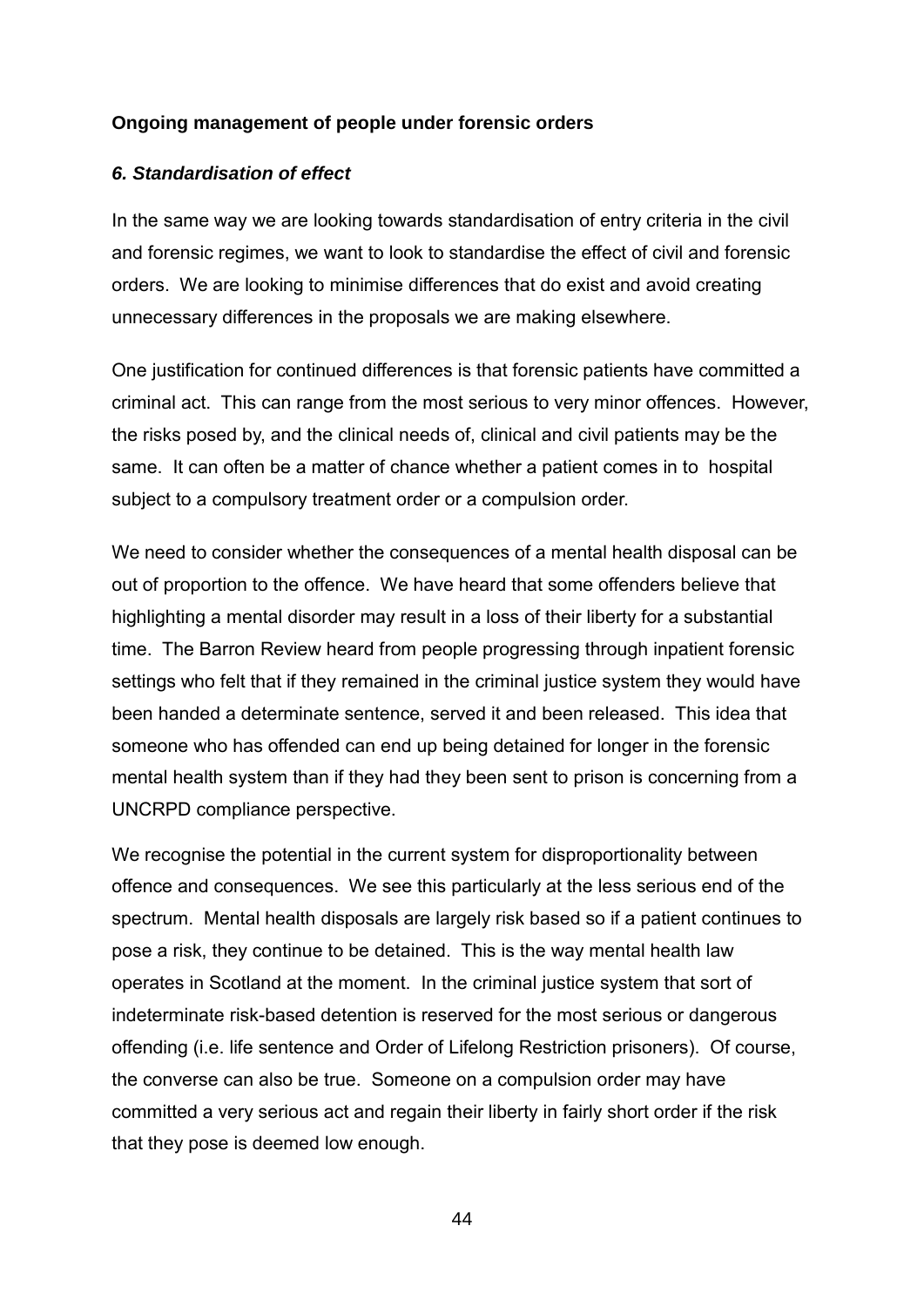Our concerns around disproportionality centre on the possibility of lengthy and indefinite detention under a compulsion order (with or without restrictions), regardless of the severity of the index offence.

One possibility would be to time limit compulsion orders (as is the case for hospital directions) – so that, after a certain amount of time, the patient converts to civil detention or freedom. With restriction orders, there could be time related options for the additional restrictions. These could be applied in relation to the severity of the offence in the same way that is applied for criminal sentences. This could still allow for the equivalent of an indeterminate order where justified, as well as orders that stipulate a set time, or extended time. We have heard that a form of limiting term was used in the past in Scotland, but there were problems accessing the appropriate resources to sustain it. So we want to hear your views on the need and implications of reintroducing this now.

Finally, there is a need for greater systematic data collection to proactively identify the way in which the forensic system may be disproportionately impacting those within it. This is both in terms of comparisons with individuals who have offended in the prison system, but also when comparing different groups within the forensic system, e.g. people with learning disabilities.

#### *7. "Serious Harm" Test*

Section 193(2) of the Mental Health (Care and Treatment) (Scotland) Act 2003 sets out the 'serious harm' test. In short, the effect of this provision the prevention of substantive consideration of the case of a patient who has a mental disorder if "as a result of the patient's mental disorder, it is necessary, in order to protect any other person from serious harm, for the patient to be detained in hospital, whether or not for medical treatment". If the "serious harm" test met in this context is then the Mental Health Tribunal for Scotland has to make no order.

This test was introduced by emergency legislation in 1999. It was a legislative fix intended only to apply to a very limited number of untreatable highly dangerous patients. It continues to be applied in a number of cases and in more expansive ways than intended. This is despite the court setting out guidance for its use in B v. Scottish Ministers, 2010 SC 472. The Millan Committee recommended it should not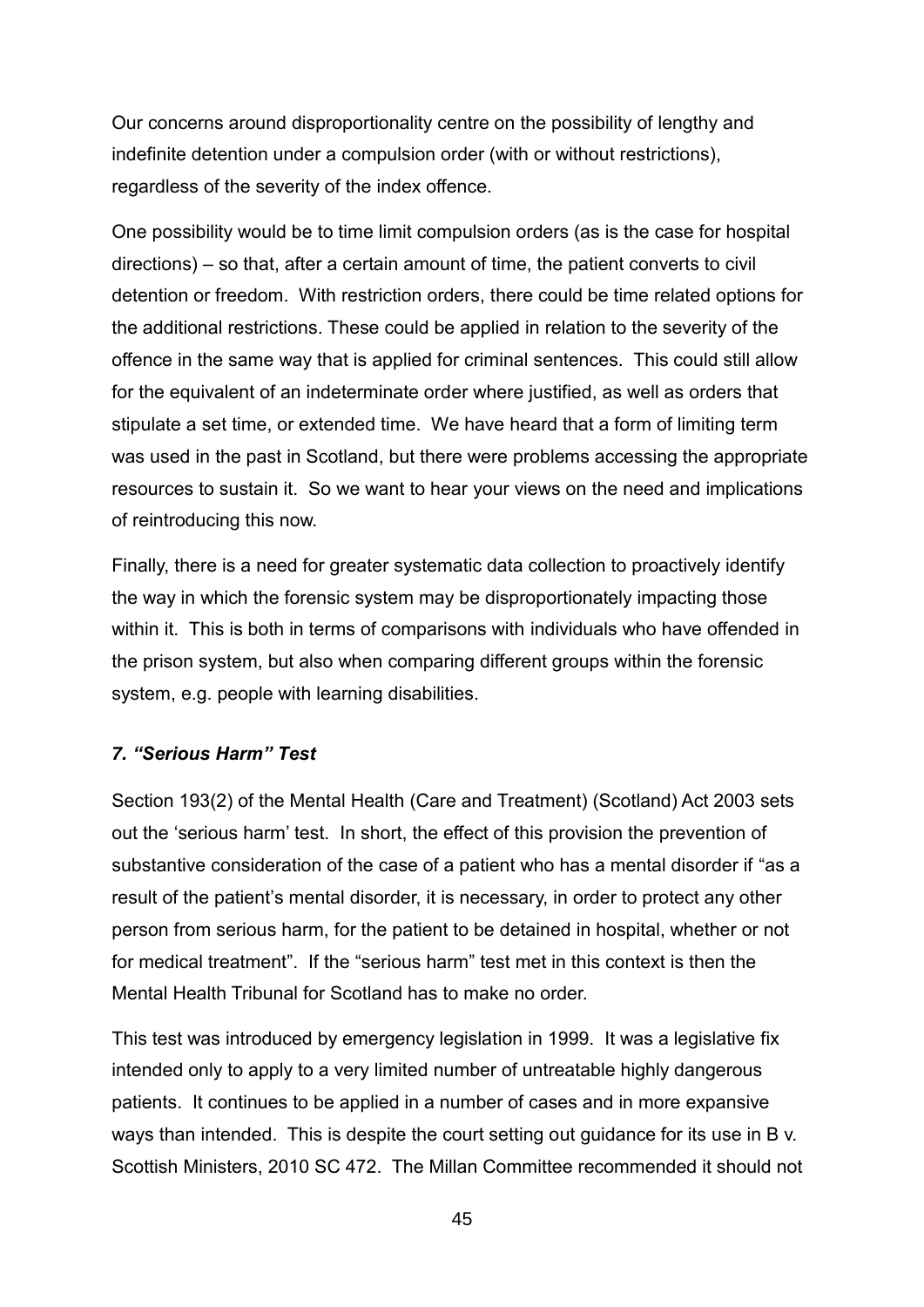be included in the current legislation. It said that, if it had to be retained as a transitional measure for a small group of high risk patients, it should be drawn in precise terms to ensure that it did not extend beyond this group. The Scottish Parliament, however, decided to retain the test.

In [Rooman v Belgium \(2019\),](https://hudoc.echr.coe.int/eng#{%22itemid%22:[%22001-189902%22]}) the European Court of Human Rights strongly suggested that treatability should be a requirement for detention in terms of Article 5(1)(e). As such, we are concerned that the arguments accepted in the Reid case [\(Reid v UK 2003 ECHR 94\)](https://www.globalhealthrights.org/wp-content/uploads/2014/07/CASE-OF-HUTCHISON-REID-v.-THE-UNITED-KINGDOM-1.pdf) for retaining this provision would not be accepted today. Our system is currently set up on the basis that patients are treatable. Our hospitals are founded on making patients better, not merely keeping them somewhere. The availability of hospital directions should mean that people who present a danger even after recovery from any treatable mental disorder can be given a criminal justice disposal but still receive appropriate mental health care.

We also recognise fears that the abolition of the test may result in the release of seriously dangerous patients into the community.

We believe that the test is being applied beyond its intended application, and should be done away with, or significantly restricted. Various approaches have been suggested, including:

- Straightforward abolition
- Abolition for any patients sentenced after the change in the law
- Restricting the test to patients at the State Hospital
- Allowing for a case to be referred back to a court for resentencing if it becomes clear that a compulsion order is not appropriate if, for example, it is established that there is no treatable mental disorder.

We are interested in your views on these, or other alternatives.

#### *8. Restricted Patients*

A key way that forensic orders differ from civil orders is the role that Scottish Ministers have in the ongoing management of restricted patients. The Millan Committee originally recommended ending this Ministerial role.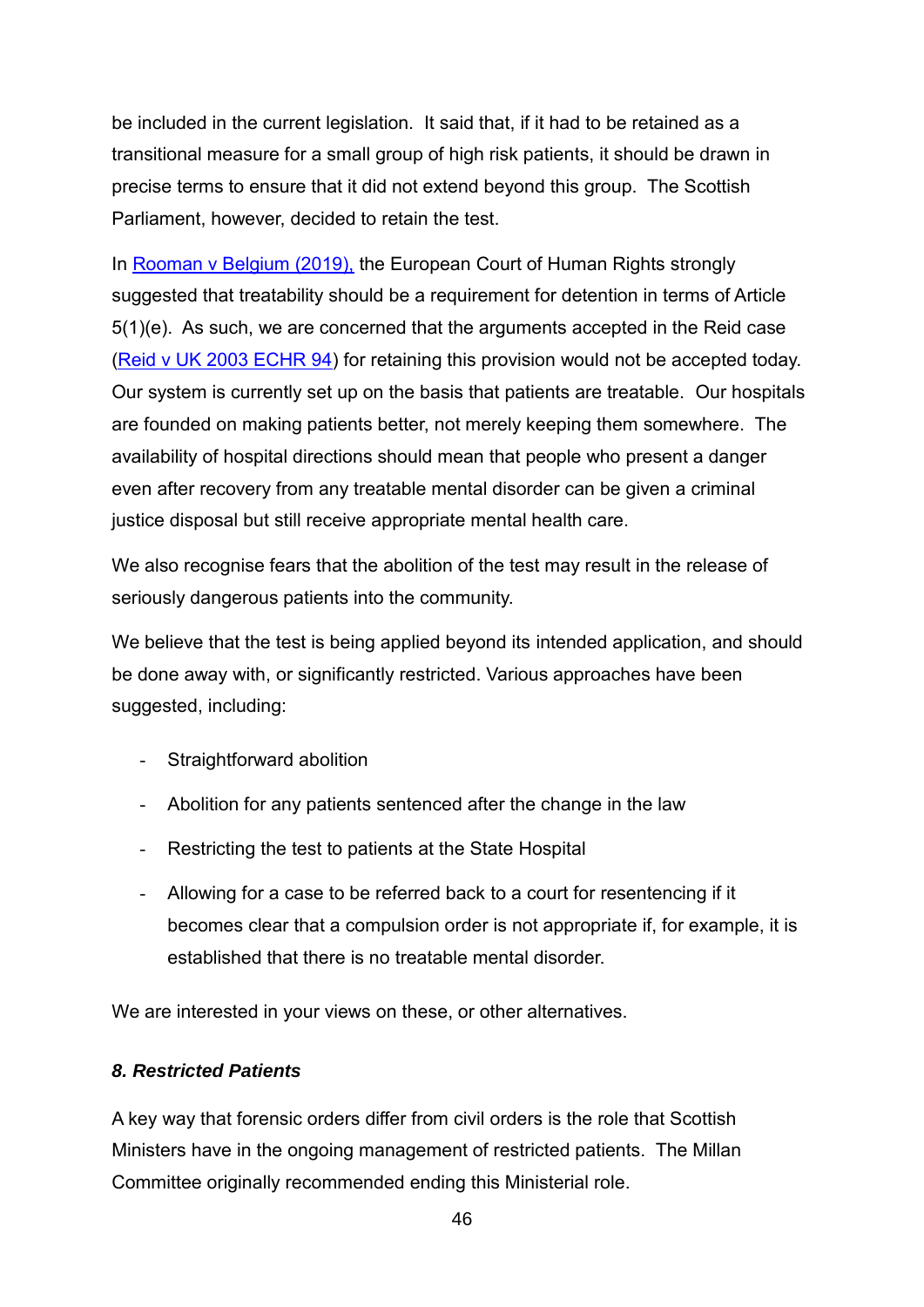The current Mental Health (Care and Treatment) (Scotland) Act did reduce the role of Scottish Ministers to some extent. The responsibility for discharge decisions was given to the Mental Health Tribunal. However, Scottish Ministers retain significant roles in respect of restricted patients. They are responsible for approving suspensions of detention and transfers. They have the power to recall and vary the conditions under which someone has been conditionally discharged. Scottish Ministers also have a duty to refer people's cases to the Tribunal if they are satisfied that the detention criteria no longer apply or the order needs to be varied.

We are considering whether a human rights based approach supports Ministers taking decisions in relation to individual offenders other than in cases of recall and conditional discharge. We have received no evidence that Ministers do anything other than take their responsibilities seriously and discharge them with integrity. However, there always remains the risk that their decision making will be influenced by political considerations or public pressure in a way an independent or judicial body would not.

We welcome your views on whether the Mental Health Tribunal should have a role in the recall of conditionally discharged restricted patients, and how such a role would work alongside the role of Scottish Ministers. In Section 8.1 below we also ask for views on our proposal that the Mental Health Tribunal should be given the power to vary conditions of conditional discharge.

We would like to hear what you think about keeping or further reducing the current role of Scottish Ministers in the ongoing management of people's progression through the forensic system. This includes suggestions for which bodies should more appropriately take any of these roles on.

#### *8.1. Conditional discharge: power to vary*

In 2009, the court considered decisions the Mental Health Tribunal had made in the cases of [NG & PF \(2009 SC 510\).](https://www.mhtscotland.gov.uk/mhts/files/Judgements/NG_and_PF.pdf) The court concluded that the Mental Health Tribunal does not have the power to vary the conditions they have conditionally discharged a restricted patient on. It ruled that if a patient has been conditionally discharged, any variation to their conditions can only be done by Scottish Ministers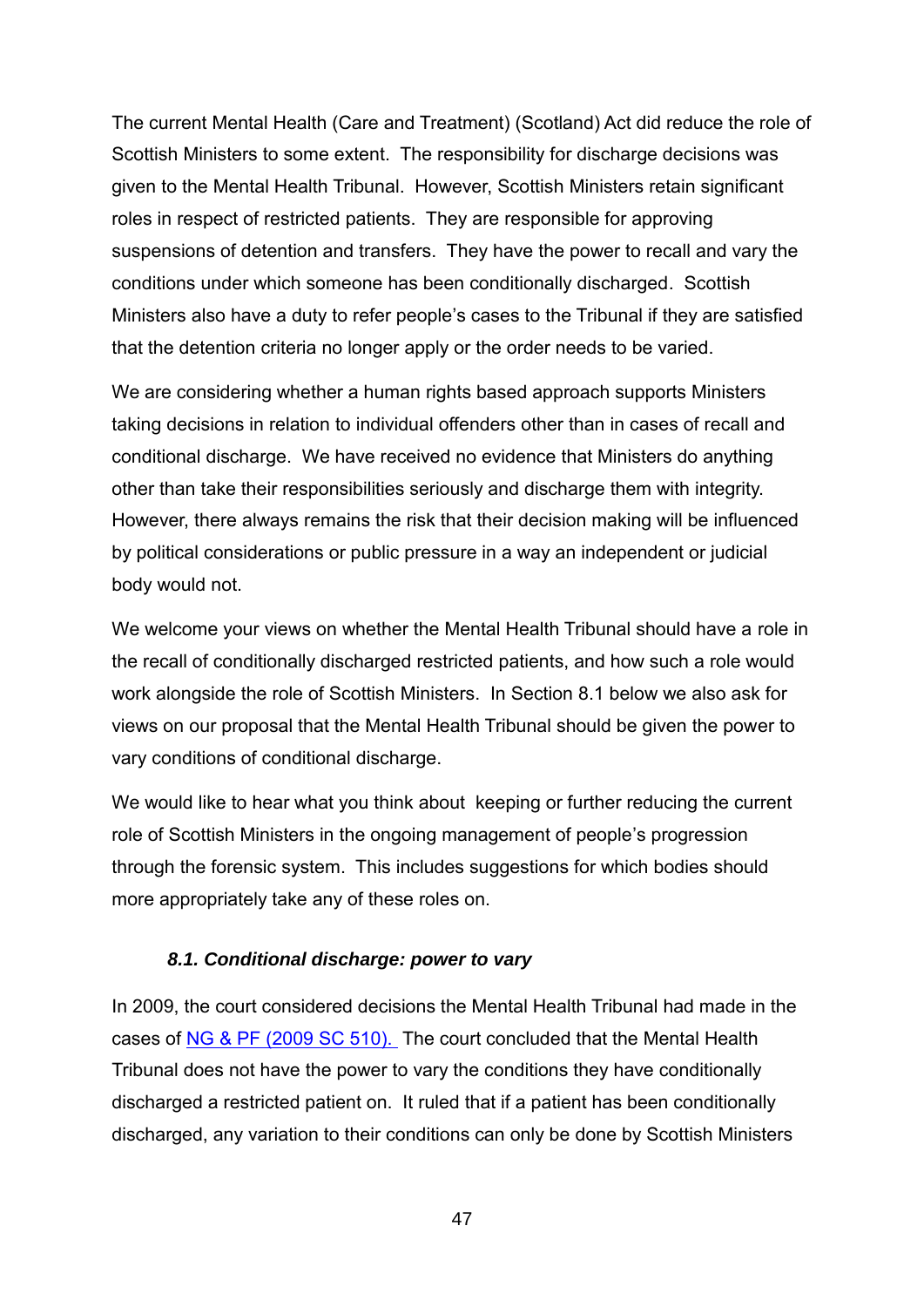(under section 200). People can appeal to the Mental Health Tribunal about any such change.

We think that the Mental Health Tribunal should have the power to vary the conditions in respect of which a patient has been conditionally discharged. It seems to us to be appropriate that a judicial body has that power. We welcome people's views on this. We are interested to hear your views on whether this power should sit alongside the existing power of Scottish Ministers or whether all decisions on variations should go through the Mental Health Tribunal.

#### *8.2. Conditional discharge: deprivation of liberty*

In 2008, the Supreme Court considered the case of the Secretary of State v MM [\(2018 UKSC 60\).](https://www.supremecourt.uk/cases/uksc-2017-0212.html) It decided that a patient could not be conditionally discharged when the conditions of discharge amounted to a deprivation of liberty. There is an argument that this case ought not to be followed in Scotland as it relies partly on the specific statutory scheme of the (English) 1983 Act. However, there remain unanswered concerns that, if tested in court, the Mental Health Tribunal in Scotland may also not be able to discharge a patient into conditions that amount to a deprivation of liberty. It is not helpful to have doubt or confusion about the position.

We think that there are circumstances where being able to do this may be appropriate and ECHR compliant, if legislated for (e.g. to allow discharge to an intensive community care placement from hospital). We think the Mental Health Tribunal should have the power to conditionally discharge a patient into conditions that amount to a deprivation of liberty if it considers that appropriate and a number of conditions are met. Critically, the Mental Health Tribunal must be aware and make explicit that they are discharging the person into a legislative scheme which meets the requirements for lawful deprivation of liberty. There must also be regular reviews with the Mental Health Tribunal given sufficient powers to alter the conditions.

#### *9. Cross-border transfers*

We know that the differences in current legislation across UK jurisdictions already makes cross border transfers between forensic systems difficult. We acknowledge that any increased divergence between legislative frameworks, which our own

48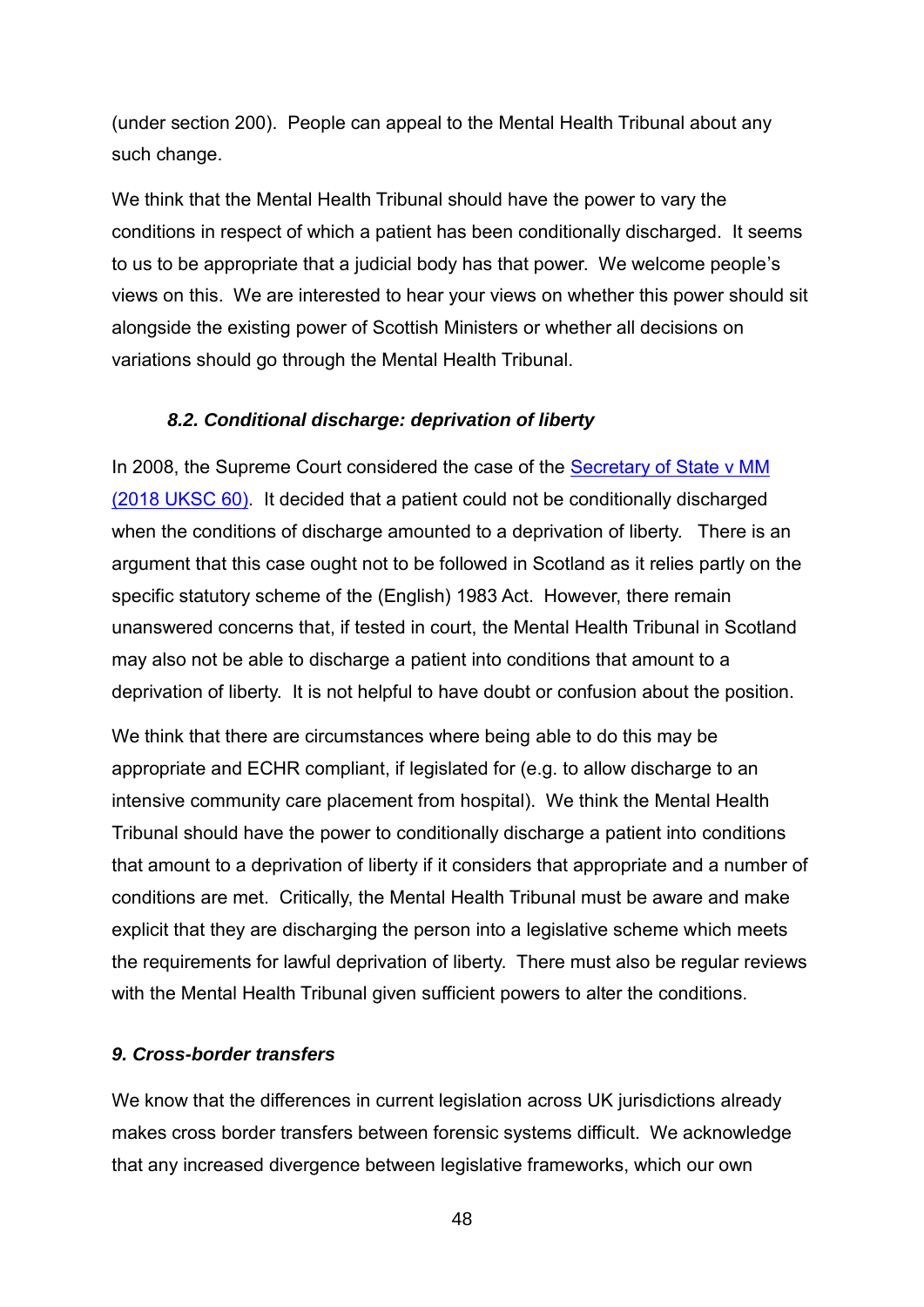proposals may result in, has the potential to further exacerbate this. We would like to know if this would result in any practical problems. We are not suggesting we pull back from necessary change to avoid additional difficulty in this area but it is worth keeping it in mind in the changes we propose. Cross-border dialogue is important and must continue.

#### *10. Duty on Scottish Ministers*

We know that there are people who find themselves "stuck between two stools". These are people who are not seen as suitable for prison by the prison authorities and not seen as suitable for hospital by the hospital authorities. Scottish Ministers would be responsible for prisoners both in prison and if transferred. We are considering a duty on the Scottish Ministers to ensure that people are accommodated in a place which is safe and appropriate for their needs. We are interested to hear what you think about this. This may require more flexibility in the test for transfer for treatment directions in section 136 of the Mental Health (Care and Treatment) (Scotland) Act 2003.

#### <span id="page-51-0"></span>**Mental Health Tribunal for Scotland powers**

We have considered extended powers and roles for the Mental Health Tribunal in relation to restricted patients earlier. Here, we set out some further proposals for changes to the powers of the Mental Health Tribunal.

#### *11. Recorded matters*

Recorded matters are one of the two main differences between a compulsion order and a compulsory treatment order. (The other is the absence of a SIDMA test for a compulsion order). We proposed strengthening the Mental Health Tribunal's power to grant 'recorded matters' in [our earlier consultation document.](https://www.mentalhealthlawreview.scot/workstreams/scottish-mental-health-law-review-consultation/) (See Chapter 8 of that document for more details). In summary, the proposals we made would allow the Mental Health Tribunal to require relevant bodies to provide such care and support as is required to avoid the need for an individual's compulsion, or ensure that any necessary compulsion respects the human rights of the patient.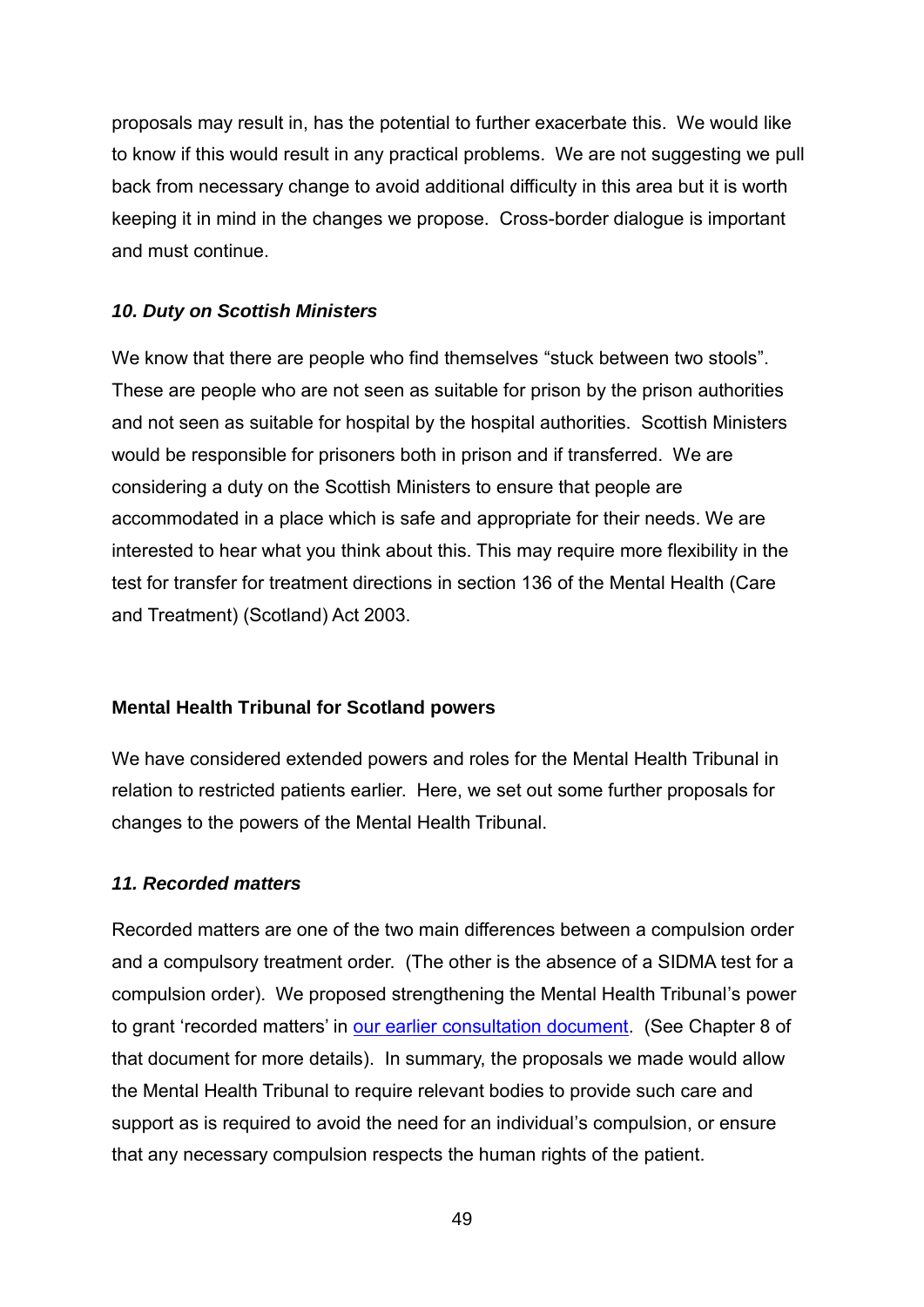We feel that recorded matters in this strengthened form should also be allowed for forensic orders. We welcome your views on this.

#### *12. Appeals against conditions of excessive security*

[The Barron Review](https://www.gov.scot/publications/independent-forensic-mental-health-review-final-report/) recommended that the right to make an application to the Mental Health Tribunal against conditions of excessive security should be extended to people in low secure units. [The Scottish Government has committed to giving this](https://www.gov.scot/publications/scottish-government-response-independent-review-delivery-forensic-mental-health-services/)  ['thorough consideration'.](https://www.gov.scot/publications/scottish-government-response-independent-review-delivery-forensic-mental-health-services/) It also however wishes to take account of any recommendations made by our Review. We said in Chapter 8 of [our earlier](https://www.mentalhealthlawreview.scot/workstreams/scottish-mental-health-law-review-consultation/)  [consultation document](https://www.mentalhealthlawreview.scot/workstreams/scottish-mental-health-law-review-consultation/) that we agreed these appeal provisions need to cover people in low secure settings. In addition, proposed that all patients subject to compulsion should have the right to appeal against being subjected to unjustified restrictions.

We also propose that such appeals should extend beyond the right to move to a less restrictive care or treatment setting. We propose that people should also have the right to challenge the level of restrictions in place within an appropriate setting.

We intend these proposals to cover people under either forensic or civil orders, and welcome any views you have on this.

In 2015, amendments were made to excessive security appeal provisions. These included introducing the need for any appeal to be supported by a medical report by an approved medical practitioner. This was proposed by the Scottish Government to ensure that the appeals could operate effectively. We are questioning whether an individual's right to make an application against excessive security appeals should continue to be linked to a medical professional's opinion in this way.

We would like to hear what you think about removing the limitation to these appeals. This includes any unintended consequences we would need to address.

#### <span id="page-52-0"></span>**Voting rights**

Advocacy groups who responded to the Barron Review called for an end to the lack of voting rights for people in the forensic mental health system. We welcome any views you have on this.

50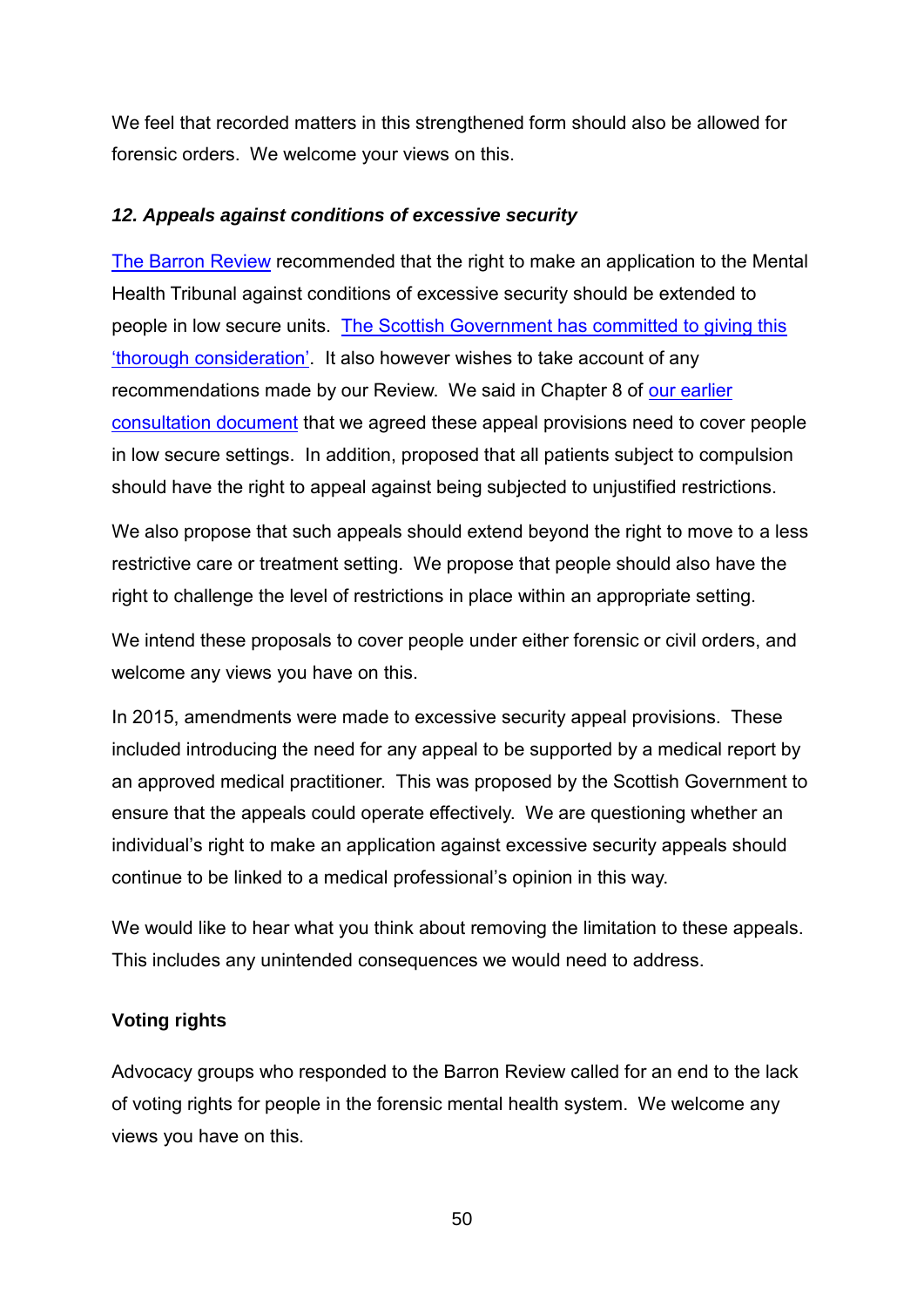# <span id="page-53-0"></span>**Summary of questions**

We welcome any comments, thoughts or suggestions you have about our forensic proposals. We did also ask some specific questions. These were:

- 1. Do you agree that we should introduce intermediaries to support people who need them in criminal proceedings? (Section 1)
- 2. What do you think about courts being given the power to require that appropriate medical provision is found for any remanded prisoner? (Section 2)
- 3. What are your views about whether supervision and treatment orders continue to be needed or not? (Section 3)
- 4. Do you think there are specific legal changes that could support more appropriate diversion of offenders into the mental health system? (Section 4)
- 5. What do we need to be aware of from a forensic mental health point of view when considering the continued use of 'mental disorder' within our mental health and incapacity law more generally? (Section 4.1)
- 6. What are your views on whether or not a SIDMA test (or a similar requirement like ADM) should be added to the criteria for forensic orders? (Section 4.2)
- 7. Do you feel that risk to the health, safety or welfare of the offenders ('harm to self') should continue to a criterion for forensic orders? (Section 4.3)
- 8. Do you think forensic orders should only be allowed if the offence is punishable by imprisonment? (Section 4.4)
- 9. Do you have any suggestions for updating the criteria for imposing a restriction order? (Section 5)
- 10.What do you think about the differences between the tests and procedures for imposing an Order of Lifelong Restriction (OLR) and those for a compulsion order and restriction order (CORO)? What should we do about this? (Section 5)
- 11.What do you think about our proposals for time limiting compulsion orders, with or without restriction orders? (Section 6)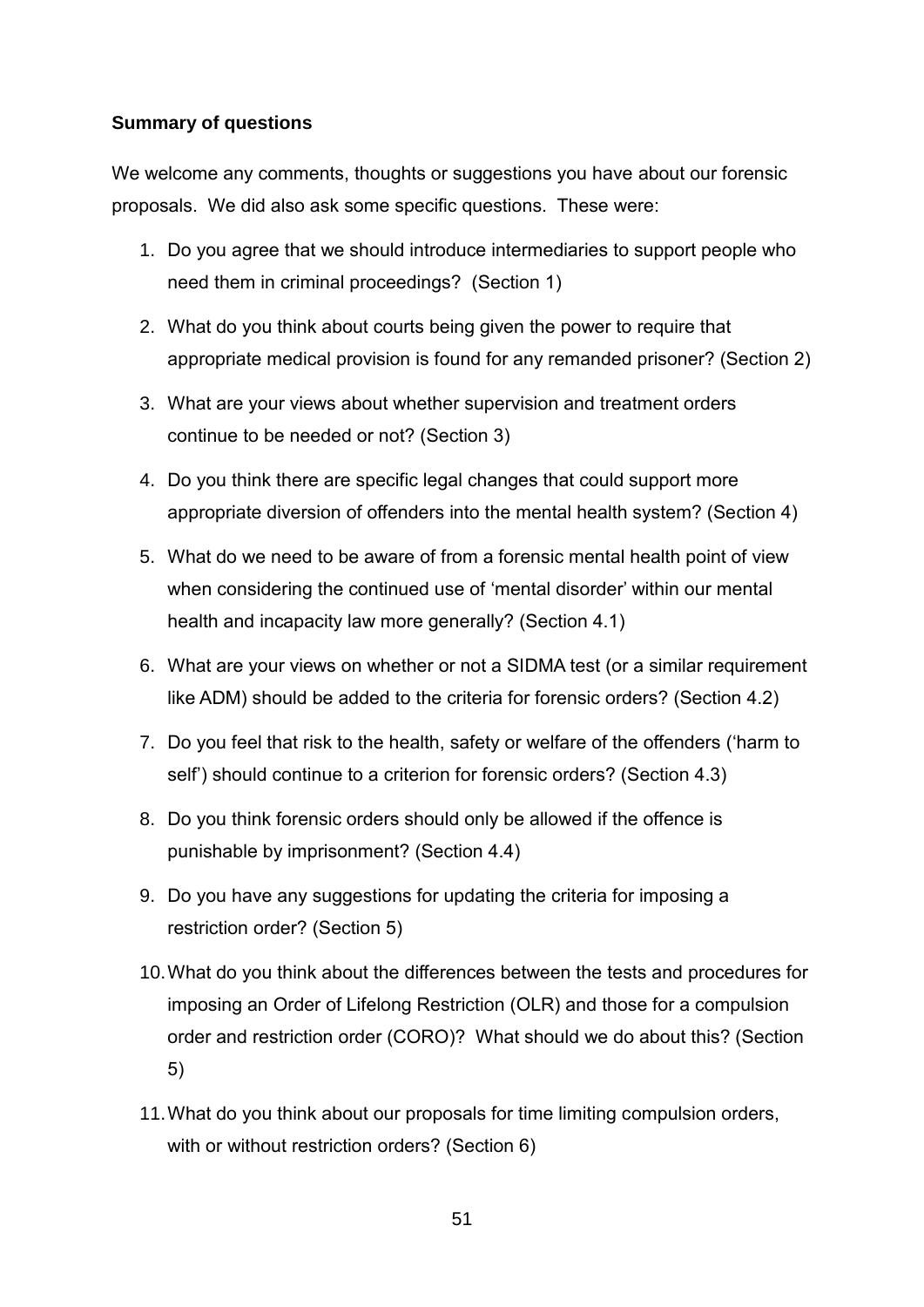- 12.What do you think about our suggestions to either remove or significantly restrict the 'serious harm' test introduced in 1999? (Section 7)
- 13.Do you think the current roles that Scottish Ministers have in the management of restricted patients should be reduced, and to what extent? (Section 8)
- 14.What do you think about the additional powers we are suggesting for the Mental Health Tribunal around the discharge and recall of restricted patients? (i.e. that they have a role in the recall, a power to vary conditions and a power to discharge to conditions that amount to deprivation of liberty)? (Sections 8, 8.1 and 8.2).
- 15.Are there any issues with respect to cross-border transfers which are relevant for how the law might be changed? (Section 9)
- 16.Do you agree that there should be an enforceable duty on Scottish Ministers to ensure that prisoners with significant mental health needs are accommodated safely and appropriately? (Section 10)
- 17.Do you agree recorded matters should be allowed for forensic orders? (Section 11)
- 18.Do you agree that the current right to appeal against conditions of excessive security (excessive security appeals) should be extended to all people subject to compulsion? (Section 12)
- 19.What do you think about removing the need for excessive security appeals to be supported by a medical report by an approved medical practitioner? (Section 12)
- 20.What do you think about giving voting rights to people in the forensic mental health system? (Section 13)
- 21.Do you have additional proposals for change?